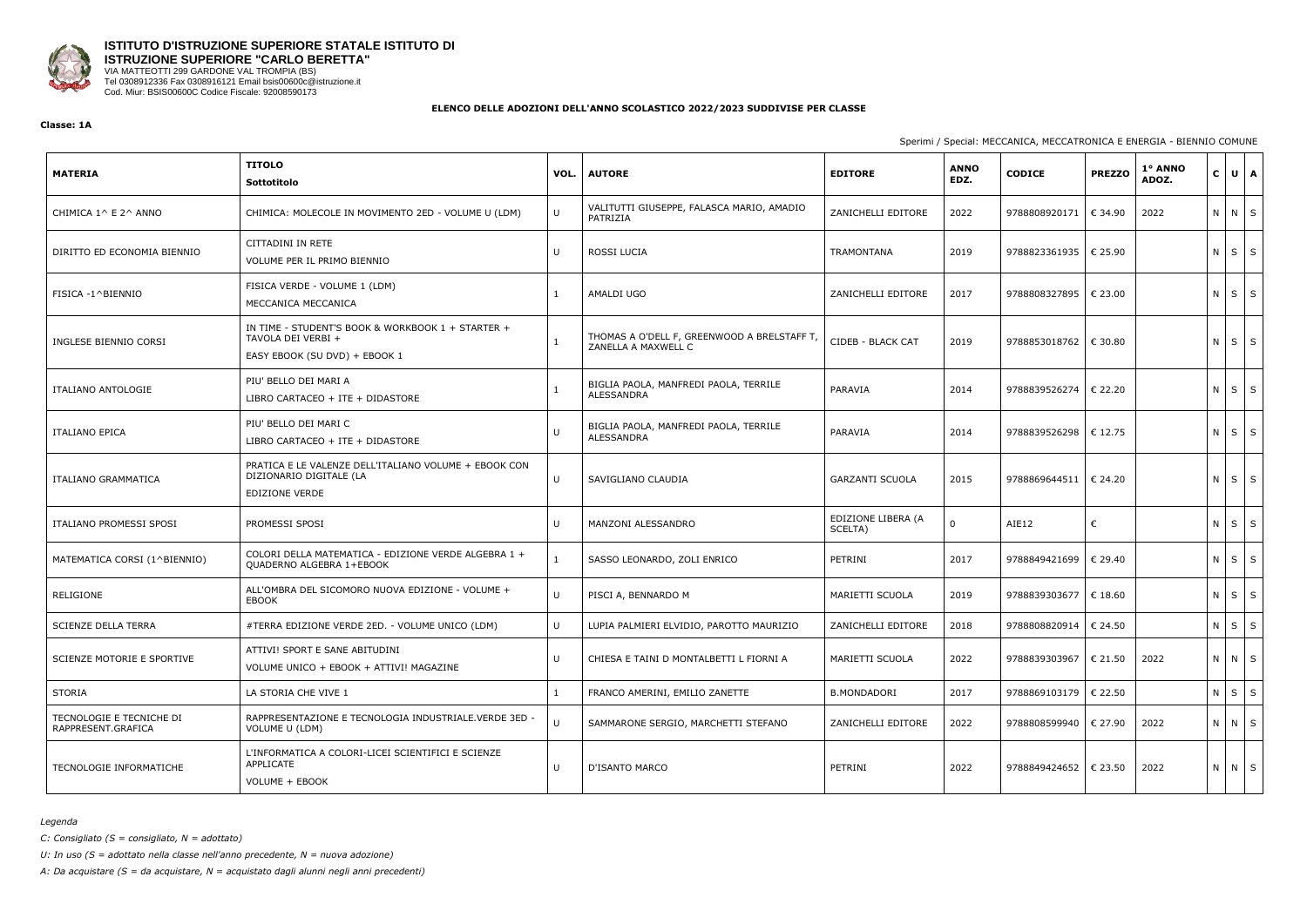

#### **Classe: 1A1**

## Sperimi / Special: MECCANICA, MECCATRONICA E ENERGIA - BIENNIO COMUNE

| <b>MATERIA</b>                                 | <b>TITOLO</b><br>Sottotitolo                                                                              | VOL. | <b>AUTORE</b>                                                      | <b>EDITORE</b>                | <b>ANNO</b><br>EDZ. | <b>CODICE</b>           | <b>PREZZO</b> | 1° ANNO<br>ADOZ. | $\mathbf{C}$ | $U$ $A$     |
|------------------------------------------------|-----------------------------------------------------------------------------------------------------------|------|--------------------------------------------------------------------|-------------------------------|---------------------|-------------------------|---------------|------------------|--------------|-------------|
| CHIMICA 1^ E 2^ ANNO                           | CHIMICA: MOLECOLE IN MOVIMENTO 2ED - VOLUME U (LDM)                                                       | U    | VALITUTTI GIUSEPPE, FALASCA MARIO, AMADIO<br>PATRIZIA              | ZANICHELLI EDITORE            | 2022                | 9788808920171           | € 34.90       | 2022             |              | N N S       |
| DIRITTO ED ECONOMIA BIENNIO                    | CITTADINI IN RETE<br>VOLUME PER IL PRIMO BIENNIO                                                          | U    | ROSSI LUCIA                                                        | TRAMONTANA                    | 2019                | 9788823361935   € 25.90 |               |                  |              | $N$ $S$ $S$ |
| FISICA -1^BIENNIO                              | FISICA VERDE - VOLUME 1 (LDM)<br>MECCANICA MECCANICA                                                      |      | AMALDI UGO                                                         | ZANICHELLI EDITORE            | 2017                | 9788808327895   € 23.00 |               |                  |              | $N$ $S$ $S$ |
| INGLESE BIENNIO CORSI                          | IN TIME - STUDENT'S BOOK & WORKBOOK 1 + STARTER +<br>TAVOLA DEI VERBI +<br>EASY EBOOK (SU DVD) + EBOOK 1  |      | THOMAS A O'DELL F, GREENWOOD A BRELSTAFF T,<br>ZANELLA A MAXWELL C | CIDEB - BLACK CAT             | 2019                | 9788853018762   € 30.80 |               |                  |              | $N$ $S$ $S$ |
| <b>ITALIANO ANTOLOGIE</b>                      | PIU' BELLO DEI MARI A<br>LIBRO CARTACEO + ITE + DIDASTORE                                                 |      | BIGLIA PAOLA, MANFREDI PAOLA, TERRILE<br>ALESSANDRA                | PARAVIA                       | 2014                | 9788839526274           | € 22.20       |                  |              | $N$ $S$ $S$ |
| <b>ITALIANO EPICA</b>                          | PIU' BELLO DEI MARI C<br>LIBRO CARTACEO + ITE + DIDASTORE                                                 | U    | BIGLIA PAOLA, MANFREDI PAOLA, TERRILE<br>ALESSANDRA                | PARAVIA                       | 2014                | 9788839526298   € 12.75 |               |                  |              | $N$ $S$ $S$ |
| ITALIANO GRAMMATICA                            | PRATICA E LE VALENZE DELL'ITALIANO VOLUME + EBOOK CON<br>DIZIONARIO DIGITALE (LA<br><b>EDIZIONE VERDE</b> | U    | SAVIGLIANO CLAUDIA                                                 | <b>GARZANTI SCUOLA</b>        | 2015                | 9788869644511   € 24.20 |               |                  |              | $N$ $S$ $S$ |
| ITALIANO PROMESSI SPOSI                        | PROMESSI SPOSI                                                                                            | U    | MANZONI ALESSANDRO                                                 | EDIZIONE LIBERA (A<br>SCELTA) | 0                   | AIE12                   | €             |                  |              | $N$ $S$ $S$ |
| MATEMATICA CORSI (1^BIENNIO)                   | COLORI DELLA MATEMATICA - EDIZIONE VERDE ALGEBRA 1 +<br>QUADERNO ALGEBRA 1+EBOOK                          |      | SASSO LEONARDO, ZOLI ENRICO                                        | PETRINI                       | 2017                | 9788849421699   € 29.40 |               |                  |              | $N$ $S$ $S$ |
| RELIGIONE                                      | ALL'OMBRA DEL SICOMORO NUOVA EDIZIONE - VOLUME +<br>EBOOK                                                 | U    | PISCI A, BENNARDO M                                                | MARIETTI SCUOLA               | 2019                | 9788839303677           | € 18.60       |                  |              | N S S       |
| <b>SCIENZE DELLA TERRA</b>                     | #TERRA EDIZIONE VERDE 2ED. - VOLUME UNICO (LDM)                                                           | U    | LUPIA PALMIERI ELVIDIO, PAROTTO MAURIZIO                           | ZANICHELLI EDITORE            | 2018                | 9788808820914           | € 24.50       |                  |              | N S S       |
| SCIENZE MOTORIE E SPORTIVE                     | ATTIVI! SPORT E SANE ABITUDINI<br>VOLUME UNICO + EBOOK + ATTIVI! MAGAZINE                                 | U    | CHIESA E TAINI D MONTALBETTI L FIORNI A                            | MARIETTI SCUOLA               | 2022                | 9788839303967   € 21.50 |               | 2022             |              | N N S       |
| STORIA                                         | LA STORIA CHE VIVE 1                                                                                      |      | FRANCO AMERINI, EMILIO ZANETTE                                     | <b>B.MONDADORI</b>            | 2017                | 9788869103179           | € 22.50       |                  |              | $N$ $S$ $S$ |
| TECNOLOGIE E TECNICHE DI<br>RAPPRESENT.GRAFICA | RAPPRESENTAZIONE E TECNOLOGIA INDUSTRIALE. VERDE 3ED -<br>VOLUME U (LDM)                                  | U    | SAMMARONE SERGIO, MARCHETTI STEFANO                                | ZANICHELLI EDITORE            | 2022                | 9788808599940 € 27.90   |               | 2022             |              | NNS         |
| TECNOLOGIE INFORMATICHE                        | L'INFORMATICA A COLORI-LICEI SCIENTIFICI E SCIENZE<br>APPLICATE<br>VOLUME + EBOOK                         | U    | D'ISANTO MARCO                                                     | PETRINI                       | 2022                | 9788849424652 € 23.50   |               |                  |              | $N$ $S$ $S$ |

*C: Consigliato (S = consigliato, N = adottato)*

*U: In uso (S = adottato nella classe nell'anno precedente, N = nuova adozione)*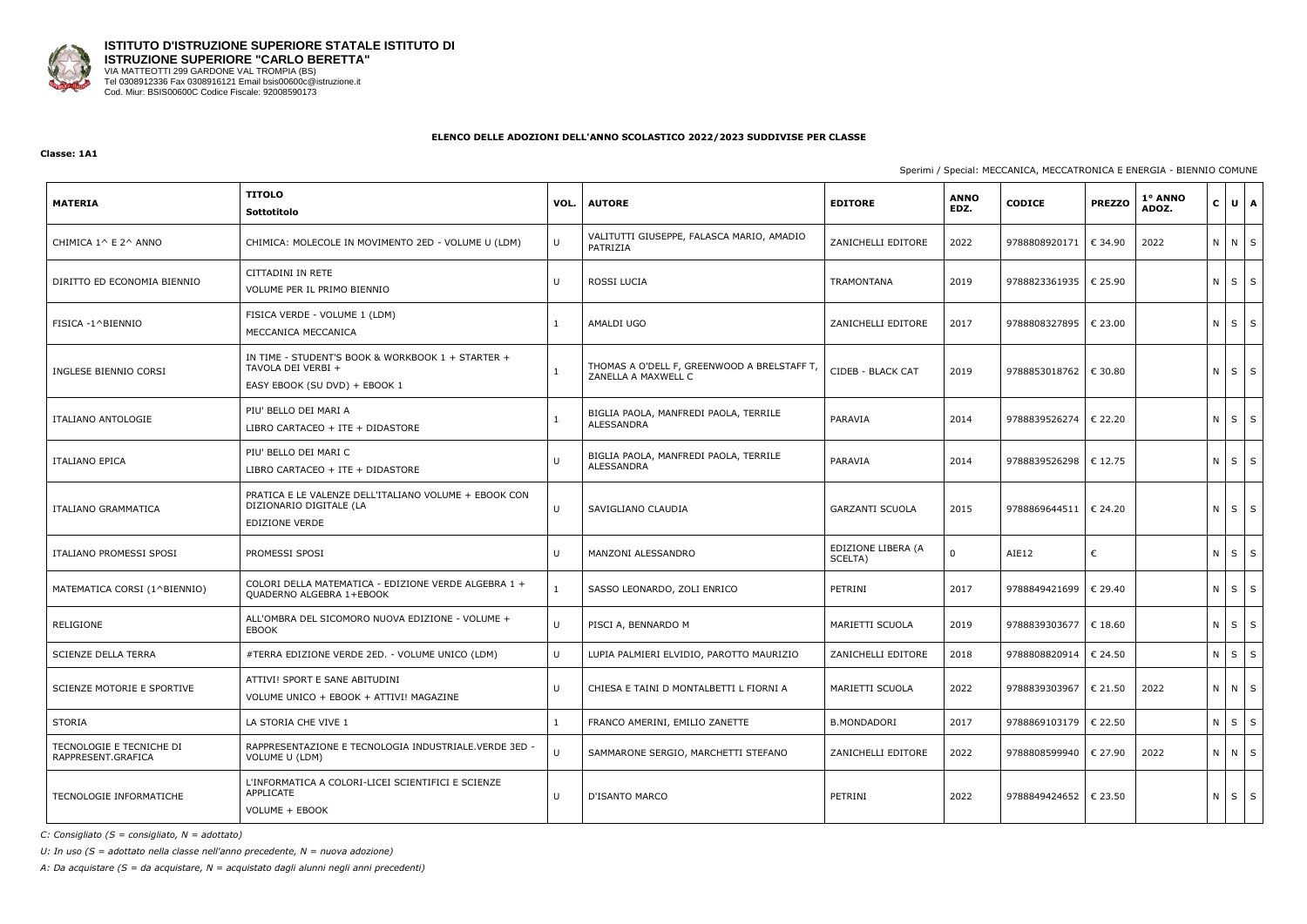

#### **Classe: 1B**

## Sperimi / Special: ELETTRONICA ED ELETTROTECNICA - BIENNIO COMUNE

| <b>MATERIA</b>                                 | <b>TITOLO</b><br>Sottotitolo                                                                             | VOL.   | <b>AUTORE</b>                                                     | <b>EDITORE</b>                | <b>ANNO</b><br>EDZ. | <b>CODICE</b>           | <b>PREZZO</b> | 1° ANNO<br>ADOZ. | $\mathbf{C}$      | $U$ $A$    |
|------------------------------------------------|----------------------------------------------------------------------------------------------------------|--------|-------------------------------------------------------------------|-------------------------------|---------------------|-------------------------|---------------|------------------|-------------------|------------|
| CHIMICA 1^ E 2^ ANNO                           | CHIMICA: MOLECOLE IN MOVIMENTO 2ED - VOLUME U (LDM)                                                      | U      | VALITUTTI GIUSEPPE, FALASCA MARIO, AMADIO<br>PATRIZIA             | ZANICHELLI EDITORE            | 2022                | 9788808920171           | € 34.90       | 2022             | N N S             |            |
| DIRITTO ED ECONOMIA BIENNIO                    | CITTADINI IN RETE<br>VOLUME PER IL PRIMO BIENNIO                                                         | U      | ROSSI LUCIA                                                       | TRAMONTANA                    | 2019                | 9788823361935   € 25.90 |               |                  | ΝI                | $S$ S      |
| FISICA -1^BIENNIO                              | FISICA VERDE - VOLUME 1 (LDM)<br>MECCANICA MECCANICA                                                     |        | AMALDI UGO                                                        | ZANICHELLI EDITORE            | 2017                | 9788808327895           | € 23.00       |                  | N                 | $S \mid S$ |
| INGLESE BIENNIO CORSI                          | IN TIME - STUDENT'S BOOK & WORKBOOK 1 + STARTER +<br>TAVOLA DEI VERBI +<br>EASY EBOOK (SU DVD) + EBOOK 1 | 1      | THOMAS A O'DELL F, GREENWOOD A BRELSTAFF T<br>ZANELLA A MAXWELL C | CIDEB - BLACK CAT             | 2019                | 9788853018762   € 30.80 |               |                  | $N$ $S$ $S$       |            |
| ITALIANO ANTOLOGIE                             | PIU' BELLO DEI MARI A<br>LIBRO CARTACEO + ITE + DIDASTORE                                                |        | BIGLIA PAOLA, MANFREDI PAOLA, TERRILE<br>ALESSANDRA               | PARAVIA                       | 2014                | 9788839526274           | € 22.20       |                  | $N \mid S \mid S$ |            |
| <b>ITALIANO EPICA</b>                          | PIU' BELLO DEI MARI C<br>LIBRO CARTACEO + ITE + DIDASTORE                                                | U      | BIGLIA PAOLA, MANFREDI PAOLA, TERRILE<br>ALESSANDRA               | PARAVIA                       | 2014                | 9788839526298           | € 12.75       |                  | $N$ $S$ $S$       |            |
| <b>ITALIANO GRAMMATICA</b>                     | PRATICA E LE VALENZE DELL'ITALIANO VOLUME + EBOOK CON<br>DIZIONARIO DIGITALE (LA<br>EDIZIONE VERDE       | U      | SAVIGLIANO CLAUDIA                                                | <b>GARZANTI SCUOLA</b>        | 2015                | 9788869644511   € 24.20 |               |                  | N                 | $S \mid S$ |
| ITALIANO PROMESSI SPOSI                        | PROMESSI SPOSI                                                                                           | U      | MANZONI ALESSANDRO                                                | EDIZIONE LIBERA (A<br>SCELTA) | $\Omega$            | AIE12                   | €             |                  | $N \mid S \mid S$ |            |
| MATEMATICA CORSI (1^BIENNIO)                   | COLORI DELLA MATEMATICA - EDIZIONE VERDE ALGEBRA 1 +<br>QUADERNO ALGEBRA 1+EBOOK                         |        | SASSO LEONARDO, ZOLI ENRICO                                       | PETRINI                       | 2017                | 9788849421699           | € 29.40       |                  | $N$ $S$ $S$       |            |
| RELIGIONE                                      | ALL'OMBRA DEL SICOMORO NUOVA EDIZIONE - VOLUME +<br>EBOOK                                                | $\cup$ | PISCI A, BENNARDO M                                               | MARIETTI SCUOLA               | 2019                | 9788839303677           | € 18.60       |                  | $N$ $S$ $S$       |            |
| <b>SCIENZE DELLA TERRA</b>                     | #TERRA EDIZIONE VERDE 2ED. - VOLUME UNICO (LDM)                                                          | U      | LUPIA PALMIERI ELVIDIO, PAROTTO MAURIZIO                          | ZANICHELLI EDITORE            | 2018                | 9788808820914           | € 24.50       |                  | ΝI                | $S \mid S$ |
| SCIENZE MOTORIE E SPORTIVE                     | ATTIVI! SPORT E SANE ABITUDINI<br>VOLUME UNICO + EBOOK + ATTIVI! MAGAZINE                                | U      | CHIESA E TAINI D MONTALBETTI L FIORNI A                           | MARIETTI SCUOLA               | 2022                | 9788839303967           | € 21.50       | 2022             | N N S             |            |
| STORIA                                         | LA STORIA CHE VIVE 1                                                                                     |        | FRANCO AMERINI, EMILIO ZANETTE                                    | <b>B.MONDADORI</b>            | 2017                | 9788869103179   € 22.50 |               |                  | $N$ $S$ $S$       |            |
| TECNOLOGIE E TECNICHE DI<br>RAPPRESENT.GRAFICA | RAPPRESENTAZIONE E TECNOLOGIA INDUSTRIALE.VERDE 3ED -<br>VOLUME U (LDM)                                  | U      | SAMMARONE SERGIO, MARCHETTI STEFANO                               | ZANICHELLI EDITORE            | 2022                | 9788808599940           | € 27.90       | 2022             | N N S             |            |
| TECNOLOGIE INFORMATICHE                        | L'INFORMATICA A COLORI-LICEI SCIENTIFICI E SCIENZE<br>APPLICATE<br>VOLUME + EBOOK                        | U      | D'ISANTO MARCO                                                    | PETRINI                       | 2022                | 9788849424652 € 23.50   |               | 2022             | N N S             |            |

*C: Consigliato (S = consigliato, N = adottato)*

*U: In uso (S = adottato nella classe nell'anno precedente, N = nuova adozione)*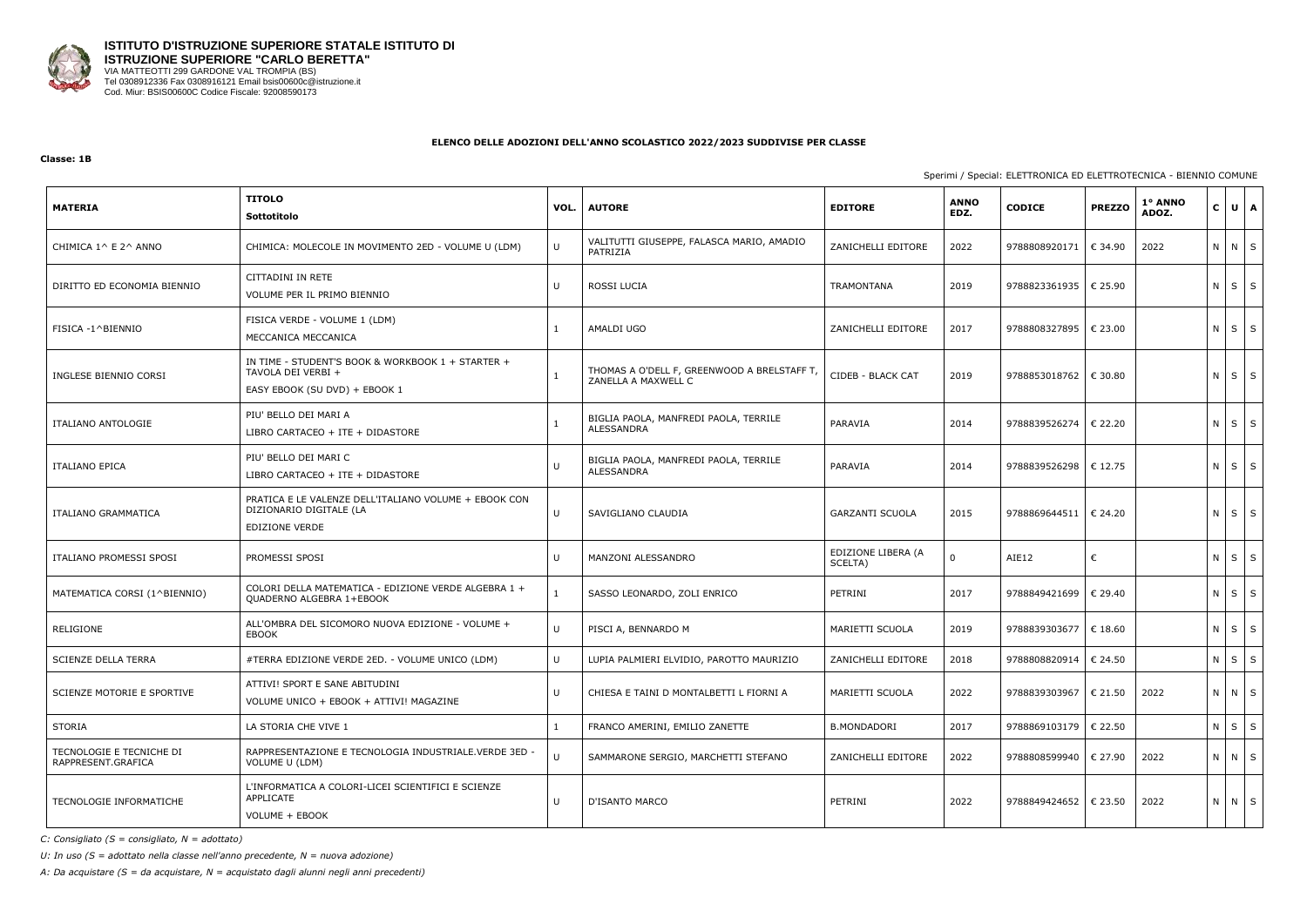

#### **Classe: 1C**

## Sperimi / Special: INFORMATICA E TELECOMUNICAZIONI - BIENNIO COMUNE

| <b>MATERIA</b>                                 | <b>TITOLO</b><br>Sottotitolo                                                                              | VOL.   | <b>AUTORE</b>                                                      | <b>EDITORE</b>                | <b>ANNO</b><br>EDZ. | <b>CODICE</b>           | <b>PREZZO</b> | 1° ANNO<br>ADOZ. | $\mathbf{C}$      | $U \mid A$ |
|------------------------------------------------|-----------------------------------------------------------------------------------------------------------|--------|--------------------------------------------------------------------|-------------------------------|---------------------|-------------------------|---------------|------------------|-------------------|------------|
| CHIMICA 1^ E 2^ ANNO                           | CHIMICA: MOLECOLE IN MOVIMENTO 2ED - VOLUME U (LDM)                                                       | U      | VALITUTTI GIUSEPPE, FALASCA MARIO, AMADIO<br>PATRIZIA              | ZANICHELLI EDITORE            | 2022                | 9788808920171           | € 34.90       | 2022             | N N S             |            |
| DIRITTO ED ECONOMIA BIENNIO                    | CITTADINI IN RETE<br>VOLUME PER IL PRIMO BIENNIO                                                          | U      | ROSSI LUCIA                                                        | TRAMONTANA                    | 2019                | 9788823361935   € 25.90 |               |                  | $N$ $S$ $S$       |            |
| FISICA -1^BIENNIO                              | FISICA VERDE - VOLUME 1 (LDM)<br>MECCANICA MECCANICA                                                      | 1      | AMALDI UGO                                                         | ZANICHELLI EDITORE            | 2017                | 9788808327895           | € 23.00       |                  | ΝI                | $S \mid S$ |
| INGLESE BIENNIO CORSI                          | IN TIME - STUDENT'S BOOK & WORKBOOK 1 + STARTER +<br>TAVOLA DEI VERBI +<br>EASY EBOOK (SU DVD) + EBOOK 1  |        | THOMAS A O'DELL F, GREENWOOD A BRELSTAFF T,<br>ZANELLA A MAXWELL C | CIDEB - BLACK CAT             | 2019                | 9788853018762   € 30.80 |               |                  | $N$ $S$ $S$       |            |
| ITALIANO ANTOLOGIE                             | PIU' BELLO DEI MARI A<br>LIBRO CARTACEO + ITE + DIDASTORE                                                 |        | BIGLIA PAOLA, MANFREDI PAOLA, TERRILE<br>ALESSANDRA                | PARAVIA                       | 2014                | 9788839526274           | € 22.20       |                  | $N \mid S \mid S$ |            |
| <b>ITALIANO EPICA</b>                          | PIU' BELLO DEI MARI C<br>LIBRO CARTACEO + ITE + DIDASTORE                                                 | $\cup$ | BIGLIA PAOLA, MANFREDI PAOLA, TERRILE<br>ALESSANDRA                | PARAVIA                       | 2014                | 9788839526298           | € 12.75       |                  | N I               | $S \mid S$ |
| ITALIANO GRAMMATICA                            | PRATICA E LE VALENZE DELL'ITALIANO VOLUME + EBOOK CON<br>DIZIONARIO DIGITALE (LA<br><b>EDIZIONE VERDE</b> | U      | SAVIGLIANO CLAUDIA                                                 | <b>GARZANTI SCUOLA</b>        | 2015                | 9788869644511   € 24.20 |               |                  | N I               | $S \mid S$ |
| ITALIANO PROMESSI SPOSI                        | PROMESSI SPOSI                                                                                            | U      | MANZONI ALESSANDRO                                                 | EDIZIONE LIBERA (A<br>SCELTA) | 0                   | AIE12                   | €             |                  | $N \mid S \mid S$ |            |
| MATEMATICA CORSI (1^BIENNIO)                   | COLORI DELLA MATEMATICA - EDIZIONE VERDE ALGEBRA 1 +<br>QUADERNO ALGEBRA 1+EBOOK                          |        | SASSO LEONARDO, ZOLI ENRICO                                        | PETRINI                       | 2017                | 9788849421699           | € 29.40       |                  | $N$ $S$ $S$       |            |
| RELIGIONE                                      | ALL'OMBRA DEL SICOMORO NUOVA EDIZIONE - VOLUME +<br>EBOOK                                                 | $\cup$ | PISCI A, BENNARDO M                                                | MARIETTI SCUOLA               | 2019                | 9788839303677           | € 18.60       |                  | $N$ $S$ $S$       |            |
| SCIENZE DELLA TERRA                            | #TERRA EDIZIONE VERDE 2ED. - VOLUME UNICO (LDM)                                                           | U      | LUPIA PALMIERI ELVIDIO, PAROTTO MAURIZIO                           | ZANICHELLI EDITORE            | 2018                | 9788808820914           | € 24.50       |                  | $N$ $S$ $S$       |            |
| SCIENZE MOTORIE E SPORTIVE                     | ATTIVI! SPORT E SANE ABITUDINI<br>VOLUME UNICO + EBOOK + ATTIVI! MAGAZINE                                 | U      | CHIESA E TAINI D MONTALBETTI L FIORNI A                            | MARIETTI SCUOLA               | 2022                | 9788839303967           | € 21.50       | 2022             | N N S             |            |
| STORIA                                         | LA STORIA CHE VIVE 1                                                                                      |        | FRANCO AMERINI, EMILIO ZANETTE                                     | <b>B.MONDADORI</b>            | 2017                | 9788869103179   € 22.50 |               |                  | $N$ $S$ $S$       |            |
| TECNOLOGIE E TECNICHE DI<br>RAPPRESENT.GRAFICA | RAPPRESENTAZIONE E TECNOLOGIA INDUSTRIALE.VERDE 3ED<br>VOLUME U (LDM)                                     | $\cup$ | SAMMARONE SERGIO, MARCHETTI STEFANO                                | ZANICHELLI EDITORE            | 2022                | 9788808599940           | € 27.90       | 2022             | N N S             |            |
| TECNOLOGIE INFORMATICHE                        | L'INFORMATICA A COLORI-LICEI SCIENTIFICI E SCIENZE<br>APPLICATE<br>VOLUME + EBOOK                         | U      | D'ISANTO MARCO                                                     | PETRINI                       | 2022                | 9788849424652 € 23.50   |               | 2022             | N N S             |            |

*C: Consigliato (S = consigliato, N = adottato)*

*U: In uso (S = adottato nella classe nell'anno precedente, N = nuova adozione)*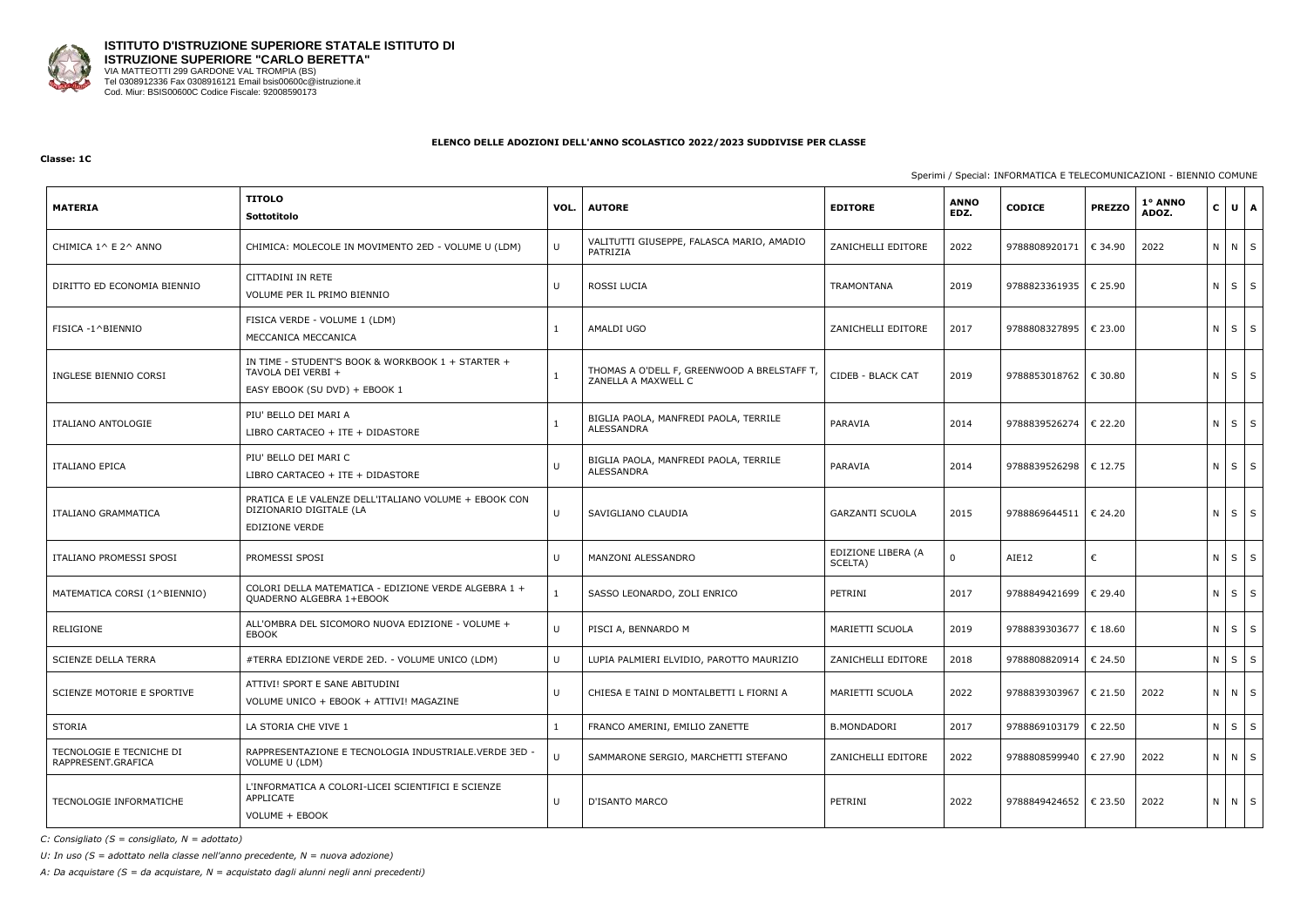

#### **Classe: 1C1**

## Sperimi / Special: INFORMATICA E TELECOMUNICAZIONI - BIENNIO COMUNE

| <b>MATERIA</b>                                 | <b>TITOLO</b><br>Sottotitolo                                                                              | VOL.   | <b>AUTORE</b>                                                     | <b>EDITORE</b>                | <b>ANNO</b><br>EDZ. | <b>CODICE</b>           | <b>PREZZO</b> | 1º ANNO<br>ADOZ. | $\mathbf{C}$ | $U$ $A$    |
|------------------------------------------------|-----------------------------------------------------------------------------------------------------------|--------|-------------------------------------------------------------------|-------------------------------|---------------------|-------------------------|---------------|------------------|--------------|------------|
| CHIMICA 1^ E 2^ ANNO                           | CHIMICA: MOLECOLE IN MOVIMENTO 2ED - VOLUME U (LDM)                                                       | U      | VALITUTTI GIUSEPPE, FALASCA MARIO, AMADIO<br>PATRIZIA             | ZANICHELLI EDITORE            | 2022                | 9788808920171           | € 34.90       | 2022             | N N S        |            |
| DIRITTO ED ECONOMIA BIENNIO                    | CITTADINI IN RETE<br>VOLUME PER IL PRIMO BIENNIO                                                          | U      | ROSSI LUCIA                                                       | TRAMONTANA                    | 2019                | 9788823361935           | € 25.90       |                  | $N$ $S$ $S$  |            |
| FISICA -1^BIENNIO                              | FISICA VERDE - VOLUME 1 (LDM)<br>MECCANICA MECCANICA                                                      | 1      | AMALDI UGO                                                        | ZANICHELLI EDITORE            | 2017                | 9788808327895           | € 23.00       |                  | $N$ $S$ $S$  |            |
| INGLESE BIENNIO CORSI                          | IN TIME - STUDENT'S BOOK & WORKBOOK 1 + STARTER +<br>TAVOLA DEI VERBI +<br>EASY EBOOK (SU DVD) + EBOOK 1  | 1      | THOMAS A O'DELL F, GREENWOOD A BRELSTAFF T<br>ZANELLA A MAXWELL C | CIDEB - BLACK CAT             | 2019                | 9788853018762           | € 30.80       |                  | $N$ $S$ $S$  |            |
| ITALIANO ANTOLOGIE                             | PIU' BELLO DEI MARI A<br>LIBRO CARTACEO + ITE + DIDASTORE                                                 |        | BIGLIA PAOLA, MANFREDI PAOLA, TERRILE<br>ALESSANDRA               | PARAVIA                       | 2014                | 9788839526274           | € 22.20       |                  | $N$ $S$ $S$  |            |
| <b>ITALIANO EPICA</b>                          | PIU' BELLO DEI MARI C<br>LIBRO CARTACEO + ITE + DIDASTORE                                                 | $\cup$ | BIGLIA PAOLA, MANFREDI PAOLA, TERRILE<br>ALESSANDRA               | PARAVIA                       | 2014                | 9788839526298   € 12.75 |               |                  | $N$ $S$ $S$  |            |
| ITALIANO GRAMMATICA                            | PRATICA E LE VALENZE DELL'ITALIANO VOLUME + EBOOK CON<br>DIZIONARIO DIGITALE (LA<br><b>EDIZIONE VERDE</b> | U      | SAVIGLIANO CLAUDIA                                                | <b>GARZANTI SCUOLA</b>        | 2015                | 9788869644511   € 24.20 |               |                  | N            | $S \mid S$ |
| ITALIANO PROMESSI SPOSI                        | PROMESSI SPOSI                                                                                            | U      | MANZONI ALESSANDRO                                                | EDIZIONE LIBERA (A<br>SCELTA) | 0                   | AIE12                   | €             |                  | $N$ $S$ $S$  |            |
| MATEMATICA CORSI (1^BIENNIO)                   | COLORI DELLA MATEMATICA - EDIZIONE VERDE ALGEBRA 1 +<br>QUADERNO ALGEBRA 1+EBOOK                          |        | SASSO LEONARDO, ZOLI ENRICO                                       | PETRINI                       | 2017                | 9788849421699           | € 29.40       |                  | $N$ $S$ $S$  |            |
| RELIGIONE                                      | ALL'OMBRA DEL SICOMORO NUOVA EDIZIONE - VOLUME +<br>EBOOK                                                 | $\cup$ | PISCI A, BENNARDO M                                               | MARIETTI SCUOLA               | 2019                | 9788839303677           | € 18.60       |                  | $N$ $S$ $S$  |            |
| <b>SCIENZE DELLA TERRA</b>                     | #TERRA EDIZIONE VERDE 2ED. - VOLUME UNICO (LDM)                                                           | U      | LUPIA PALMIERI ELVIDIO, PAROTTO MAURIZIO                          | ZANICHELLI EDITORE            | 2018                | 9788808820914           | € 24.50       |                  | N            | $S \mid S$ |
| SCIENZE MOTORIE E SPORTIVE                     | ATTIVI! SPORT E SANE ABITUDINI<br>VOLUME UNICO + EBOOK + ATTIVI! MAGAZINE                                 | U      | CHIESA E TAINI D MONTALBETTI L FIORNI A                           | MARIETTI SCUOLA               | 2022                | 9788839303967   € 21.50 |               | 2022             | N N S        |            |
| STORIA                                         | LA STORIA CHE VIVE 1                                                                                      |        | FRANCO AMERINI, EMILIO ZANETTE                                    | <b>B.MONDADORI</b>            | 2017                | 9788869103179   € 22.50 |               |                  | N            | $S \mid S$ |
| TECNOLOGIE E TECNICHE DI<br>RAPPRESENT.GRAFICA | RAPPRESENTAZIONE E TECNOLOGIA INDUSTRIALE. VERDE 3ED -<br>VOLUME U (LDM)                                  | $\cup$ | SAMMARONE SERGIO, MARCHETTI STEFANO                               | ZANICHELLI EDITORE            | 2022                | 9788808599940 € 27.90   |               | 2022             | N N S        |            |
| TECNOLOGIE INFORMATICHE                        | L'INFORMATICA A COLORI-LICEI SCIENTIFICI E SCIENZE<br>APPLICATE<br>VOLUME + EBOOK                         | U      | D'ISANTO MARCO                                                    | PETRINI                       | 2022                | 9788849424652   € 23.50 |               | 2022             | N N S        |            |

*Legenda*

*C: Consigliato (S = consigliato, N = adottato)*

*U: In uso (S = adottato nella classe nell'anno precedente, N = nuova adozione)*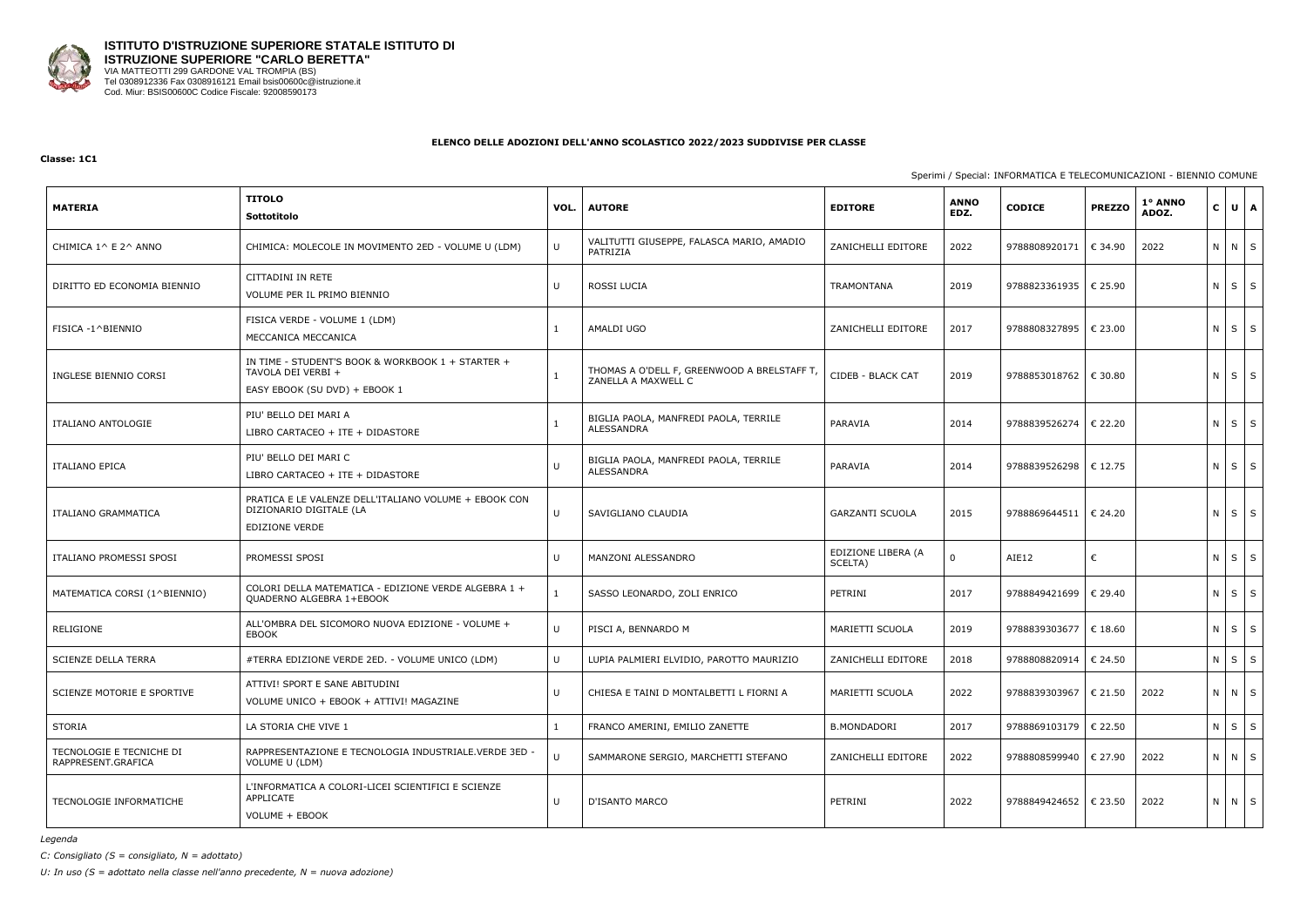

#### **Classe: 1C2**

## Sperimi / Special: INFORMATICA E TELECOMUNICAZIONI - BIENNIO COMUNE

| <b>MATERIA</b>                                 | <b>TITOLO</b><br>Sottotitolo                                                                             | VOL.   | <b>AUTORE</b>                                                     | <b>EDITORE</b>                | <b>ANNO</b><br>EDZ. | <b>CODICE</b>           | <b>PREZZO</b> | 1º ANNO<br>ADOZ. | $\mathbf{C}$      | $U \mid A$ |
|------------------------------------------------|----------------------------------------------------------------------------------------------------------|--------|-------------------------------------------------------------------|-------------------------------|---------------------|-------------------------|---------------|------------------|-------------------|------------|
| DIRITTO ED ECONOMIA BIENNIO                    | CITTADINI IN RETE<br>VOLUME PER IL PRIMO BIENNIO                                                         | U      | ROSSI LUCIA                                                       | TRAMONTANA                    | 2019                | 9788823361935           | € 25.90       |                  | $N$ $S$ $S$       |            |
| FISICA -1^BIENNIO                              | FISICA VERDE - VOLUME 1 (LDM)<br>MECCANICA MECCANICA                                                     | 1      | AMALDI UGO                                                        | ZANICHELLI EDITORE            | 2017                | 9788808327895           | € 23.00       |                  | $N$ $S$ $S$       |            |
| INGLESE BIENNIO CORSI                          | IN TIME - STUDENT'S BOOK & WORKBOOK 1 + STARTER +<br>TAVOLA DEI VERBI +<br>EASY EBOOK (SU DVD) + EBOOK 1 | 1      | THOMAS A O'DELL F, GREENWOOD A BRELSTAFF T<br>ZANELLA A MAXWELL C | CIDEB - BLACK CAT             | 2019                | 9788853018762   € 30.80 |               |                  | ΝI                | $S \mid S$ |
| ITALIANO ANTOLOGIE                             | PIU' BELLO DEI MARI A<br>LIBRO CARTACEO + ITE + DIDASTORE                                                |        | BIGLIA PAOLA, MANFREDI PAOLA, TERRILE<br>ALESSANDRA               | PARAVIA                       | 2014                | 9788839526274           | € 22.20       |                  | $N$ $S$ $S$       |            |
| ITALIANO EPICA                                 | PIU' BELLO DEI MARI C<br>LIBRO CARTACEO + ITE + DIDASTORE                                                | U      | BIGLIA PAOLA, MANFREDI PAOLA, TERRILE<br>ALESSANDRA               | PARAVIA                       | 2014                | 9788839526298           | € 12.75       |                  | $N$ $S$ $S$       |            |
| ITALIANO GRAMMATICA                            | PRATICA E LE VALENZE DELL'ITALIANO VOLUME + EBOOK CON<br>DIZIONARIO DIGITALE (LA<br>EDIZIONE VERDE       | U      | SAVIGLIANO CLAUDIA                                                | <b>GARZANTI SCUOLA</b>        | 2015                | 9788869644511   € 24.20 |               |                  | $N \mid S \mid S$ |            |
| ITALIANO PROMESSI SPOSI                        | PROMESSI SPOSI                                                                                           | U      | MANZONI ALESSANDRO                                                | EDIZIONE LIBERA (A<br>SCELTA) | 0                   | AIE12                   | €             |                  | $N$ $S$ $S$       |            |
| MATEMATICA CORSI (1^BIENNIO)                   | COLORI DELLA MATEMATICA - EDIZIONE VERDE ALGEBRA 1 +<br>QUADERNO ALGEBRA 1+EBOOK                         |        | SASSO LEONARDO, ZOLI ENRICO                                       | PETRINI                       | 2017                | 9788849421699           | € 29.40       |                  | $N$ $S$ $S$       |            |
| RELIGIONE                                      | ALL'OMBRA DEL SICOMORO NUOVA EDIZIONE - VOLUME +<br>EBOOK                                                | $\cup$ | PISCI A, BENNARDO M                                               | MARIETTI SCUOLA               | 2019                | 9788839303677           | € 18.60       |                  | $N$ $S$ $S$       |            |
| SCIENZE DELLA TERRA                            | #TERRA EDIZIONE VERDE 2ED. - VOLUME UNICO (LDM)                                                          | U      | LUPIA PALMIERI ELVIDIO, PAROTTO MAURIZIO                          | ZANICHELLI EDITORE            | 2018                | 9788808820914           | € 24.50       |                  | ΝI                | $S \mid S$ |
| <b>SCIENZE MOTORIE E SPORTIVE</b>              | ATTIVI! SPORT E SANE ABITUDINI<br>VOLUME UNICO + EBOOK + ATTIVI! MAGAZINE                                | U      | CHIESA E TAINI D MONTALBETTI L FIORNI A                           | MARIETTI SCUOLA               | 2022                | 9788839303967           | € 21.50       | 2022             | N N S             |            |
| STORIA                                         | LA STORIA CHE VIVE 1                                                                                     |        | FRANCO AMERINI, EMILIO ZANETTE                                    | <b>B.MONDADORI</b>            | 2017                | 9788869103179           | € 22.50       |                  | N                 | $S \mid S$ |
| TECNOLOGIE E TECNICHE DI<br>RAPPRESENT.GRAFICA | RAPPRESENTAZIONE E TECNOLOGIA INDUSTRIALE.VERDE 3ED<br>VOLUME U (LDM)                                    | $\cup$ | SAMMARONE SERGIO, MARCHETTI STEFANO                               | ZANICHELLI EDITORE            | 2022                | 9788808599940           | € 27.90       | 2022             | N N S             |            |
| TECNOLOGIE INFORMATICHE                        | L'INFORMATICA A COLORI-LICEI SCIENTIFICI E SCIENZE<br>APPLICATE<br>VOLUME + EBOOK                        | U      | D'ISANTO MARCO                                                    | PETRINI                       | 2022                | 9788849424652           | € 23.50       | 2022             | N N S             |            |

*Legenda*

*C: Consigliato (S = consigliato, N = adottato)*

*U: In uso (S = adottato nella classe nell'anno precedente, N = nuova adozione)*

*A: Da acquistare (S = da acquistare, N = acquistato dagli alunni negli anni precedenti)*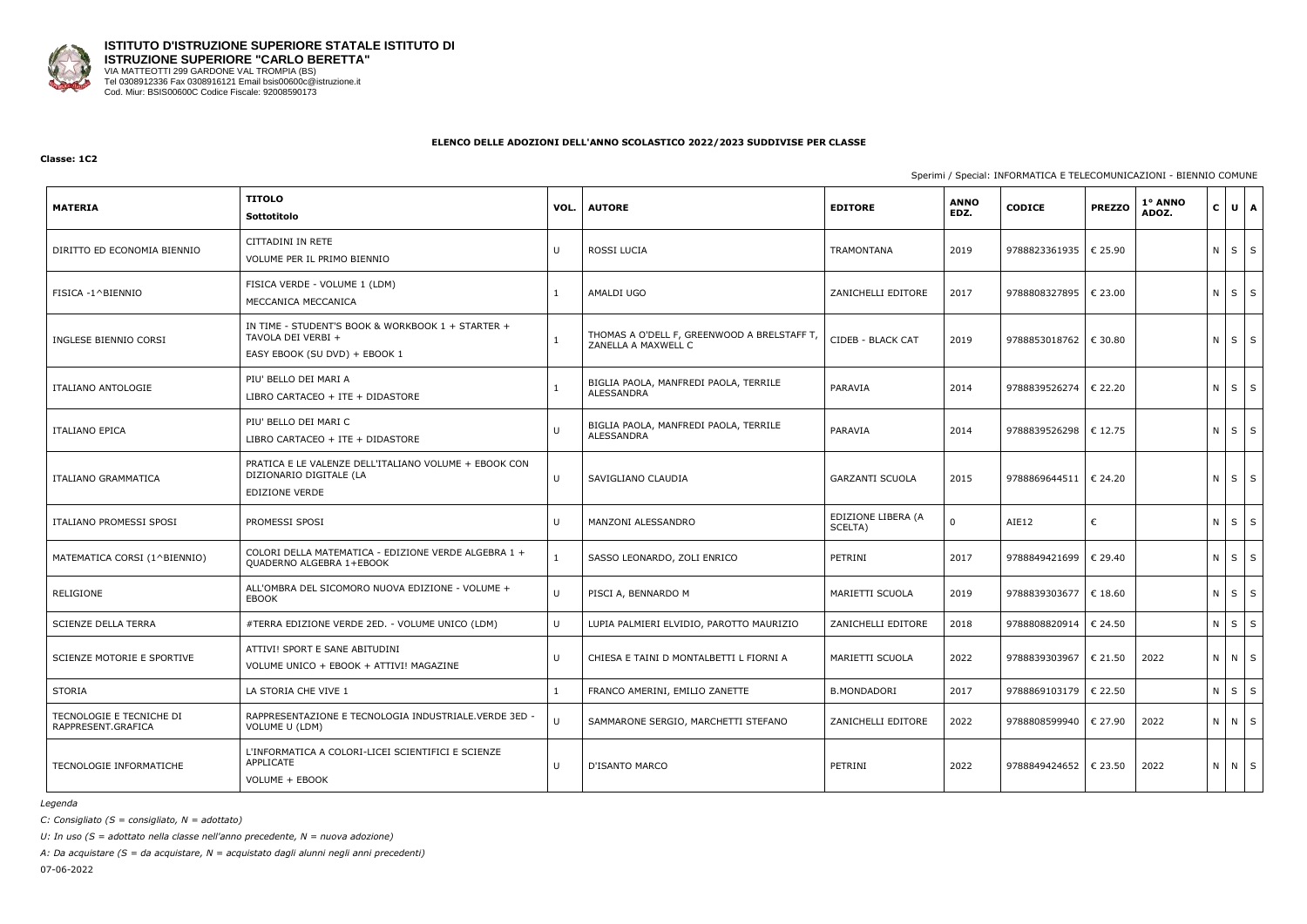

#### **Classe: 1D**

## Sperimi / Special: CHIMICA,MATERIALI E BIOTECNOLOGIE - BIENNIO COMUNE

| <b>MATERIA</b>                                 | <b>TITOLO</b><br>Sottotitolo                                                                             | VOL.         | <b>AUTORE</b>                                                      | <b>EDITORE</b>                | <b>ANNO</b><br>EDZ. | <b>CODICE</b>           | <b>PREZZO</b> | 1º ANNO<br>ADOZ. | $\mathbf{C}$ | $U$ $A$    |
|------------------------------------------------|----------------------------------------------------------------------------------------------------------|--------------|--------------------------------------------------------------------|-------------------------------|---------------------|-------------------------|---------------|------------------|--------------|------------|
| CHIMICA 1^ E 2^ ANNO                           | CHIMICA: MOLECOLE IN MOVIMENTO 2ED - VOLUME U (LDM)                                                      | U            | VALITUTTI GIUSEPPE, FALASCA MARIO, AMADIO<br>PATRIZIA              | ZANICHELLI EDITORE            | 2022                | 9788808920171           | € 34.90       | 2022             | N N S        |            |
| DIRITTO ED ECONOMIA BIENNIO                    | CITTADINI IN RETE<br>VOLUME PER IL PRIMO BIENNIO                                                         | U            | <b>ROSSI LUCIA</b>                                                 | <b>TRAMONTANA</b>             | 2019                | 9788823361935           | € 25.90       |                  | $N$ $S$ $S$  |            |
| FISICA -1^BIENNIO                              | FISICA VERDE - VOLUME 1 (LDM)<br>MECCANICA MECCANICA                                                     |              | AMALDI UGO                                                         | ZANICHELLI EDITORE            | 2017                | 9788808327895           | € 23.00       |                  | $N$ $S$ $S$  |            |
| INGLESE BIENNIO CORSI                          | IN TIME - STUDENT'S BOOK & WORKBOOK 1 + STARTER +<br>TAVOLA DEI VERBI +<br>EASY EBOOK (SU DVD) + EBOOK 1 |              | THOMAS A O'DELL F, GREENWOOD A BRELSTAFF T,<br>ZANELLA A MAXWELL C | CIDEB - BLACK CAT             | 2019                | 9788853018762           | € 30.80       |                  | $N$ $S$ $S$  |            |
| ITALIANO ANTOLOGIE                             | PIU' BELLO DEI MARI A<br>LIBRO CARTACEO + ITE + DIDASTORE                                                |              | BIGLIA PAOLA, MANFREDI PAOLA, TERRILE<br><b>ALESSANDRA</b>         | PARAVIA                       | 2014                | 9788839526274           | € 22.20       |                  | $N$ $S$ $S$  |            |
| <b>ITALIANO EPICA</b>                          | PIU' BELLO DEI MARI C<br>LIBRO CARTACEO + ITE + DIDASTORE                                                | $\cup$       | BIGLIA PAOLA, MANFREDI PAOLA, TERRILE<br>ALESSANDRA                | PARAVIA                       | 2014                | 9788839526298           | $\in$ 12.75   |                  | N            | $S \mid S$ |
| ITALIANO GRAMMATICA                            | PRATICA E LE VALENZE DELL'ITALIANO VOLUME + EBOOK CON<br>DIZIONARIO DIGITALE (LA<br>EDIZIONE VERDE       | U            | SAVIGLIANO CLAUDIA                                                 | <b>GARZANTI SCUOLA</b>        | 2015                | 9788869644511           | € 24.20       |                  | $N$ $S$ $S$  |            |
| ITALIANO PROMESSI SPOSI                        | PROMESSI SPOSI                                                                                           | U            | MANZONI ALESSANDRO                                                 | EDIZIONE LIBERA (A<br>SCELTA) | $\Omega$            | AIE12                   | €             |                  | N            | $S \mid S$ |
| MATEMATICA CORSI (1^BIENNIO)                   | COLORI DELLA MATEMATICA - EDIZIONE VERDE ALGEBRA 1 +<br>QUADERNO ALGEBRA 1+EBOOK                         |              | SASSO LEONARDO, ZOLI ENRICO                                        | PETRINI                       | 2017                | 9788849421699           | € 29.40       |                  | $N$ $S$ $S$  |            |
| RELIGIONE                                      | ALL'OMBRA DEL SICOMORO NUOVA EDIZIONE - VOLUME +<br><b>EBOOK</b>                                         | $\mathbf{U}$ | PISCI A, BENNARDO M                                                | MARIETTI SCUOLA               | 2019                | 9788839303677           | € 18.60       |                  | $N$ $S$ $S$  |            |
| <b>SCIENZE DELLA TERRA</b>                     | #TERRA EDIZIONE VERDE 2ED. - VOLUME UNICO (LDM)                                                          | U            | LUPIA PALMIERI ELVIDIO, PAROTTO MAURIZIO                           | ZANICHELLI EDITORE            | 2018                | 9788808820914           | € 24.50       |                  | ΝI           | $S \mid S$ |
| SCIENZE MOTORIE E SPORTIVE                     | ATTIVI! SPORT E SANE ABITUDINI<br>VOLUME UNICO + EBOOK + ATTIVI! MAGAZINE                                | U            | CHIESA E TAINI D MONTALBETTI L FIORNI A                            | MARIETTI SCUOLA               | 2022                | 9788839303967           | € 21.50       | 2022             | N N S        |            |
| STORIA                                         | LA STORIA CHE VIVE 1                                                                                     |              | FRANCO AMERINI, EMILIO ZANETTE                                     | <b>B.MONDADORI</b>            | 2017                | 9788869103179   € 22.50 |               |                  | $N$ $S$ $S$  |            |
| TECNOLOGIE E TECNICHE DI<br>RAPPRESENT.GRAFICA | RAPPRESENTAZIONE E TECNOLOGIA INDUSTRIALE.VERDE 3ED<br>VOLUME U (LDM)                                    | $\mathbf{U}$ | SAMMARONE SERGIO, MARCHETTI STEFANO                                | ZANICHELLI EDITORE            | 2022                | 9788808599940           | € 27.90       | 2022             | N N S        |            |
| TECNOLOGIE INFORMATICHE                        | L'INFORMATICA A COLORI-LICEI SCIENTIFICI E SCIENZE<br>APPLICATE<br>VOLUME + EBOOK                        | U            | D'ISANTO MARCO                                                     | PETRINI                       | 2022                | 9788849424652           | € 23.50       | 2022             | N N S        |            |

*Legenda*

*C: Consigliato (S = consigliato, N = adottato)*

*U: In uso (S = adottato nella classe nell'anno precedente, N = nuova adozione)*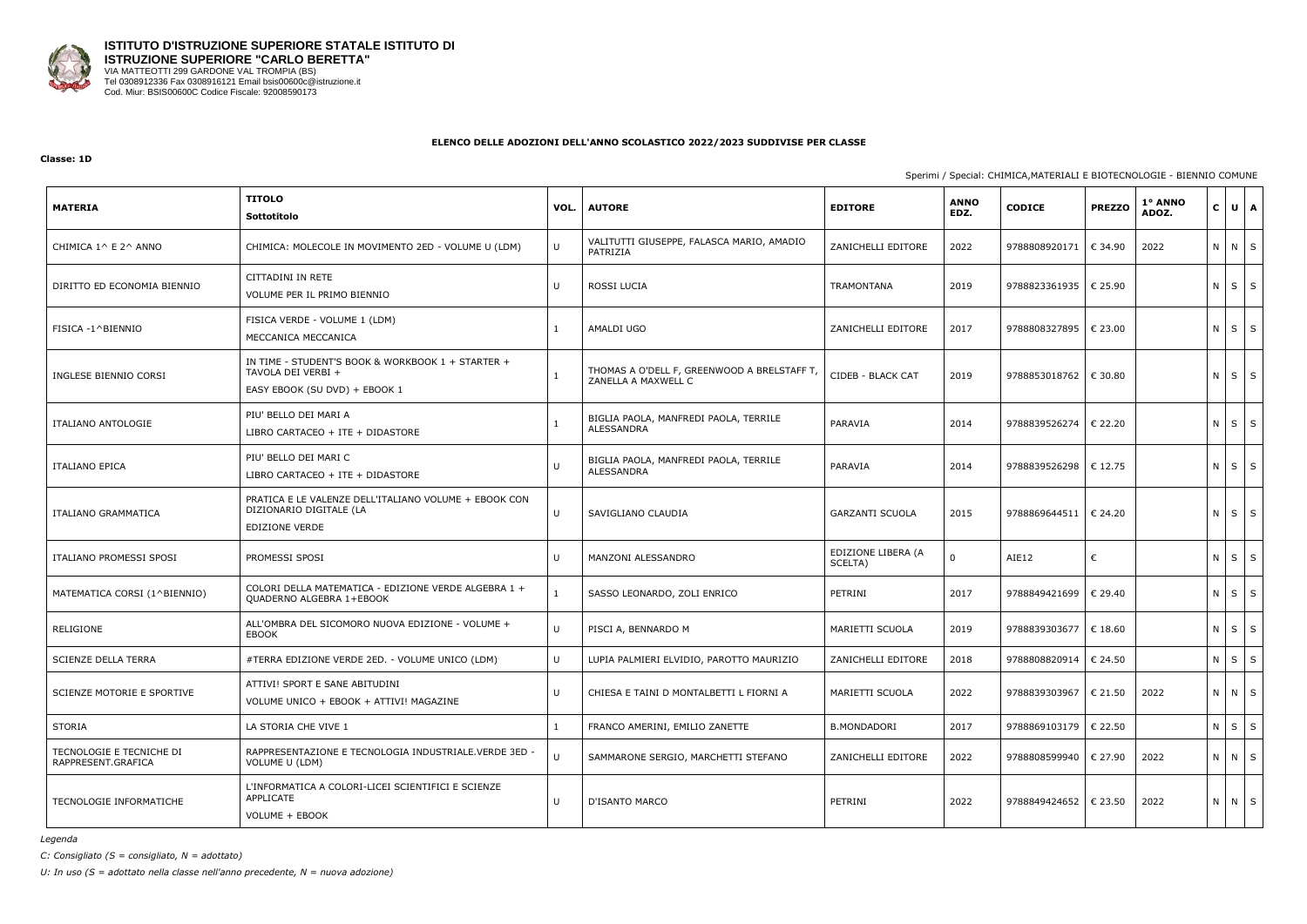

#### **Classe: 2A**

| <b>MATERIA</b>                            | <b>TITOLO</b><br>Sottotitolo                                                                               | VOL.           | <b>AUTORE</b>                                                      | <b>EDITORE</b>                | <b>ANNO</b><br>EDZ. | <b>CODICE</b>           | 1° ANNO<br><b>PREZZO</b><br>ADOZ. |         | $C \bigcup U \bigcup A$ |
|-------------------------------------------|------------------------------------------------------------------------------------------------------------|----------------|--------------------------------------------------------------------|-------------------------------|---------------------|-------------------------|-----------------------------------|---------|-------------------------|
| BIOLOGIA                                  | SCOPRIAMO LA BIOLOGIA 2ED - VOLUME U (LDM)                                                                 | U              | PHELAN JAY, PIGNOCCHINO MARIA CRISTINA                             | ZANICHELLI<br>EDITORE         | 2022                | 9788808920256           | 2022<br>€ 25.00                   |         | N N S                   |
| CHIMICA 1^ E 2^ ANNO                      | CHIMICA: MOLECOLE IN MOVIMENTO - VOLUME UNICO (LDM)<br>SECONDA EDIZIONE DI ESPLORIAMO LA CHIMICA.VERDE     | U              | VALITUTTI GIUSEPPE, FALASCA MARCO                                  | ZANICHELLI<br>EDITORE         | 2017                | 9788808269409           | € 34.90                           |         | N S N                   |
| DIRITTO ED ECONOMIA<br><b>BIENNIO</b>     | CITTADINI IN RETE<br>VOLUME PER IL PRIMO BIENNIO                                                           | $\mathbf{U}$   | ROSSI LUCIA                                                        | <b>TRAMONTANA</b>             | 2019                | 9788823361935   € 25.90 |                                   | $N$ $S$ | N                       |
| <b>DISEGNO</b>                            | RAPPRESENTAZIONE E TECNOLOGIA INDUSTRIALE.VERDE 2ED. -<br>VOLUME UNICO (LDM)                               | U              | <b>SAMMARONE SERGIO</b>                                            | ZANICHELLI<br>EDITORE         | 2017                | 9788808220899   € 27.60 |                                   | $N$ $S$ | N                       |
| FISICA I BIENNIO                          | FISICA VERDE - VOLUME 1 (LDM)<br>MECCANICA MECCANICA                                                       | $\mathbf{1}$   | AMALDI UGO                                                         | ZANICHELLI<br>EDITORE         | 2017                | 9788808327895           | € 23.00                           |         | N S N                   |
| FISICA I BIENNIO                          | FISICA VERDE - VOLUME 2 (LDM)<br>TERMODINAMICA, ONDE, ELETTROMAGNETISMO                                    | $\overline{2}$ | AMALDI UGO                                                         | ZANICHELLI<br>EDITORE         | 2017                | 9788808719447           | € 23.40                           | $N$ $S$ | S                       |
| GEOGRAFIA                                 | MAPPA DEL MONDO (LA)                                                                                       | $\mathbf{U}$   | MILANO, PAMPALONI                                                  | <b>B.MONDADORI</b>            | 2016                | 9788869102431           | € 11.40                           | $N$ $S$ | $\mathsf{S}$            |
| INGLESE BIENNIO CORSI                     | IN TIME - STUDENT'S BOOK & WORKBOOK 1 + STARTER + TAVOLA DEI<br>$VERBI +$<br>EASY EBOOK (SU DVD) + EBOOK 1 | $\mathbf{1}$   | THOMAS A O'DELL F, GREENWOOD A BRELSTAFF T,<br>ZANELLA A MAXWELL C | CIDEB - BLACK CAT             | 2019                | 9788853018762   € 30.80 |                                   |         | N S N                   |
| INGLESE BIENNIO CORSI                     | IN TIME - STUDENT'S BOOK & WORKBOOK 2 + TAVOLA DEI VERBI +<br>EASY EBOOK (SU DVD) + EBOOK                  | $\overline{2}$ | THOMAS A O'DELL F, GREENWOOD A BRELSTAFF T,<br>ZANELLA A MAXWELL C | CIDEB - BLACK CAT             | 2019                | 9788853018786           | € 29.70                           |         | $N$ $S$ $S$             |
| INGLESE GRAMMATICA                        | NEW GRAMMAR FILES + DVD (COD CD 50227)                                                                     | U              | JORDAN, FIOCCHI                                                    | <b>TRINITY</b><br>WHITEBRIDGE | 2017                | 9788899673079           | € 26.00                           | $N$ $S$ | $\mathsf{S}$            |
| ITALIANO ANTOLOGIE                        | PIU' BELLO DEI MARI A<br>LIBRO CARTACEO + ITE + DIDASTORE                                                  | $\mathbf{1}$   | BIGLIA PAOLA, MANFREDI PAOLA, TERRILE ALESSANDRA                   | PARAVIA                       | 2014                | 9788839526274           | € 22.20                           |         | N S N                   |
| ITALIANO ANTOLOGIE                        | PIU' BELLO DEI MARI B<br>LIBRO CARTACEO + ITE + DIDASTORE                                                  | $\overline{2}$ | BIGLIA PAOLA, MANFREDI PAOLA, TERRILE ALESSANDRA                   | PARAVIA                       | 2014                | 9788839526281 € 20.40   |                                   |         | N S N                   |
| ITALIANO GRAMMATICA                       | PRATICA E LE VALENZE DELL'ITALIANO VOLUME + EBOOK CON<br>DIZIONARIO DIGITALE (LA<br><b>EDIZIONE VERDE</b>  | U              | SAVIGLIANO CLAUDIA                                                 | <b>GARZANTI SCUOLA</b>        | 2015                | 9788869644511   € 24.20 |                                   |         | $N$ $S$ $N$             |
| MATEMATICA CORSI<br>$(1^{\wedge}BIFNNIO)$ | COLORI DELLA MATEMATICA - EDIZIONE VERDE ALGEBRA 1 +<br>QUADERNO ALGEBRA 1+EBOOK                           | $\mathbf{1}$   | SASSO LEONARDO, ZOLI ENRICO                                        | PETRINI                       | 2017                | 9788849421699 € 29.40   |                                   |         | N S N                   |
| MATEMATICA CORSI<br>$(1^{\wedge}BIENTO)$  | COLORI DELLA MATEMATICA - EDIZIONE VERDE ALGEBRA 2 +<br>QUADERNO ALGEBRA 2+EBOOK                           | $\overline{2}$ | SASSO LEONARDO, ZOLI ENRICO                                        | PETRINI                       | 2017                | 9788849421705   € 28.20 |                                   |         | $N$ $S$ $S$             |
| RELIGIONE                                 | ALL'OMBRA DEL SICOMORO NUOVA EDIZIONE - VOLUME + EBOOK                                                     | $\mathbf{U}$   | PISCI A, BENNARDO M                                                | MARIETTI SCUOLA               | 2019                | 9788839303677           | € 18.60                           |         | N S N                   |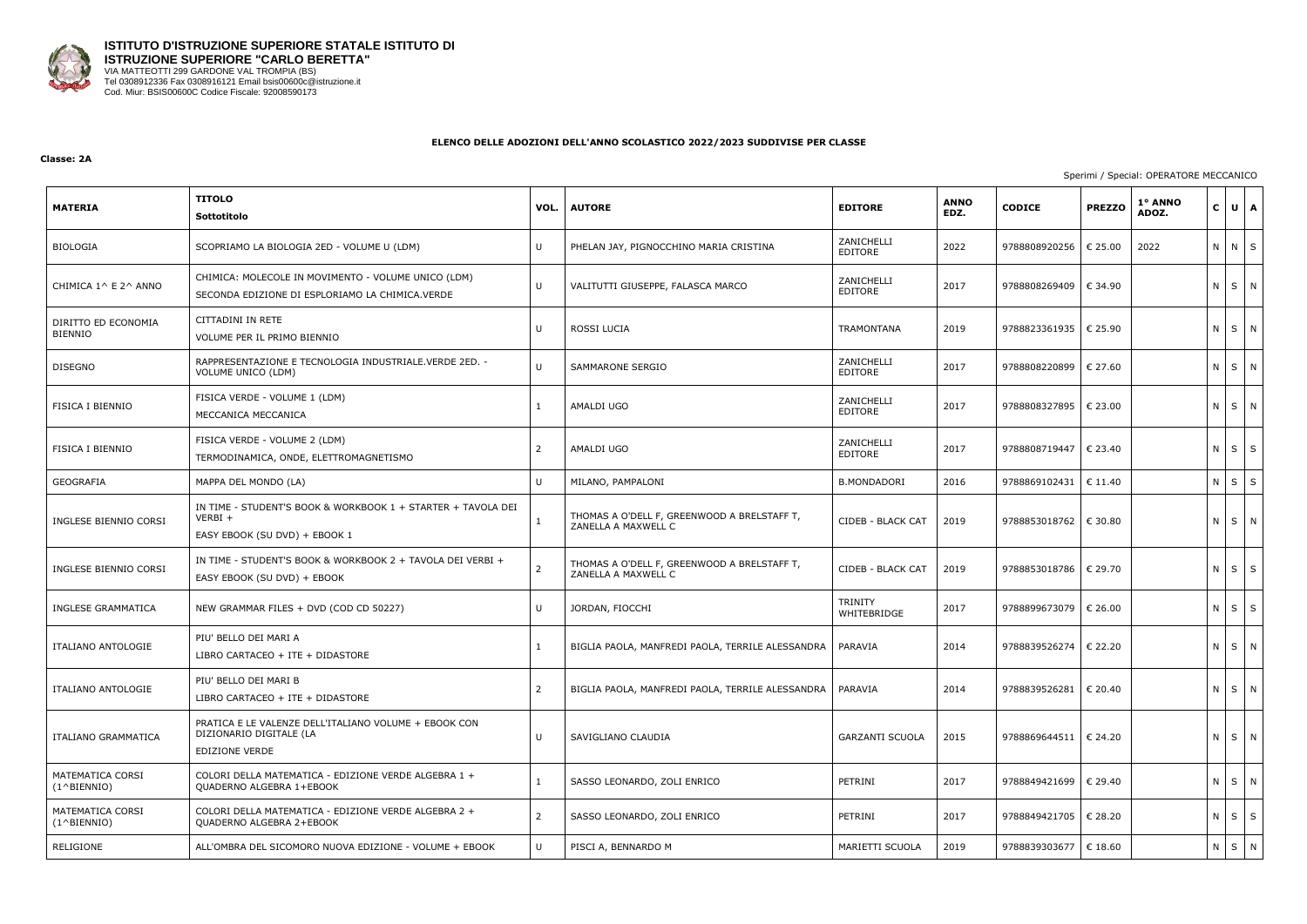

**ISTRUZIONE SUPERIORE "CARLO BERETTA"**

VIA MATTEOTTI 299 GARDONE VAL TROMPIA (BS) Tel 0308912336 Fax 0308916121 Email bsis00600c@istruzione.it Cod. Miur: BSIS00600C Codice Fiscale: 92008590173

| SCIENZE E TECNOLOGIE<br>APPLICATE | SCIENZE E TECNOLOGIE APPLICATE. TECNOLOGIA INDUSTRIALE (LM<br>LIBRO MISTO)<br>TECNOLOGIA INDUSTRIALE | $\cup$ | SAMMARONE SERGIO                                  | ZANICHELLI<br>EDITORE | 2011 | 9788808273604   € 19.20 | 2022 | N N S       |  |
|-----------------------------------|------------------------------------------------------------------------------------------------------|--------|---------------------------------------------------|-----------------------|------|-------------------------|------|-------------|--|
| SCIENZE MOTORIE E<br>SPORTIVE     | EDUCARE AL MOVIMENTO VOLUME ALLENAMENTO SALUTE E BENESSERE  <br>+ EBOOK<br>+ VOLUME GLI SPORT        |        | LOVECCHIO N, FIORINI G CHIESA E, CORETTI S BOCCHI | MARIETTI SCUOLA       | 2018 | 9788839303585   € 25.30 |      | N S N       |  |
| STORIA                            | LA STORIA CHE VIVE 2                                                                                 |        | FRANCO AMERINI, EMILIO ZANETTE                    | <b>B.MONDADORI</b>    | 2017 | 9788869103193   € 22.50 |      | $N$ $S$ $S$ |  |

*Legenda*

*C: Consigliato (S = consigliato, N = adottato)*

*U: In uso (S = adottato nella classe nell'anno precedente, N = nuova adozione)*

*A: Da acquistare (S = da acquistare, N = acquistato dagli alunni negli anni precedenti)*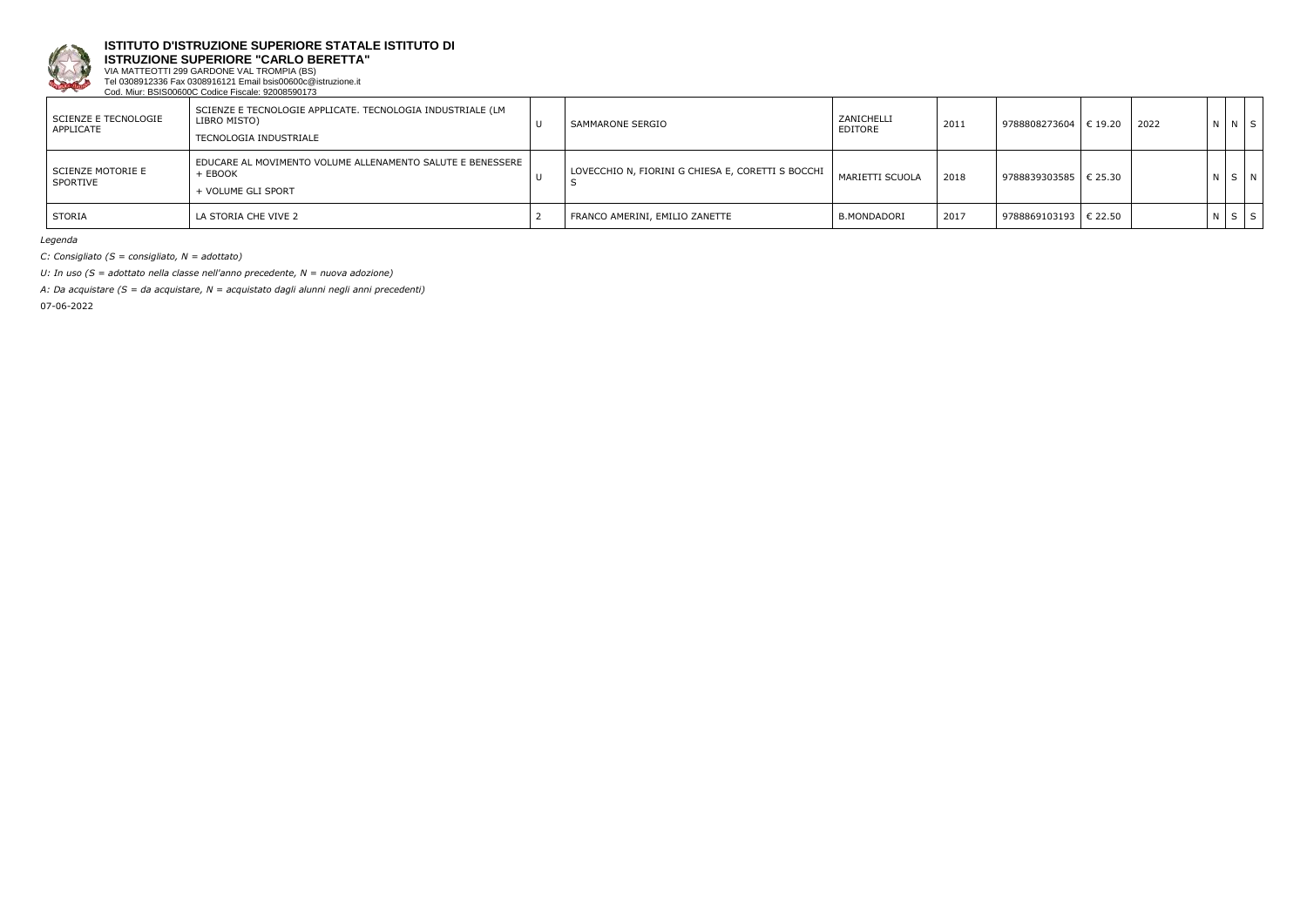

#### **Classe: 2A1**

## Sperimi / Special: MECCANICA MECCATRONICA ED ENERGIA ART. ENERGIA QU

| <b>MATERIA</b>                            | <b>TITOLO</b><br>Sottotitolo                                                                              | VOL.   | <b>AUTORE</b>                                                      | <b>EDITORE</b>                | <b>ANNO</b><br>EDZ. | <b>CODICE</b>           | <b>PREZZO</b>    | 1° ANNO<br>ADOZ. | $\mathbf{C}$ | $U$ $A$    |
|-------------------------------------------|-----------------------------------------------------------------------------------------------------------|--------|--------------------------------------------------------------------|-------------------------------|---------------------|-------------------------|------------------|------------------|--------------|------------|
| BIOLOGIA                                  | SCOPRIAMO LA BIOLOGIA 2ED - VOLUME U (LDM)                                                                | U      | PHELAN JAY, PIGNOCCHINO MARIA CRISTINA                             | ZANICHELLI EDITORE            | 2022                | 9788808920256           | € 25.00          | 2022             | ΝI           | $N \mid S$ |
| CHIMICA 1^ E 2^ ANNO                      | CHIMICA: MOLECOLE IN MOVIMENTO - VOLUME UNICO (LDM)<br>SECONDA EDIZIONE DI ESPLORIAMO LA CHIMICA.VERDE    | U      | VALITUTTI GIUSEPPE, FALASCA MARCO                                  | ZANICHELLI EDITORE            | 2017                | 9788808269409           | € 34.90          |                  | N S N        |            |
| DIRITTO ED ECONOMIA<br><b>BIENNIO</b>     | CITTADINI IN RETE<br>VOLUME PER IL PRIMO BIENNIO                                                          | IJ     | ROSSI LUCIA                                                        | <b>TRAMONTANA</b>             | 2019                | 9788823361935           | € 25.90          |                  | N S N        |            |
| <b>DISEGNO</b>                            | RAPPRESENTAZIONE E TECNOLOGIA INDUSTRIALE. VERDE 2ED. -<br>VOLUME UNICO (LDM)                             | $\cup$ | SAMMARONE SERGIO                                                   | ZANICHELLI EDITORE            | 2017                | 9788808220899           | € 27.60          |                  | N S N        |            |
| <b>FISICA I BIENNIO</b>                   | FISICA VERDE - VOLUME 1 (LDM)<br>MECCANICA MECCANICA                                                      |        | AMALDI UGO                                                         | ZANICHELLI EDITORE            | 2017                | 9788808327895           | € 23.00          |                  | N S N        |            |
| <b>FISICA I BIENNIO</b>                   | FISICA VERDE - VOLUME 2 (LDM)<br>TERMODINAMICA, ONDE, ELETTROMAGNETISMO                                   |        | AMALDI UGO                                                         | ZANICHELLI EDITORE            | 2017                | 9788808719447           | € 23.40          |                  | N            | $S \mid S$ |
| GEOGRAFIA                                 | MAPPA DEL MONDO (LA)                                                                                      | $\cup$ | MILANO, PAMPALONI                                                  | <b>B.MONDADORI</b>            | 2016                | 9788869102431           | $\epsilon$ 11.40 |                  | N.           | $S \mid S$ |
| INGLESE BIENNIO CORSI                     | IN TIME - STUDENT'S BOOK & WORKBOOK 1 + STARTER + TAVOLA<br>DEI VERBI +<br>EASY EBOOK (SU DVD) + EBOOK 1  |        | THOMAS A O'DELL F, GREENWOOD A BRELSTAFF T,<br>ZANELLA A MAXWELL C | CIDEB - BLACK CAT             | 2019                | 9788853018762           | € 30.80          |                  | ΝI           | $S$ N      |
| INGLESE BIENNIO CORSI                     | IN TIME - STUDENT'S BOOK & WORKBOOK 2 + TAVOLA DEI VERBI +<br>EASY EBOOK (SU DVD) + EBOOK                 |        | THOMAS A O'DELL F, GREENWOOD A BRELSTAFF T,<br>ZANELLA A MAXWELL C | CIDEB - BLACK CAT             | 2019                | 9788853018786           | € 29.70          |                  | $N$ $S$ $S$  |            |
| INGLESE GRAMMATICA                        | NEW GRAMMAR FILES + DVD (COD CD 50227)                                                                    | U      | JORDAN, FIOCCHI                                                    | TRINITY WHITEBRIDGE           | 2017                | 9788899673079           | € 26.00          |                  | ΝI           | $S \mid S$ |
| ITALIANO ANTOLOGIE                        | PIU' BELLO DEI MARI A<br>LIBRO CARTACEO + ITE + DIDASTORE                                                 |        | BIGLIA PAOLA, MANFREDI PAOLA, TERRILE<br>ALESSANDRA                | PARAVIA                       | 2014                | 9788839526274           | € 22.20          |                  | N S N        |            |
| ITALIANO ANTOLOGIE                        | PIU' BELLO DEI MARI B<br>LIBRO CARTACEO + ITE + DIDASTORE                                                 | 2      | BIGLIA PAOLA, MANFREDI PAOLA, TERRILE<br>ALESSANDRA                | PARAVIA                       | 2014                | 9788839526281   € 20.40 |                  |                  | N S N        |            |
| ITALIANO GRAMMATICA                       | PRATICA E LE VALENZE DELL'ITALIANO VOLUME + EBOOK CON<br>DIZIONARIO DIGITALE (LA<br><b>EDIZIONE VERDE</b> | U      | SAVIGLIANO CLAUDIA                                                 | <b>GARZANTI SCUOLA</b>        | 2015                | 9788869644511   € 24.20 |                  |                  | N S N        |            |
| ITALIANO PROMESSI SPOSI                   | PROMESSI SPOSI                                                                                            | U      | MANZONI ALESSANDRO                                                 | EDIZIONE LIBERA (A<br>SCELTA) | $\Omega$            | AIE12                   | €                |                  | N S N        |            |
| MATEMATICA CORSI<br>$(1^{\wedge}BIFNNIO)$ | COLORI DELLA MATEMATICA - EDIZIONE VERDE ALGEBRA 2 +<br>QUADERNO ALGEBRA 2+EBOOK                          | 2      | SASSO LEONARDO, ZOLI ENRICO                                        | PETRINI                       | 2017                | 9788849421705   € 28.20 |                  |                  | $N$ $S$ $S$  |            |
| RELIGIONE                                 | ALL'OMBRA DEL SICOMORO NUOVA EDIZIONE - VOLUME + EBOOK                                                    | U      | PISCI A, BENNARDO M                                                | MARIETTI SCUOLA               | 2019                | 9788839303677   € 18.60 |                  |                  | N S N        |            |
| SCIENZE E TECNOLOGIE<br>APPLICATE         | SCIENZE E TECNOLOGIE APPLICATE. TECNOLOGIA INDUSTRIALE (LM<br>LIBRO MISTO)                                | $\cup$ | SAMMARONE SERGIO                                                   | ZANICHELLI EDITORE            | 2011                | 9788808273604           | € 19.20          | 2022             | $N$ $N$ $S$  |            |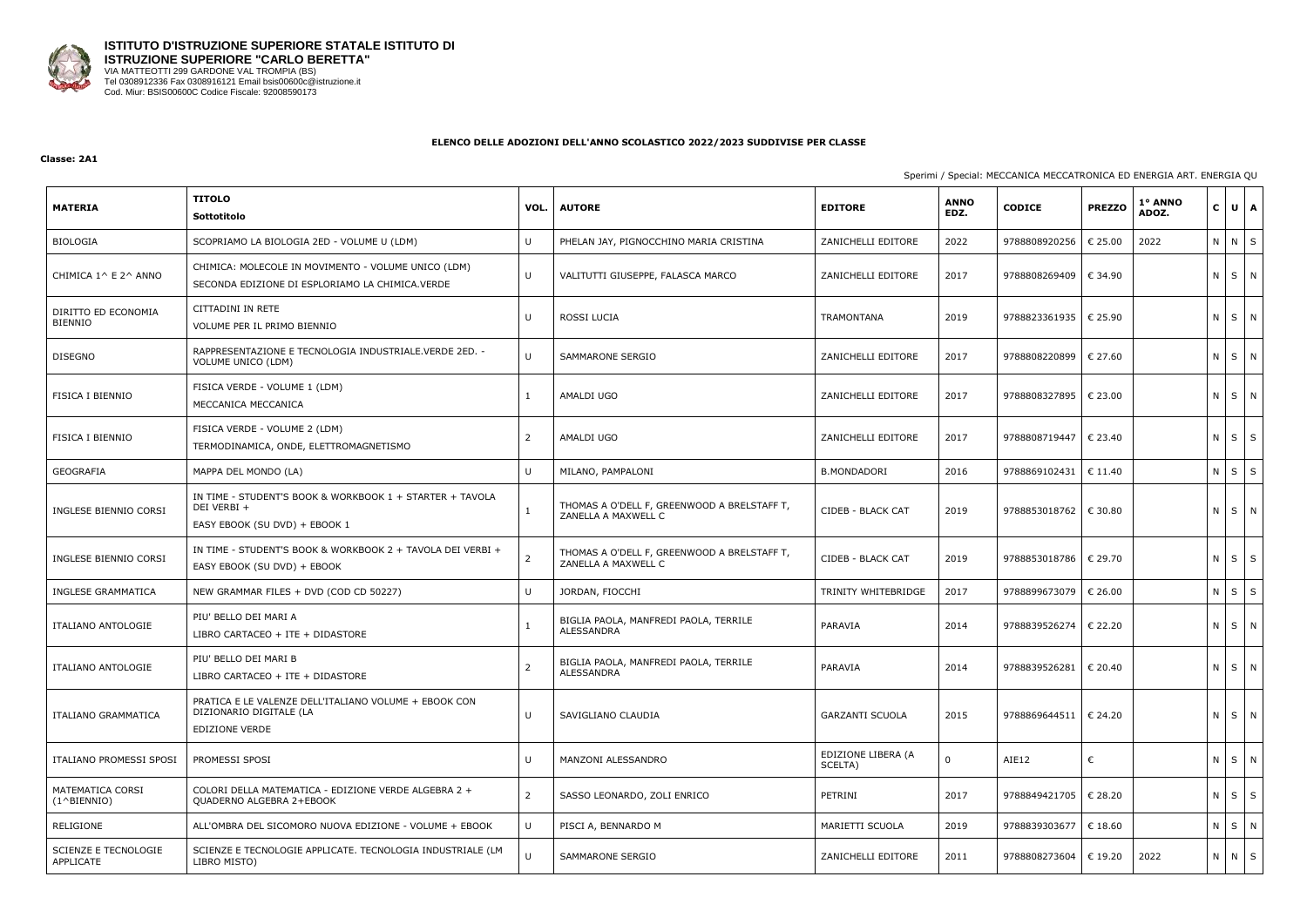

**ISTRUZIONE SUPERIORE "CARLO BERETTA"**

VIA MATTEOTTI 299 GARDONE VAL TROMPIA (BS) Tel 0308912336 Fax 0308916121 Email bsis00600c@istruzione.it Cod. Miur: BSIS00600C Codice Fiscale: 92008590173

|                               | TECNOLOGIA INDUSTRIALE                                                                      |                                                               |                 |      |                             |  |     |   |
|-------------------------------|---------------------------------------------------------------------------------------------|---------------------------------------------------------------|-----------------|------|-----------------------------|--|-----|---|
| SCIENZE MOTORIE E<br>SPORTIVE | EDUCARE AL MOVIMENTO VOLUME ALLENAMENTO SALUTE E<br>BENESSERE + EBOOK<br>+ VOLUME GLI SPORT | LOVECCHIO N, FIORINI G CHIESA E, CORETTI S<br><b>BOCCHI S</b> | MARIETTI SCUOLA | 2018 | 9788839303585   € 25.30     |  | N S | N |
| <b>STORIA</b>                 | LA STORIA CHE VIVE 2                                                                        | FRANCO AMERINI, EMILIO ZANETTE                                | B.MONDADORI     | 2017 | $9788869103193$ $\in$ 22.50 |  | N S | S |

*C: Consigliato (S = consigliato, N = adottato)*

*U: In uso (S = adottato nella classe nell'anno precedente, N = nuova adozione)*

*A: Da acquistare (S = da acquistare, N = acquistato dagli alunni negli anni precedenti)*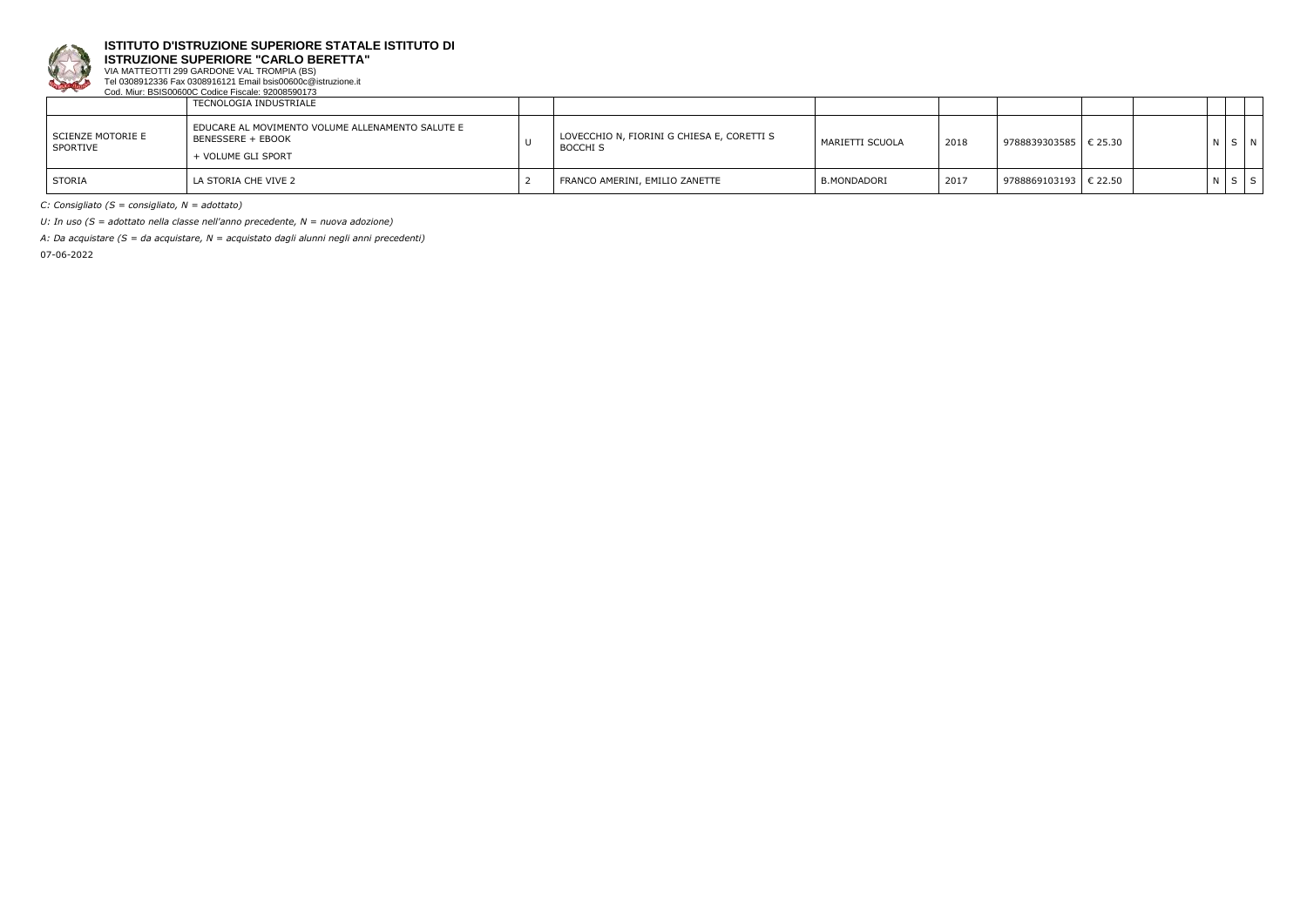

#### **Classe: 2A2**

## Sperimi / Special: MECCANICA MECCATRONICA ED ENERGIA ART. ENERGIA QU

| <b>MATERIA</b>                            | <b>TITOLO</b><br>Sottotitolo                                                                              | VOL.           | <b>AUTORE</b>                                                      | <b>EDITORE</b>                | <b>ANNO</b><br>EDZ. | <b>CODICE</b>           | <b>PREZZO</b>    | 1º ANNO<br>ADOZ. | $\mathbf{C}$ | $U$ $A$    |
|-------------------------------------------|-----------------------------------------------------------------------------------------------------------|----------------|--------------------------------------------------------------------|-------------------------------|---------------------|-------------------------|------------------|------------------|--------------|------------|
| BIOLOGIA                                  | SCOPRIAMO LA BIOLOGIA 2ED - VOLUME U (LDM)                                                                | $\mathbf{U}$   | PHELAN JAY, PIGNOCCHINO MARIA CRISTINA                             | ZANICHELLI EDITORE            | 2022                | 9788808920256           | € 25.00          | 2022             | N N S        |            |
| CHIMICA 1^ E 2^ ANNO                      | CHIMICA: MOLECOLE IN MOVIMENTO - VOLUME UNICO (LDM)<br>SECONDA EDIZIONE DI ESPLORIAMO LA CHIMICA.VERDE    | U              | VALITUTTI GIUSEPPE, FALASCA MARCO                                  | ZANICHELLI EDITORE            | 2017                | 9788808269409           | € 34.90          |                  | N S N        |            |
| DIRITTO ED ECONOMIA<br><b>BIENNIO</b>     | CITTADINI IN RETE<br>VOLUME PER IL PRIMO BIENNIO                                                          | U              | ROSSI LUCIA                                                        | TRAMONTANA                    | 2019                | 9788823361935           | € 25.90          |                  | N S N        |            |
| <b>DISEGNO</b>                            | RAPPRESENTAZIONE E TECNOLOGIA INDUSTRIALE.VERDE 2ED. -<br>VOLUME UNICO (LDM)                              | $\cup$         | SAMMARONE SERGIO                                                   | ZANICHELLI EDITORE            | 2017                | 9788808220899           | € 27.60          |                  | N S N        |            |
| <b>FISICA I BIENNIO</b>                   | FISICA VERDE - VOLUME 1 (LDM)<br>MECCANICA MECCANICA                                                      |                | AMALDI UGO                                                         | ZANICHELLI EDITORE            | 2017                | 9788808327895           | € 23.00          |                  | N S N        |            |
| <b>FISICA I BIENNIO</b>                   | FISICA VERDE - VOLUME 2 (LDM)<br>TERMODINAMICA, ONDE, ELETTROMAGNETISMO                                   |                | AMALDI UGO                                                         | ZANICHELLI EDITORE            | 2017                | 9788808719447           | € 23.40          |                  | N            | $S \mid S$ |
| GEOGRAFIA                                 | MAPPA DEL MONDO (LA)                                                                                      | $\mathbf{U}$   | MILANO, PAMPALONI                                                  | <b>B.MONDADORI</b>            | 2016                | 9788869102431           | € 11.40          |                  | N            | $S \mid S$ |
| INGLESE BIENNIO CORSI                     | IN TIME - STUDENT'S BOOK & WORKBOOK 1 + STARTER + TAVOLA<br>DEI VERBI +<br>EASY EBOOK (SU DVD) + EBOOK 1  |                | THOMAS A O'DELL F, GREENWOOD A BRELSTAFF T,<br>ZANELLA A MAXWELL C | CIDEB - BLACK CAT             | 2019                | 9788853018762   € 30.80 |                  |                  | ΝI           | SN         |
| INGLESE BIENNIO CORSI                     | IN TIME - STUDENT'S BOOK & WORKBOOK 2 + TAVOLA DEI VERBI +<br>EASY EBOOK (SU DVD) + EBOOK                 |                | THOMAS A O'DELL F, GREENWOOD A BRELSTAFF T,<br>ZANELLA A MAXWELL C | CIDEB - BLACK CAT             | 2019                | 9788853018786           | $\epsilon$ 29.70 |                  | $N$ $S$ $S$  |            |
| INGLESE GRAMMATICA                        | NEW GRAMMAR FILES + DVD (COD CD 50227)                                                                    | $\mathbf{U}$   | JORDAN, FIOCCHI                                                    | TRINITY WHITEBRIDGE           | 2017                | 9788899673079           | € 26.00          |                  | N I          | $S \mid S$ |
| ITALIANO ANTOLOGIE                        | PIU' BELLO DEI MARI A<br>LIBRO CARTACEO + ITE + DIDASTORE                                                 |                | BIGLIA PAOLA, MANFREDI PAOLA, TERRILE<br>ALESSANDRA                | PARAVIA                       | 2014                | 9788839526274           | € 22.20          |                  | N S N        |            |
| <b>ITALIANO ANTOLOGIE</b>                 | PIU' BELLO DEI MARI B<br>LIBRO CARTACEO + ITE + DIDASTORE                                                 |                | BIGLIA PAOLA, MANFREDI PAOLA, TERRILE<br>ALESSANDRA                | PARAVIA                       | 2014                | 9788839526281   € 20.40 |                  |                  | N S N        |            |
| ITALIANO GRAMMATICA                       | PRATICA E LE VALENZE DELL'ITALIANO VOLUME + EBOOK CON<br>DIZIONARIO DIGITALE (LA<br><b>EDIZIONE VERDE</b> | $\cup$         | SAVIGLIANO CLAUDIA                                                 | <b>GARZANTI SCUOLA</b>        | 2015                | 9788869644511   € 24.20 |                  |                  | N S N        |            |
| ITALIANO PROMESSI SPOSI                   | PROMESSI SPOSI                                                                                            | U              | MANZONI ALESSANDRO                                                 | EDIZIONE LIBERA (A<br>SCELTA) | $\Omega$            | AIE12                   | €                |                  | N S N        |            |
| MATEMATICA CORSI<br>$(1^{\wedge}BIFNNIO)$ | COLORI DELLA MATEMATICA - EDIZIONE VERDE ALGEBRA 2 +<br>QUADERNO ALGEBRA 2+EBOOK                          | $\overline{2}$ | SASSO LEONARDO, ZOLI ENRICO                                        | PETRINI                       | 2017                | 9788849421705   € 28.20 |                  |                  | $N$ $S$ $S$  |            |
| RELIGIONE                                 | ALL'OMBRA DEL SICOMORO NUOVA EDIZIONE - VOLUME + EBOOK                                                    | U              | PISCI A, BENNARDO M                                                | MARIETTI SCUOLA               | 2019                | 9788839303677   € 18.60 |                  |                  | N S N        |            |
| SCIENZE E TECNOLOGIE<br>APPLICATE         | SCIENZE E TECNOLOGIE APPLICATE. TECNOLOGIA INDUSTRIALE (LM<br>LIBRO MISTO)                                |                | SAMMARONE SERGIO                                                   | ZANICHELLI EDITORE            | 2011                | 9788808273604           | € 19.20          |                  | $N$ $S$ $S$  |            |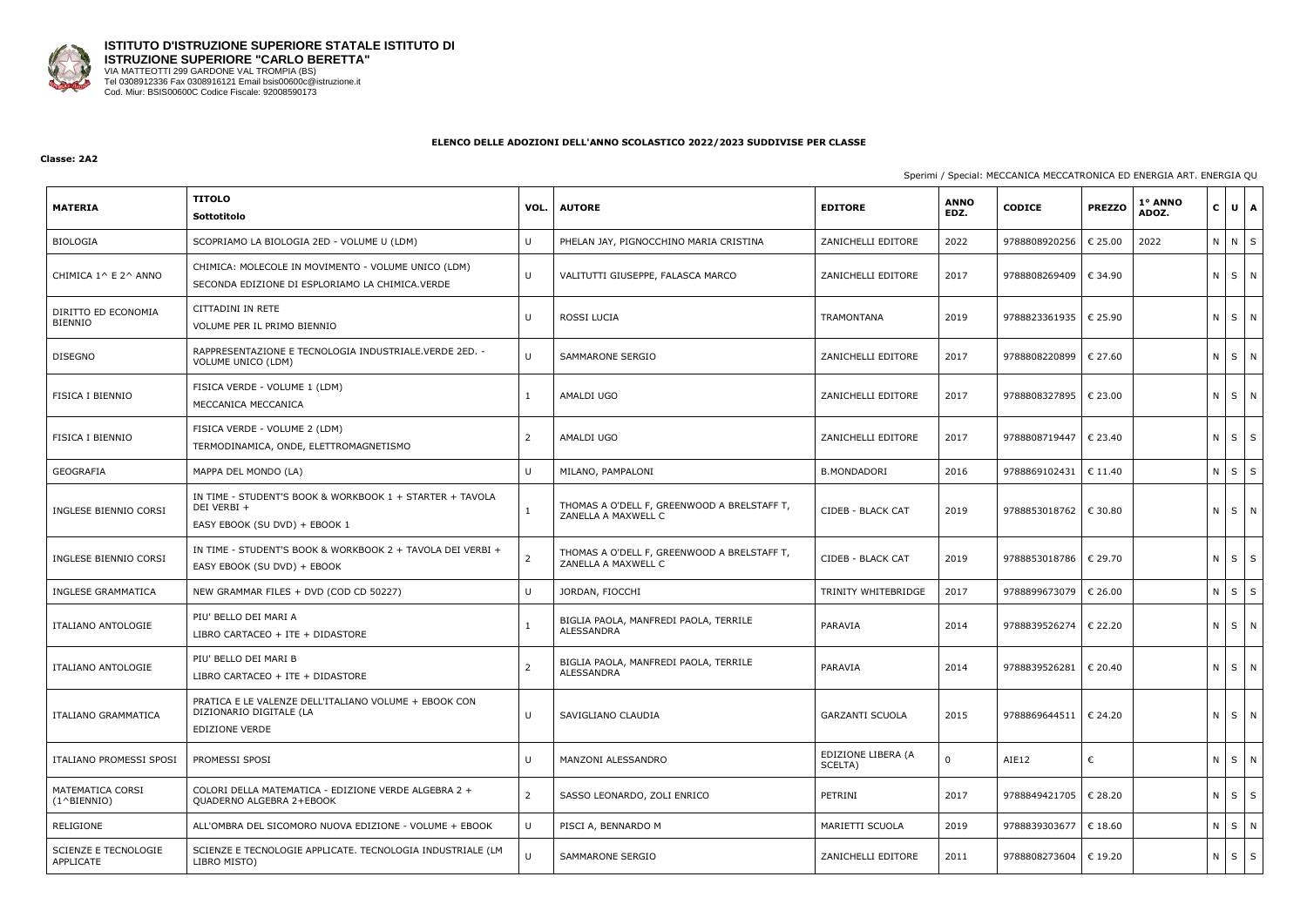

**ISTRUZIONE SUPERIORE "CARLO BERETTA"**

VIA MATTEOTTI 299 GARDONE VAL TROMPIA (BS) Tel 0308912336 Fax 0308916121 Email bsis00600c@istruzione.it Cod. Miur: BSIS00600C Codice Fiscale: 92008590173

|                               | TECNOLOGIA INDUSTRIALE                                                                      |                                                               |                 |      |                         |  |       |                |
|-------------------------------|---------------------------------------------------------------------------------------------|---------------------------------------------------------------|-----------------|------|-------------------------|--|-------|----------------|
| SCIENZE MOTORIE E<br>SPORTIVE | EDUCARE AL MOVIMENTO VOLUME ALLENAMENTO SALUTE E<br>BENESSERE + EBOOK<br>+ VOLUME GLI SPORT | LOVECCHIO N, FIORINI G CHIESA E, CORETTI S<br><b>BOCCHI S</b> | MARIETTI SCUOLA | 2018 | 9788839303585   € 25.30 |  | N S N |                |
| STORIA                        | l la storia che vive 2                                                                      | FRANCO AMERINI, EMILIO ZANETTE                                | B.MONDADORI     | 2017 | 9788869103193   € 22.50 |  | NSI   | S <sub>1</sub> |

*Legenda*

*C: Consigliato (S = consigliato, N = adottato)*

*U: In uso (S = adottato nella classe nell'anno precedente, N = nuova adozione)*

*A: Da acquistare (S = da acquistare, N = acquistato dagli alunni negli anni precedenti)*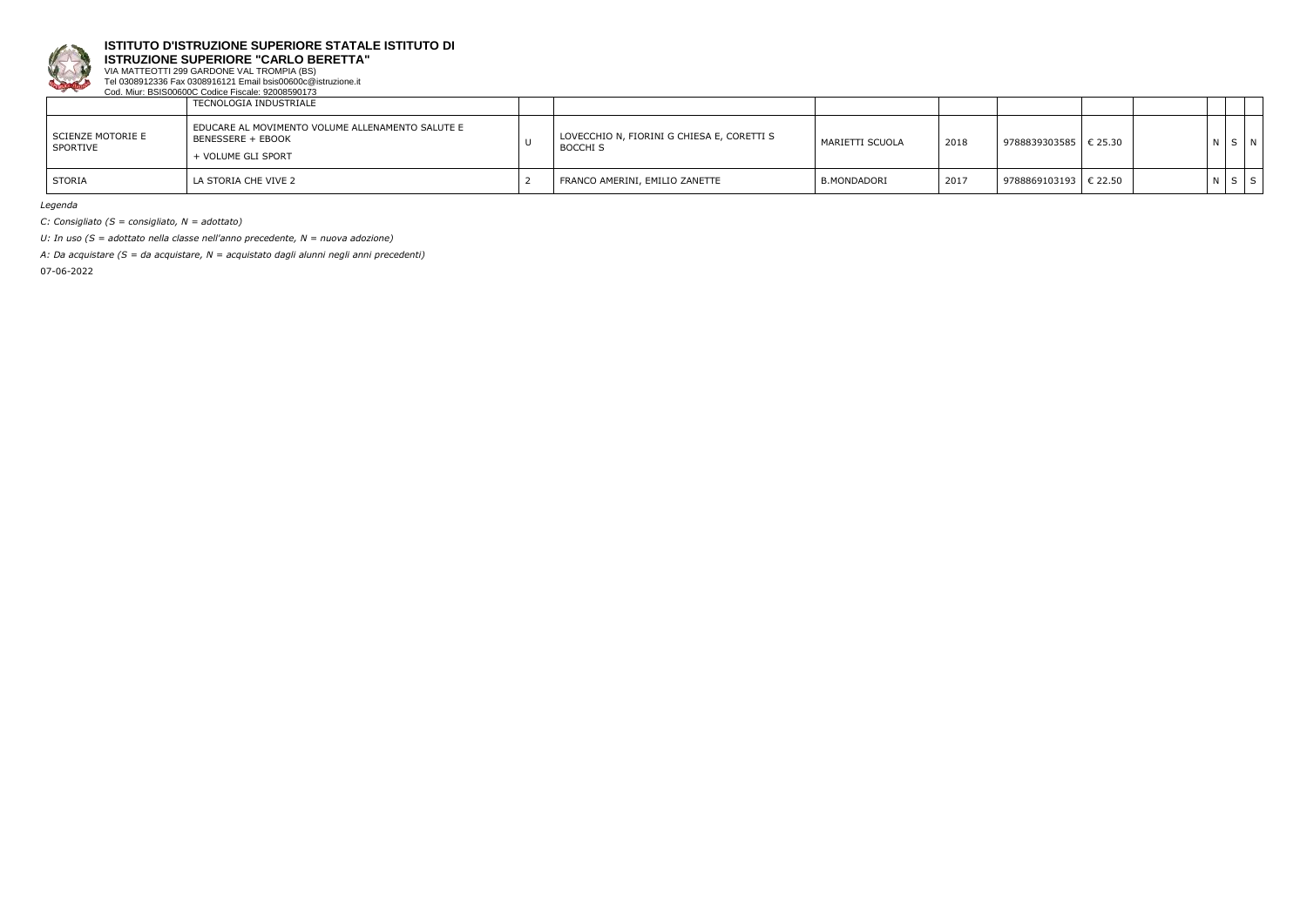

**Classe: 2B**

## Sperimi / Special: ELETTRONICA ED ELETTROTECNICA - BIENNIO COMUNE

| <b>MATERIA</b>                           | <b>TITOLO</b><br><b>Sottotitolo</b>                                                                      | VOL.         | <b>AUTORE</b>                                                      | <b>EDITORE</b>                | <b>ANNO</b><br>EDZ. | <b>CODICE</b>           | <b>PREZZO</b>    | 1º ANNO<br>ADOZ. | $\mathbf{C}$ | $U$ $A$    |
|------------------------------------------|----------------------------------------------------------------------------------------------------------|--------------|--------------------------------------------------------------------|-------------------------------|---------------------|-------------------------|------------------|------------------|--------------|------------|
| <b>BIOLOGIA</b>                          | SCOPRIAMO LA BIOLOGIA 2ED - VOLUME U (LDM)                                                               | U            | PHELAN JAY, PIGNOCCHINO MARIA CRISTINA                             | ZANICHELLI EDITORE            | 2022                | 9788808920256           | € 25.00          | 2022             | N N S        |            |
| CHIMICA 1^ E 2^ ANNO                     | CHIMICA: MOLECOLE IN MOVIMENTO 2ED - VOLUME U (LDM)                                                      | U            | VALITUTTI GIUSEPPE, FALASCA MARIO, AMADIO<br>PATRIZIA              | ZANICHELLI EDITORE            | 2022                | 9788808920171           | € 34.90          |                  | $N$ $S$ $S$  |            |
| DIRITTO ED ECONOMIA<br><b>BIENNIO</b>    | CITTADINI IN RETE<br>VOLUME PER IL PRIMO BIENNIO                                                         | -U           | ROSSI LUCIA                                                        | TRAMONTANA                    | 2019                | 9788823361935           | € 25.90          |                  | N S N        |            |
| <b>DISEGNO</b>                           | RAPPRESENTAZIONE E TECNOLOGIA INDUSTRIALE.VERDE 2ED. -<br>VOLUME UNICO (LDM)                             | $\cup$       | <b>SAMMARONE SERGIO</b>                                            | ZANICHELLI EDITORE            | 2017                | 9788808220899           | € 27.60          |                  | $N$ $S$ $N$  |            |
| FISICA I BIENNIO                         | FISICA VERDE - VOLUME 1 (LDM)<br>MECCANICA MECCANICA                                                     |              | AMALDI UGO                                                         | ZANICHELLI EDITORE            | 2017                | 9788808327895           | $\epsilon$ 23.00 |                  | N S N        |            |
| FISICA I BIENNIO                         | FISICA VERDE - VOLUME 2 (LDM)<br>TERMODINAMICA, ONDE, ELETTROMAGNETISMO                                  |              | AMALDI UGO                                                         | ZANICHELLI EDITORE            | 2017                | 9788808719447           | € 23.40          |                  | N            | $S \mid S$ |
| GEOGRAFIA                                | MAPPA DEL MONDO (LA)                                                                                     | $\mathsf{U}$ | MILANO, PAMPALONI                                                  | <b>B.MONDADORI</b>            | 2016                | 9788869102431           | € 11.40          |                  | ΝI           | $S \mid S$ |
| INGLESE BIENNIO CORSI                    | IN TIME - STUDENT'S BOOK & WORKBOOK 1 + STARTER + TAVOLA<br>DEI VERBI +<br>EASY EBOOK (SU DVD) + EBOOK 1 |              | THOMAS A O'DELL F, GREENWOOD A BRELSTAFF T,<br>ZANELLA A MAXWELL C | CIDEB - BLACK CAT             | 2019                | 9788853018762           | $\epsilon$ 30.80 |                  | N            | $S \mid N$ |
| INGLESE BIENNIO CORSI                    | IN TIME - STUDENT'S BOOK & WORKBOOK 2 + TAVOLA DEI VERBI +<br>EASY EBOOK (SU DVD) + EBOOK                |              | THOMAS A O'DELL F, GREENWOOD A BRELSTAFF T,<br>ZANELLA A MAXWELL C | CIDEB - BLACK CAT             | 2019                | 9788853018786           | $\in$ 29.70      |                  | $N$ $S$ $S$  |            |
| INGLESE GRAMMATICA                       | NEW GRAMMAR FILES + DVD (COD CD 50227)                                                                   | $\mathbf{U}$ | JORDAN, FIOCCHI                                                    | TRINITY WHITEBRIDGE           | 2017                | 9788899673079           | € 26.00          |                  | ΝI           | $S \mid S$ |
| <b>ITALIANO ANTOLOGIE</b>                | PIU' BELLO DEI MARI A<br>LIBRO CARTACEO + ITE + DIDASTORE                                                |              | BIGLIA PAOLA, MANFREDI PAOLA, TERRILE<br>ALESSANDRA                | PARAVIA                       | 2014                | 9788839526274           | € 22.20          |                  | N S N        |            |
| ITALIANO ANTOLOGIE                       | PIU' BELLO DEI MARI B<br>LIBRO CARTACEO + ITE + DIDASTORE                                                |              | BIGLIA PAOLA, MANFREDI PAOLA, TERRILE<br>ALESSANDRA                | PARAVIA                       | 2014                | 9788839526281           | € 20.40          |                  | N.           | $S \mid S$ |
| ITALIANO GRAMMATICA                      | PRATICA E LE VALENZE DELL'ITALIANO VOLUME + EBOOK CON<br>DIZIONARIO DIGITALE (LA<br>EDIZIONE VERDE       | U            | SAVIGLIANO CLAUDIA                                                 | <b>GARZANTI SCUOLA</b>        | 2015                | 9788869644511   € 24.20 |                  |                  | N S N        |            |
| ITALIANO PROMESSI SPOSI                  | PROMESSI SPOSI                                                                                           | $\cup$       | MANZONI ALESSANDRO                                                 | EDIZIONE LIBERA (A<br>SCELTA) | 0                   | AIE12                   | €                |                  | N S N        |            |
| MATEMATICA CORSI<br>$(1^{\wedge}BIENTO)$ | COLORI DELLA MATEMATICA - EDIZIONE VERDE ALGEBRA 2 +<br>QUADERNO ALGEBRA 2+EBOOK                         |              | SASSO LEONARDO, ZOLI ENRICO                                        | PETRINI                       | 2017                | 9788849421705           | $\epsilon$ 28.20 |                  | $N$ $S$ $S$  |            |
| RELIGIONE                                | ALL'OMBRA DEL SICOMORO NUOVA EDIZIONE - VOLUME + EBOOK                                                   | -11          | PISCI A, BENNARDO M                                                | MARIETTI SCUOLA               | 2019                | 9788839303677           | $\epsilon$ 18.60 |                  | $N$ $S$ $N$  |            |
| <b>SCIENZE E TECNOLOGIE</b><br>APPLICATE | NUOVO SCIENZE E TECNOLOGIE APPLICATE<br>ELETTRONICA, ELETTROTECNICA E AUTOMAZIONE                        | U            | AA VV                                                              | <b>HOEPLI</b>                 | 2022                | 9788836007707           | $\epsilon$ 20.90 |                  | N            | $S \mid S$ |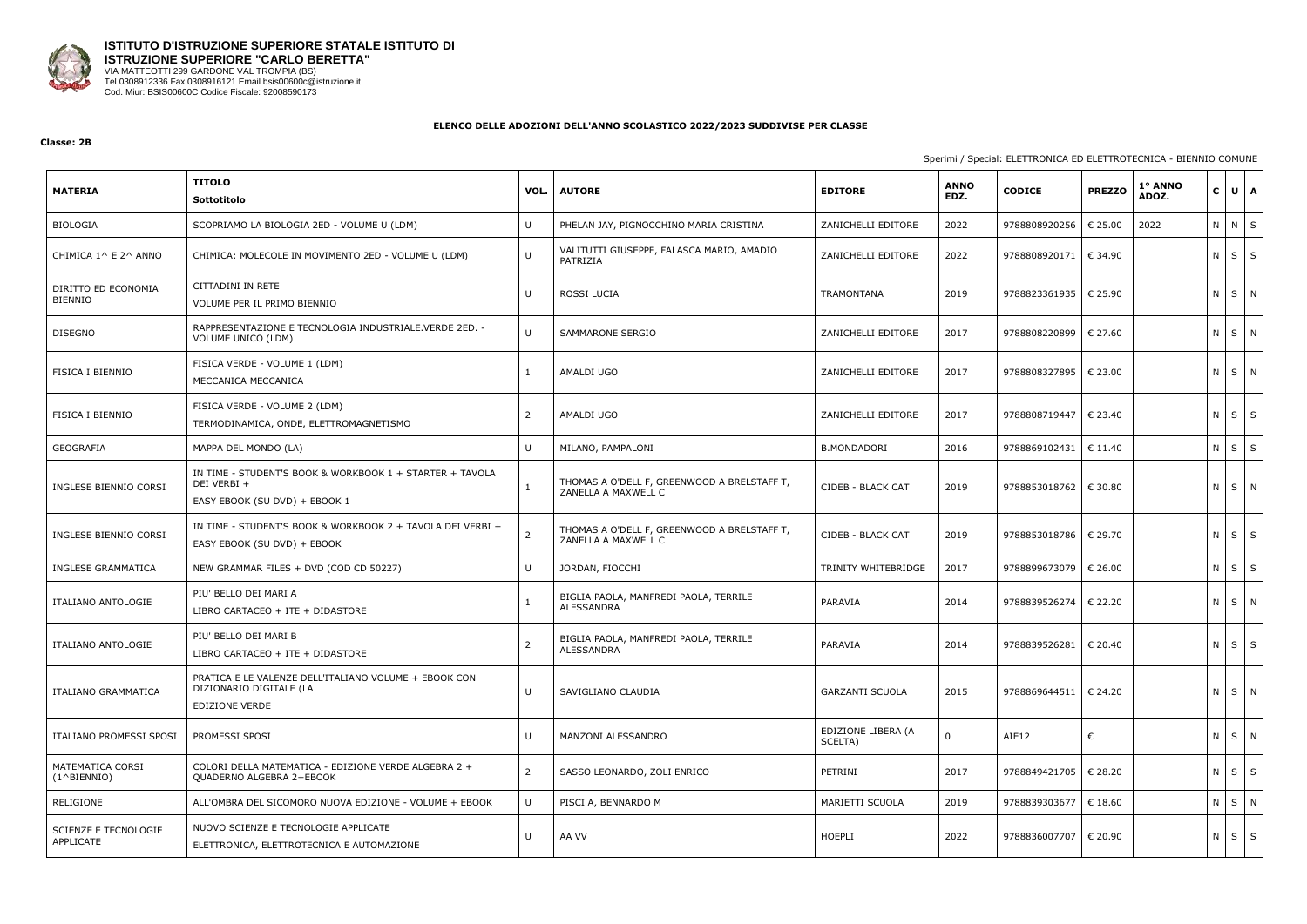

**ISTRUZIONE SUPERIORE "CARLO BERETTA"**

VIA MATTEOTTI 299 GARDONE VAL TROMPIA (BS) Tel 0308912336 Fax 0308916121 Email bsis00600c@istruzione.it Cod. Miur: BSIS00600C Codice Fiscale: 92008590173

| SCIENZE MOTORIE E<br>SPORTIVE | EDUCARE AL MOVIMENTO VOLUME ALLENAMENTO SALUTE E<br>l BENESSERE + EBOOK<br>+ VOLUME GLI SPORT | LOVECCHIO N, FIORINI G CHIESA E, CORETTI S<br><b>BOCCHI S</b> | MARIETTI SCUOLA    | 2018 | 9788839303585   € 25.30 |  | SIN |
|-------------------------------|-----------------------------------------------------------------------------------------------|---------------------------------------------------------------|--------------------|------|-------------------------|--|-----|
| STORIA                        | LA STORIA CHE VIVE 2                                                                          | FRANCO AMERINI, EMILIO ZANETTE                                | <b>B.MONDADORI</b> | 2017 | 9788869103193   € 22.50 |  |     |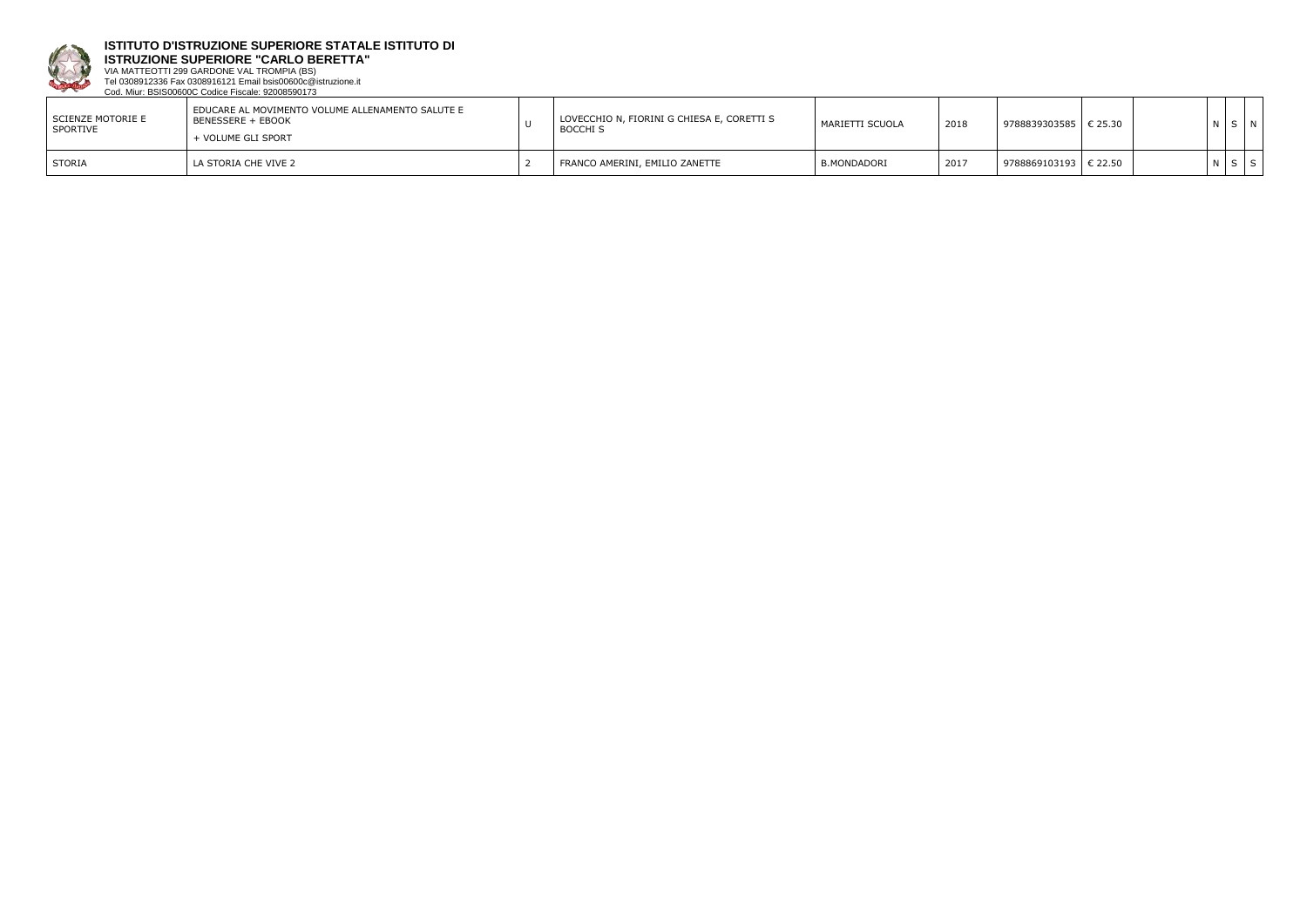

## **ISTITUTO D'ISTRUZIONE SUPERIORE STATALE ISTITUTO DI ISTRUZIONE SUPERIORE "CARLO BERETTA"** VIA MATTEOTTI 299 GARDONE VAL TROMPIA (BS)

Tel 0308912336 Fax 0308916121 Email bsis00600c@istruzione.it Cod. Miur: BSIS00600C Codice Fiscale: 92008590173

#### **ELENCO DELLE ADOZIONI DELL'ANNO SCOLASTICO 2022/2023 SUDDIVISE PER CLASSE**

#### **Classe: 2C**

#### Sperimi / Special: INFORMATICA E TELECOMUNICAZIONI - BIENNIO COMUNE

| <b>MATERIA</b>                           | <b>TITOLO</b><br>Sottotitolo                                                                             | VOL.   | <b>AUTORE</b>                                                      | <b>EDITORE</b>                | <b>ANNO</b><br>EDZ. | <b>CODICE</b>           | <b>PREZZO</b>    | 1° ANNO<br>ADOZ. | $\mathbf{C}$      | $U$ $A$    |
|------------------------------------------|----------------------------------------------------------------------------------------------------------|--------|--------------------------------------------------------------------|-------------------------------|---------------------|-------------------------|------------------|------------------|-------------------|------------|
| BIOLOGIA                                 | SCOPRIAMO LA BIOLOGIA 2ED - VOLUME U (LDM)                                                               | U      | PHELAN JAY, PIGNOCCHINO MARIA CRISTINA                             | ZANICHELLI EDITORE            | 2022                | 9788808920256           | € 25.00          | 2022             | $N$ $N$ $S$       |            |
| CHIMICA 1^ E 2^ ANNO                     | CHIMICA: MOLECOLE IN MOVIMENTO - VOLUME UNICO (LDM)<br>SECONDA EDIZIONE DI ESPLORIAMO LA CHIMICA.VERDE   | U      | VALITUTTI GIUSEPPE, FALASCA MARCO                                  | ZANICHELLI EDITORE            | 2017                | 9788808269409           | € 34.90          |                  | N S N             |            |
| DIRITTO ED ECONOMIA<br><b>BIENNIO</b>    | CITTADINI IN RETE<br>VOLUME PER IL PRIMO BIENNIO                                                         | -U     | ROSSI LUCIA                                                        | <b>TRAMONTANA</b>             | 2019                | 9788823361935           | $\in$ 25.90      |                  | ΝI                | $S$ N      |
| <b>DISEGNO</b>                           | RAPPRESENTAZIONE E TECNOLOGIA INDUSTRIALE.VERDE 2ED. -<br>VOLUME UNICO (LDM)                             | $\cup$ | SAMMARONE SERGIO                                                   | ZANICHELLI EDITORE            | 2017                | 9788808220899           | € 27.60          |                  | N S N             |            |
| <b>FISICA I BIENNIO</b>                  | FISICA VERDE - VOLUME 1 (LDM)<br>MECCANICA MECCANICA                                                     |        | AMALDI UGO                                                         | ZANICHELLI EDITORE            | 2017                | 9788808327895           | $\in$ 23.00      |                  | N S N             |            |
| FISICA I BIENNIO                         | FISICA VERDE - VOLUME 2 (LDM)<br>TERMODINAMICA, ONDE, ELETTROMAGNETISMO                                  |        | AMALDI UGO                                                         | ZANICHELLI EDITORE            | 2017                | 9788808719447           | € 23.40          |                  | $N$ $S$ $S$       |            |
| GEOGRAFIA                                | MAPPA DEL MONDO (LA)                                                                                     | -U     | MILANO, PAMPALONI                                                  | <b>B.MONDADORI</b>            | 2016                | 9788869102431           | $\epsilon$ 11.40 |                  | $N$ $S$ $S$       |            |
| INGLESE BIENNIO CORSI                    | IN TIME - STUDENT'S BOOK & WORKBOOK 1 + STARTER + TAVOLA<br>DEI VERBI +<br>EASY EBOOK (SU DVD) + EBOOK 1 |        | THOMAS A O'DELL F, GREENWOOD A BRELSTAFF T,<br>ZANELLA A MAXWELL C | CIDEB - BLACK CAT             | 2019                | 9788853018762           | $\in$ 30.80      |                  | N S N             |            |
| INGLESE BIENNIO CORSI                    | IN TIME - STUDENT'S BOOK & WORKBOOK 2 + TAVOLA DEI VERBI +<br>EASY EBOOK (SU DVD) + EBOOK                | -2     | THOMAS A O'DELL F, GREENWOOD A BRELSTAFF T,<br>ZANELLA A MAXWELL C | CIDEB - BLACK CAT             | 2019                | 9788853018786           | € 29.70          |                  | $N \mid S \mid S$ |            |
| INGLESE GRAMMATICA                       | NEW GRAMMAR FILES + DVD (COD CD 50227)                                                                   | U      | JORDAN, FIOCCHI                                                    | TRINITY WHITEBRIDGE           | 2017                | 9788899673079           | € 26.00          |                  | $N$ $S$ $S$       |            |
| ITALIANO ANTOLOGIE                       | PIU' BELLO DEI MARI A<br>LIBRO CARTACEO + ITE + DIDASTORE                                                |        | BIGLIA PAOLA, MANFREDI PAOLA, TERRILE<br>ALESSANDRA                | PARAVIA                       | 2014                | 9788839526274           | € 22.20          |                  | N S N             |            |
| ITALIANO ANTOLOGIE                       | PIU' BELLO DEI MARI B<br>LIBRO CARTACEO + ITE + DIDASTORE                                                |        | BIGLIA PAOLA, MANFREDI PAOLA, TERRILE<br>ALESSANDRA                | PARAVIA                       | 2014                | 9788839526281   € 20.40 |                  |                  | N                 | $S \mid S$ |
| <b>ITALIANO EPICA</b>                    | PIU' BELLO DEI MARI C<br>LIBRO CARTACEO + ITE + DIDASTORE                                                | -U     | BIGLIA PAOLA, MANFREDI PAOLA, TERRILE<br>ALESSANDRA                | PARAVIA                       | 2014                | 9788839526298           | € 12.75          |                  | N S N             |            |
| ITALIANO GRAMMATICA                      | PRATICA E LE VALENZE DELL'ITALIANO VOLUME + EBOOK CON<br>DIZIONARIO DIGITALE (LA<br>EDIZIONE VERDE       | U      | SAVIGLIANO CLAUDIA                                                 | <b>GARZANTI SCUOLA</b>        | 2015                | 9788869644511           | $\in$ 24.20      |                  | N S N             |            |
| ITALIANO PROMESSI SPOSI                  | PROMESSI SPOSI                                                                                           | U      | MANZONI ALESSANDRO                                                 | EDIZIONE LIBERA (A<br>SCELTA) | $\mathbf 0$         | AIE12                   | €                |                  | N S N             |            |
| MATEMATICA CORSI<br>$(1^{\wedge}BIENTO)$ | COLORI DELLA MATEMATICA - EDIZIONE VERDE ALGEBRA 2 +<br>QUADERNO ALGEBRA 2+EBOOK                         | 2      | SASSO LEONARDO, ZOLI ENRICO                                        | PETRINI                       | 2017                | 9788849421705           | € 28.20          |                  | $N$ $S$ $S$       |            |
| RELIGIONE                                | ALL'OMBRA DEL SICOMORO NUOVA EDIZIONE - VOLUME + EBOOK                                                   | U      | PISCI A, BENNARDO M                                                | MARIETTI SCUOLA               | 2019                | 9788839303677           | € 18.60          |                  | $N$ $S$ $N$       |            |
| SCIENZE E TECNOLOGIE<br>APPLICATE        | FORWARD 2? ED<br>PER TECNOLOGICI, INDIRIZZO INFORMATICA E TELECOMUNICAZIONI                              | U      | GALLO PIERO, SALERNO FABIO                                         | MINERVA ITALICA               | 2015                | 9788829845354           | € 24.90          |                  | $N$ $S$ $S$       |            |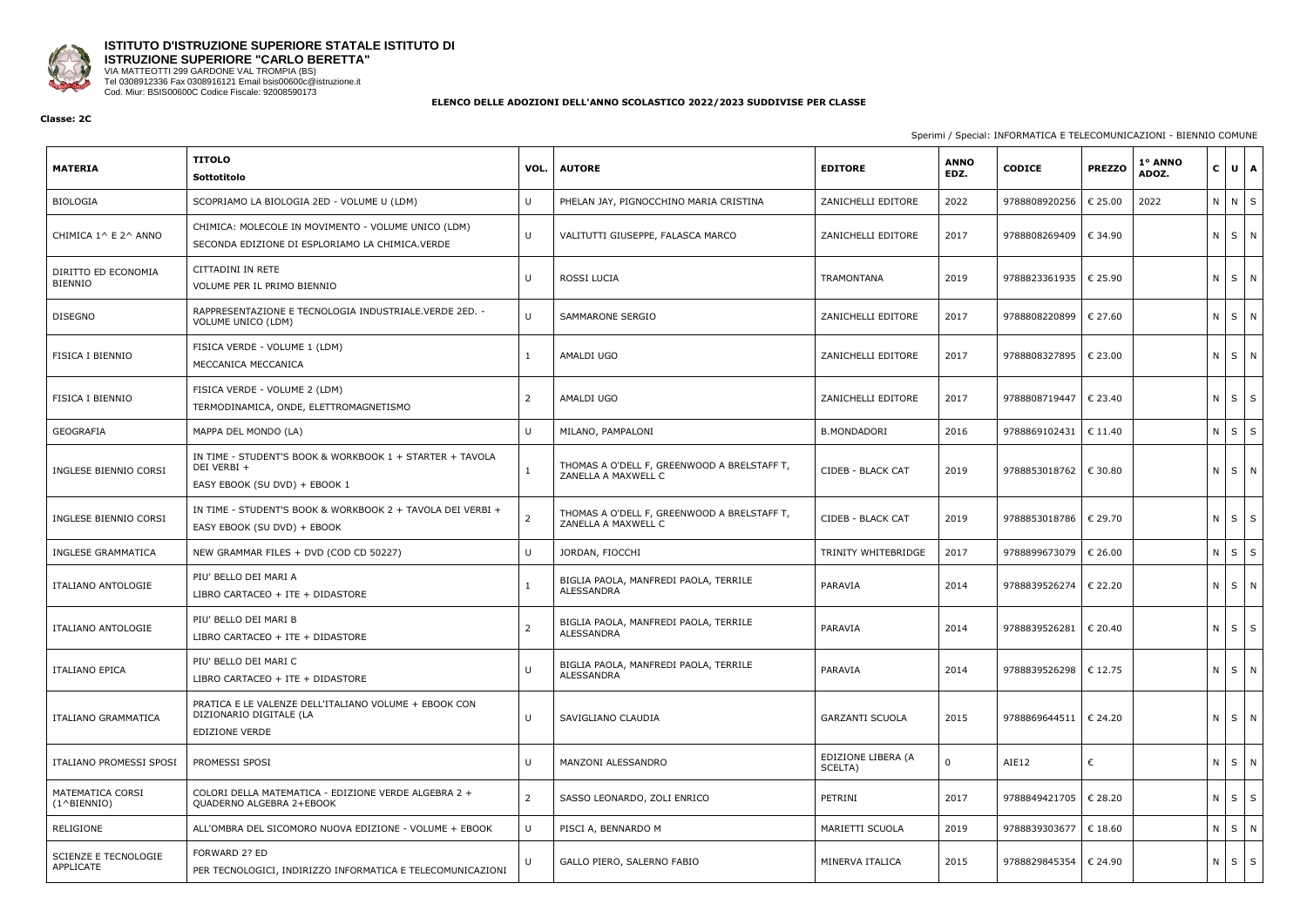

**ISTRUZIONE SUPERIORE "CARLO BERETTA"**

VIA MATTEOTTI 299 GARDONE VAL TROMPIA (BS) Tel 0308912336 Fax 0308916121 Email bsis00600c@istruzione.it Cod. Miur: BSIS00600C Codice Fiscale: 92008590173

| l SCIENZE MOTORIE E<br>SPORTIVE | I EDUCARE AL MOVIMENTO VOLUME ALLENAMENTO SALUTE E<br>BENESSERE + EBOOK<br>+ VOLUME GLI SPORT | LOVECCHIO N, FIORINI G CHIESA E, CORETTI S<br><b>BOCCHI S</b> | MARIETTI SCUOLA | 2018 | € 25.30<br>  9788839303585 |  |  |
|---------------------------------|-----------------------------------------------------------------------------------------------|---------------------------------------------------------------|-----------------|------|----------------------------|--|--|
| <b>STORIA</b>                   | LA STORIA CHE VIVE 2                                                                          | FRANCO AMERINI, EMILIO ZANETTE                                | B.MONDADORI     | 2017 | € 22.50<br>  9788869103193 |  |  |

*C: Consigliato (S = consigliato, N = adottato)*

*U: In uso (S = adottato nella classe nell'anno precedente, N = nuova adozione)*

*A: Da acquistare (S = da acquistare, N = acquistato dagli alunni negli anni precedenti)*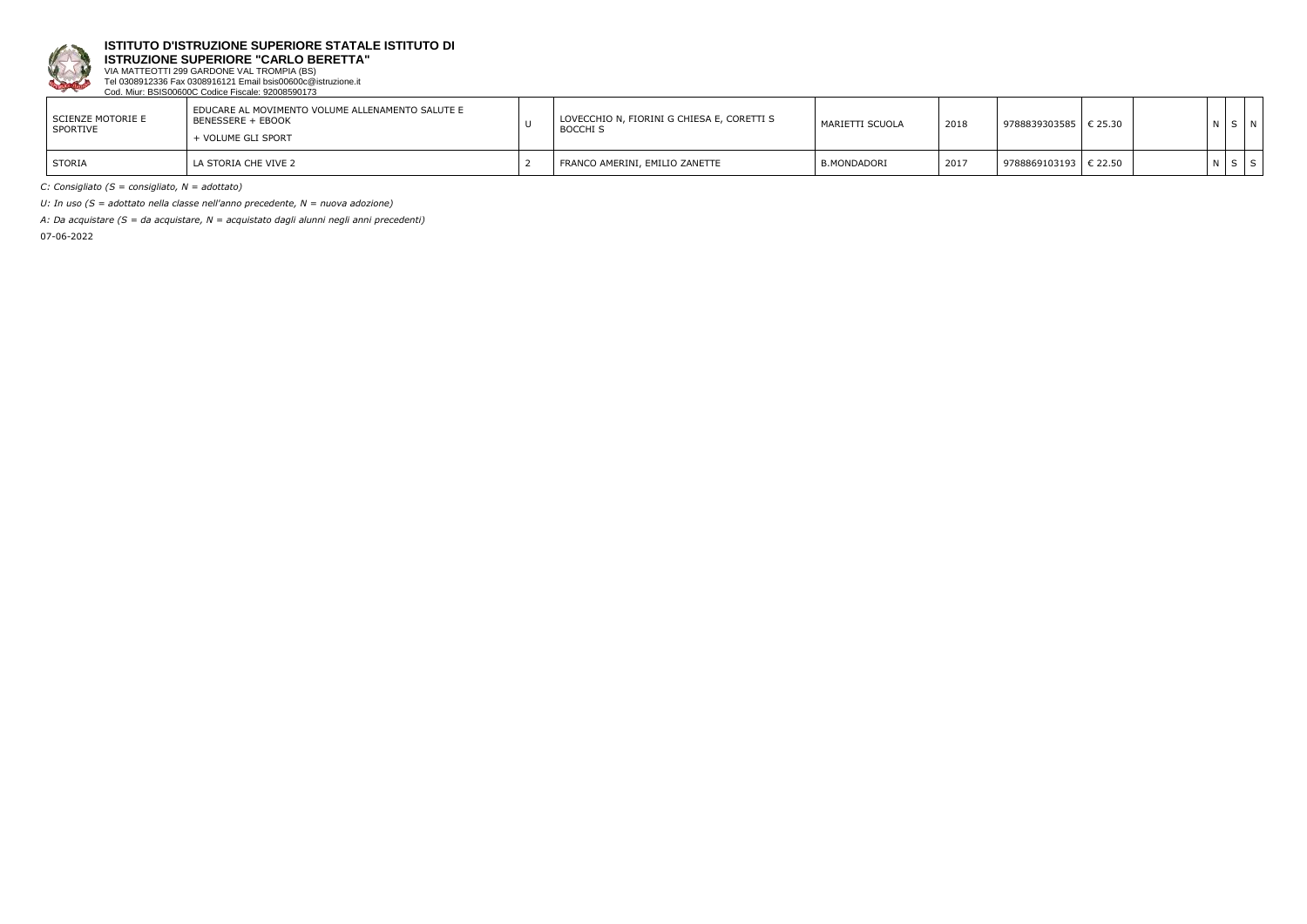

#### **Classe: 2C1**

## Sperimi / Special: INFORMATICA E TELECOMUNICAZIONI - BIENNIO COMUNE

|                                           | <b>TITOLO</b>                                                                                             |                |                                                                    |                               | <b>ANNO</b> |                         | <b>PREZZO</b> | 1° ANNO |              |                   | $U$ $A$ |
|-------------------------------------------|-----------------------------------------------------------------------------------------------------------|----------------|--------------------------------------------------------------------|-------------------------------|-------------|-------------------------|---------------|---------|--------------|-------------------|---------|
| <b>MATERIA</b>                            | Sottotitolo                                                                                               | VOL.           | <b>AUTORE</b>                                                      | <b>EDITORE</b>                | EDZ.        | <b>CODICE</b>           |               | ADOZ.   | $\mathbf{C}$ |                   |         |
| BIOLOGIA                                  | SCOPRIAMO LA BIOLOGIA 2ED - VOLUME U (LDM)                                                                | -U             | PHELAN JAY, PIGNOCCHINO MARIA CRISTINA                             | ZANICHELLI EDITORE            | 2022        | 9788808920256           | € 25.00       | 2022    |              | N N S             |         |
| CHIMICA 1^ E 2^ ANNO                      | CHIMICA: MOLECOLE IN MOVIMENTO - VOLUME UNICO (LDM)<br>SECONDA EDIZIONE DI ESPLORIAMO LA CHIMICA.VERDE    | U              | VALITUTTI GIUSEPPE, FALASCA MARCO                                  | ZANICHELLI EDITORE            | 2017        | 9788808269409           | € 34.90       |         |              | N S N             |         |
| DIRITTO ED ECONOMIA<br><b>BIENNIO</b>     | CITTADINI IN RETE<br>VOLUME PER IL PRIMO BIENNIO                                                          | IJ             | ROSSI LUCIA                                                        | TRAMONTANA                    | 2019        | 9788823361935   € 25.90 |               |         |              | $N$ $S$ $N$       |         |
| <b>DISEGNO</b>                            | RAPPRESENTAZIONE E TECNOLOGIA INDUSTRIALE. VERDE 2ED. -<br>VOLUME UNICO (LDM)                             | $\cup$         | SAMMARONE SERGIO                                                   | ZANICHELLI EDITORE            | 2017        | 9788808220899           | € 27.60       |         |              | N S N             |         |
| <b>FISICA I BIENNIO</b>                   | FISICA VERDE - VOLUME 1 (LDM)<br>MECCANICA MECCANICA                                                      |                | AMALDI UGO                                                         | ZANICHELLI EDITORE            | 2017        | 9788808327895           | € 23.00       |         |              | N S N             |         |
| <b>FISICA I BIENNIO</b>                   | FISICA VERDE - VOLUME 2 (LDM)<br>TERMODINAMICA, ONDE, ELETTROMAGNETISMO                                   |                | AMALDI UGO                                                         | ZANICHELLI EDITORE            | 2017        | 9788808719447           | € 23.40       |         |              | $N \mid S \mid S$ |         |
| GEOGRAFIA                                 | MAPPA DEL MONDO (LA)                                                                                      | $\mathsf{U}$   | MILANO, PAMPALONI                                                  | <b>B.MONDADORI</b>            | 2016        | 9788869102431           | € 11.40       |         |              | N S S             |         |
| INGLESE BIENNIO CORSI                     | IN TIME - STUDENT'S BOOK & WORKBOOK 1 + STARTER + TAVOLA<br>DEI VERBI +<br>EASY EBOOK (SU DVD) + EBOOK 1  |                | THOMAS A O'DELL F, GREENWOOD A BRELSTAFF T,<br>ZANELLA A MAXWELL C | CIDEB - BLACK CAT             | 2019        | 9788853018762   € 30.80 |               |         |              | $N$ $S$ $N$       |         |
| INGLESE BIENNIO CORSI                     | IN TIME - STUDENT'S BOOK & WORKBOOK 2 + TAVOLA DEI VERBI +<br>EASY EBOOK (SU DVD) + EBOOK                 | 2              | THOMAS A O'DELL F, GREENWOOD A BRELSTAFF T,<br>ZANELLA A MAXWELL C | CIDEB - BLACK CAT             | 2019        | 9788853018786   € 29.70 |               |         |              | $N$ $S$ $S$       |         |
| INGLESE GRAMMATICA                        | NEW GRAMMAR FILES + DVD (COD CD 50227)                                                                    | $\cup$         | JORDAN, FIOCCHI                                                    | TRINITY WHITEBRIDGE           | 2017        | 9788899673079           | € 26.00       |         |              | $N$ $S$ $S$       |         |
| ITALIANO ANTOLOGIE                        | PIU' BELLO DEI MARI A<br>LIBRO CARTACEO + ITE + DIDASTORE                                                 |                | BIGLIA PAOLA, MANFREDI PAOLA, TERRILE<br>ALESSANDRA                | PARAVIA                       | 2014        | 9788839526274           | € 22.20       |         |              | N S N             |         |
| ITALIANO ANTOLOGIE                        | PIU' BELLO DEI MARI B<br>LIBRO CARTACEO + ITE + DIDASTORE                                                 |                | BIGLIA PAOLA, MANFREDI PAOLA, TERRILE<br>ALESSANDRA                | PARAVIA                       | 2014        | 9788839526281   € 20.40 |               |         |              | $N \mid S \mid S$ |         |
| <b>ITALIANO EPICA</b>                     | PIU' BELLO DEI MARI C<br>LIBRO CARTACEO + ITE + DIDASTORE                                                 | IJ             | BIGLIA PAOLA, MANFREDI PAOLA, TERRILE<br>ALESSANDRA                | PARAVIA                       | 2014        | 9788839526298   € 12.75 |               |         |              | N S N             |         |
| ITALIANO GRAMMATICA                       | PRATICA E LE VALENZE DELL'ITALIANO VOLUME + EBOOK CON<br>DIZIONARIO DIGITALE (LA<br><b>EDIZIONE VERDE</b> | $\cup$         | SAVIGLIANO CLAUDIA                                                 | <b>GARZANTI SCUOLA</b>        | 2015        | 9788869644511           | € 24.20       |         |              | N S N             |         |
| ITALIANO PROMESSI SPOSI                   | PROMESSI SPOSI                                                                                            | $\mathsf{U}$   | MANZONI ALESSANDRO                                                 | EDIZIONE LIBERA (A<br>SCELTA) |             | AIE12                   | €             |         |              | N S N             |         |
| MATEMATICA CORSI<br>$(1^{\wedge}BIFNNIO)$ | COLORI DELLA MATEMATICA - EDIZIONE VERDE ALGEBRA 2 +<br>QUADERNO ALGEBRA 2+EBOOK                          | $\overline{2}$ | SASSO LEONARDO, ZOLI ENRICO                                        | PETRINI                       | 2017        | 9788849421705   € 28.20 |               |         |              | $N$ $S$ $S$       |         |
| RELIGIONE                                 | ALL'OMBRA DEL SICOMORO NUOVA EDIZIONE - VOLUME + EBOOK                                                    | $\cup$         | PISCI A, BENNARDO M                                                | MARIETTI SCUOLA               | 2019        | 9788839303677   € 18.60 |               |         |              | N S N             |         |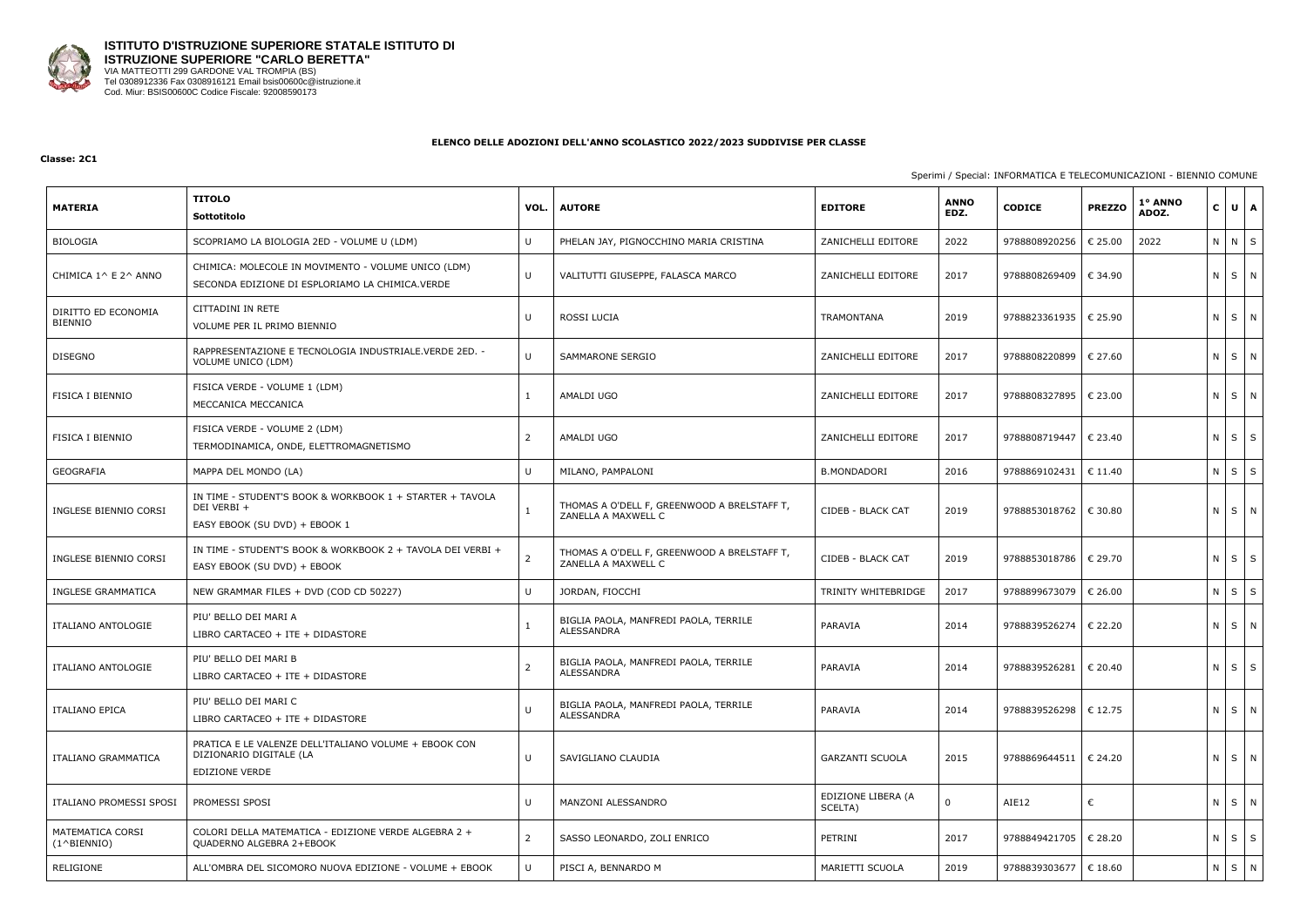

**ISTRUZIONE SUPERIORE "CARLO BERETTA"** VIA MATTEOTTI 299 GARDONE VAL TROMPIA (BS)

Tel 0308912336 Fax 0308916121 Email bsis00600c@istruzione.it Cod. Miur: BSIS00600C Codice Fiscale: 92008590173

| SCIENZE E TECNOLOGIE<br>APPLICATE | FORWARD 2? ED<br>PER TECNOLOGICI, INDIRIZZO INFORMATICA E TELECOMUNICAZIONI                 | GALLO PIERO, SALERNO FABIO                                    | MINERVA ITALICA | 2015 | 9788829845354   € 24.90 |  | NSI         | S |
|-----------------------------------|---------------------------------------------------------------------------------------------|---------------------------------------------------------------|-----------------|------|-------------------------|--|-------------|---|
| SCIENZE MOTORIE E<br>SPORTIVE     | EDUCARE AL MOVIMENTO VOLUME ALLENAMENTO SALUTE E<br>BENESSERE + EBOOK<br>+ VOLUME GLI SPORT | LOVECCHIO N, FIORINI G CHIESA E, CORETTI S<br><b>BOCCHI S</b> | MARIETTI SCUOLA | 2018 | 9788839303585   € 25.30 |  | N S N       |   |
| <b>STORIA</b>                     | l la storia che vive 2                                                                      | FRANCO AMERINI, EMILIO ZANETTE                                | B.MONDADORI     | 2017 | 9788869103193   € 22.50 |  | $N$ $S$ $S$ |   |

*C: Consigliato (S = consigliato, N = adottato)*

*U: In uso (S = adottato nella classe nell'anno precedente, N = nuova adozione)*

*A: Da acquistare (S = da acquistare, N = acquistato dagli alunni negli anni precedenti)*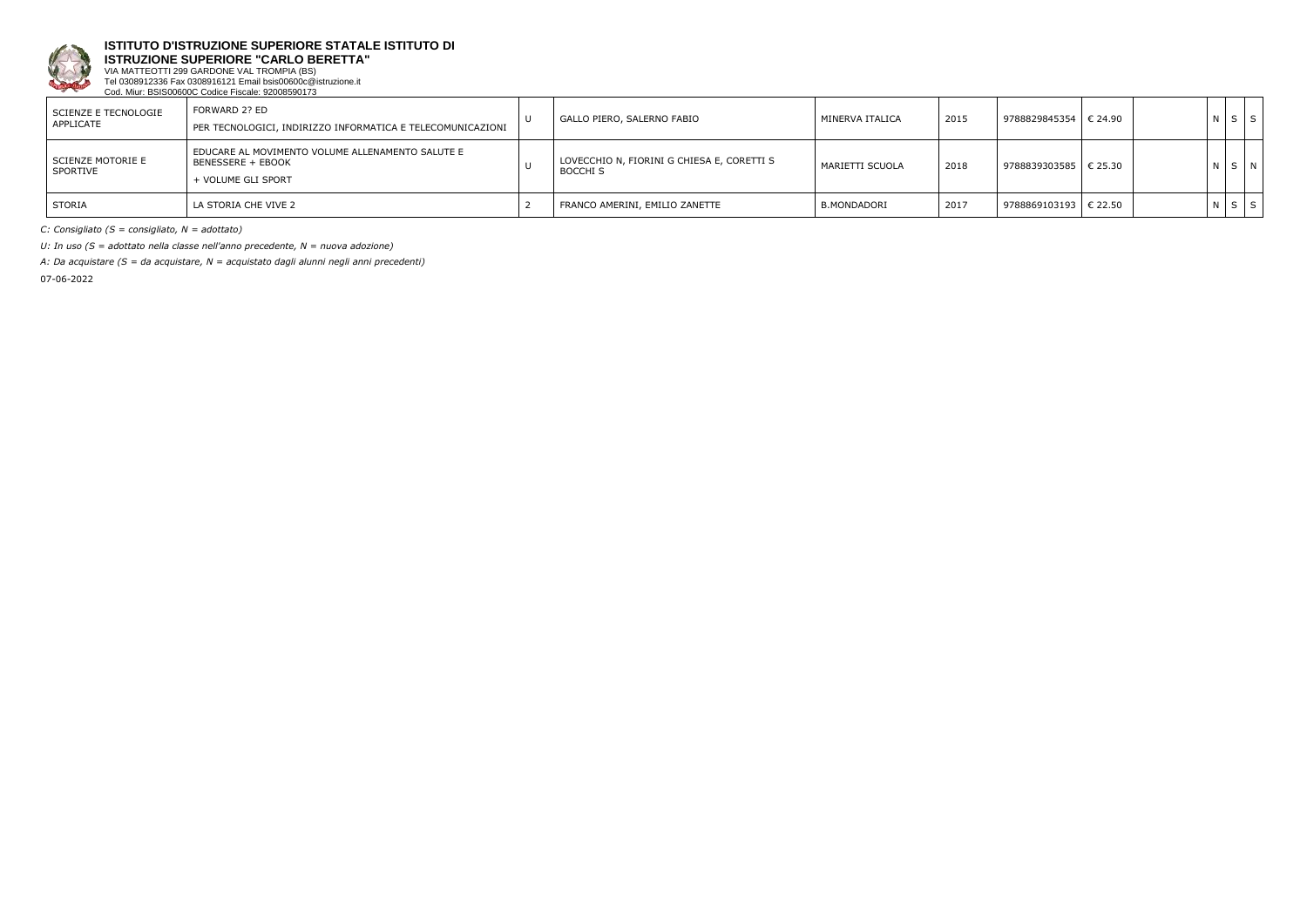

#### **Classe: 2D**

## Sperimi / Special: CHIMICA,MATERIALI E BIOTECNOLOGIE - BIENNIO COMUNE

| <b>MATERIA</b>                            | <b>TITOLO</b><br>Sottotitolo                                                                               | VOL.         | <b>AUTORE</b>                                                      | <b>EDITORE</b>                | <b>ANNO</b><br>EDZ. | <b>CODICE</b>           | <b>PREZZO</b> | 1° ANNO<br>ADOZ. | $\mathbf{C}$ | $U$ $A$           |
|-------------------------------------------|------------------------------------------------------------------------------------------------------------|--------------|--------------------------------------------------------------------|-------------------------------|---------------------|-------------------------|---------------|------------------|--------------|-------------------|
| BIOLOGIA                                  | INTRODUZIONE ALLA BIOLOGIA. VERDE 2ED - VOLUME U (LDM)                                                     | $\cup$       | CURTIS HELENA, BARNES SUE N, SCHNEK A -<br>MASSARINI A             | ZANICHELLI EDITORE            | 2022                | 9788808820310           | € 23.60       | 2022             |              | N N S             |
| CHIMICA 1^ E 2^ ANNO                      | CHIMICA: MOLECOLE IN MOVIMENTO - VOLUME UNICO (LDM)<br>SECONDA EDIZIONE DI ESPLORIAMO LA CHIMICA.VERDE     | U            | VALITUTTI GIUSEPPE, FALASCA MARCO                                  | ZANICHELLI EDITORE            | 2017                | 9788808269409           | € 34.90       |                  |              | N S N             |
| DIRITTO ED ECONOMIA<br>BIENNIO            | CITTADINI IN RETE<br>VOLUME PER IL PRIMO BIENNIO                                                           | U            | ROSSI LUCIA                                                        | <b>TRAMONTANA</b>             | 2019                | 9788823361935   € 25.90 |               |                  |              | N S N             |
| <b>DISEGNO</b>                            | RAPPRESENTAZIONE E TECNOLOGIA INDUSTRIALE.VERDE 2ED. -<br>VOLUME UNICO (LDM)                               | $\mathbf{U}$ | <b>SAMMARONE SERGIO</b>                                            | ZANICHELLI EDITORE            | 2017                | 9788808220899   € 27.60 |               |                  |              | N S N             |
| FISICA I BIENNIO                          | FISICA VERDE - VOLUME 1 (LDM)<br>MECCANICA MECCANICA                                                       | $\mathbf{1}$ | AMALDI UGO                                                         | ZANICHELLI EDITORE            | 2017                | 9788808327895   € 23.00 |               |                  |              | N S N             |
| <b>FISICA I BIENNIO</b>                   | FISICA VERDE - VOLUME 2 (LDM)<br>TERMODINAMICA, ONDE, ELETTROMAGNETISMO                                    | 2            | AMALDI UGO                                                         | ZANICHELLI EDITORE            | 2017                | 9788808719447           | € 23.40       |                  |              | $N$ $S$ $S$       |
| GEOGRAFIA                                 | MAPPA DEL MONDO (LA)                                                                                       | $\mathbf{U}$ | MILANO, PAMPALONI                                                  | <b>B.MONDADORI</b>            | 2016                | 9788869102431           | € 11.40       |                  |              | $N$ $S$ $S$       |
| INGLESE BIENNIO CORSI                     | IN TIME - STUDENT'S BOOK & WORKBOOK 1 + STARTER + TAVOLA DEI<br>$VERBI +$<br>EASY EBOOK (SU DVD) + EBOOK 1 |              | THOMAS A O'DELL F, GREENWOOD A BRELSTAFF T,<br>ZANELLA A MAXWELL C | CIDEB - BLACK CAT             | 2019                | 9788853018762   € 30.80 |               |                  |              | N S N             |
| INGLESE BIENNIO CORSI                     | IN TIME - STUDENT'S BOOK & WORKBOOK 2 + TAVOLA DEI VERBI +<br>EASY EBOOK (SU DVD) + EBOOK                  | 2            | THOMAS A O'DELL F, GREENWOOD A BRELSTAFF T,<br>ZANELLA A MAXWELL C | CIDEB - BLACK CAT             | 2019                | 9788853018786           | € 29.70       |                  |              | $N$ $S$ $S$       |
| INGLESE GRAMMATICA                        | NEW GRAMMAR FILES + DVD (COD CD 50227)                                                                     | $\cup$       | JORDAN, FIOCCHI                                                    | TRINITY WHITEBRIDGE           | 2017                | 9788899673079   € 26.00 |               |                  |              | $N \mid S \mid S$ |
| ITALIANO ANTOLOGIE                        | PIU' BELLO DEI MARI A<br>LIBRO CARTACEO + ITE + DIDASTORE                                                  |              | BIGLIA PAOLA, MANFREDI PAOLA, TERRILE<br>ALESSANDRA                | PARAVIA                       | 2014                | 9788839526274   € 22.20 |               |                  |              | N S N             |
| ITALIANO ANTOLOGIE                        | PIU' BELLO DEI MARI B<br>LIBRO CARTACEO + ITE + DIDASTORE                                                  | 2            | BIGLIA PAOLA, MANFREDI PAOLA, TERRILE<br>ALESSANDRA                | PARAVIA                       | 2014                | 9788839526281   € 20.40 |               |                  |              | $N$ $S$ $S$       |
| ITALIANO GRAMMATICA                       | PRATICA E LE VALENZE DELL'ITALIANO VOLUME + EBOOK CON<br>DIZIONARIO DIGITALE (LA<br>EDIZIONE VERDE         | U            | SAVIGLIANO CLAUDIA                                                 | <b>GARZANTI SCUOLA</b>        | 2015                | 9788869644511   € 24.20 |               |                  |              | $N$ $S$ $N$       |
| ITALIANO PROMESSI SPOSI                   | PROMESSI SPOSI                                                                                             | U            | MANZONI ALESSANDRO                                                 | EDIZIONE LIBERA (A<br>SCELTA) | 0                   | AIE12                   | €             |                  |              | $N$ $S$ $N$       |
| MATEMATICA CORSI<br>$(1^{\wedge}BIFNNIO)$ | COLORI DELLA MATEMATICA - EDIZIONE VERDE ALGEBRA 2 +<br>QUADERNO ALGEBRA 2+EBOOK                           | 2            | SASSO LEONARDO, ZOLI ENRICO                                        | PETRINI                       | 2017                | 9788849421705   € 28.20 |               |                  |              | N S S             |
| RELIGIONE                                 | ALL'OMBRA DEL SICOMORO NUOVA EDIZIONE - VOLUME + EBOOK                                                     | $\mathbf{U}$ | PISCI A, BENNARDO M                                                | MARIETTI SCUOLA               | 2019                | 9788839303677   € 18.60 |               |                  |              | N S N             |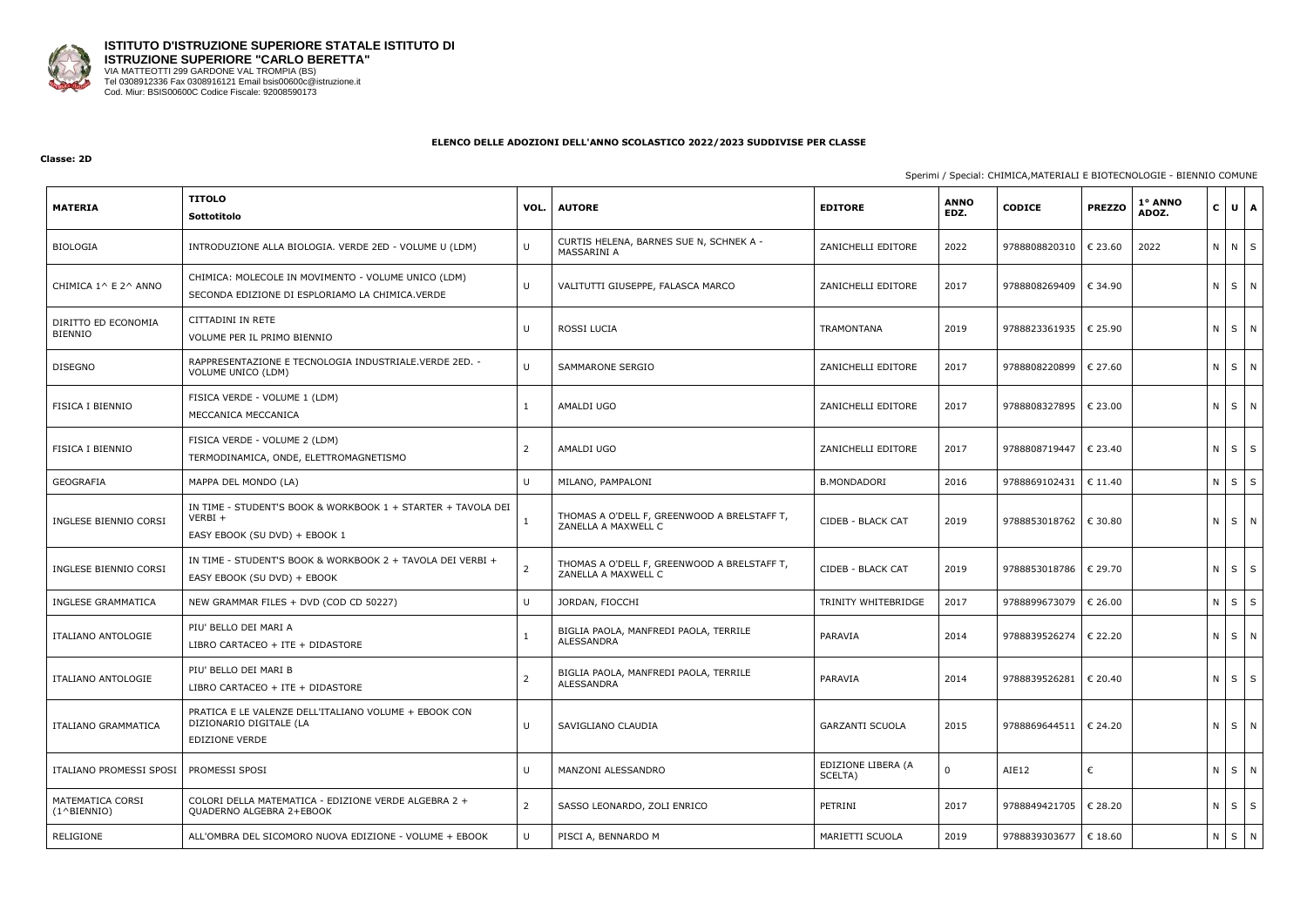

**ISTRUZIONE SUPERIORE "CARLO BERETTA"**

VIA MATTEOTTI 299 GARDONE VAL TROMPIA (BS) Tel 0308912336 Fax 0308916121 Email bsis00600c@istruzione.it Cod. Miur: BSIS00600C Codice Fiscale: 92008590173

| SCIENZE MOTORIE E<br>SPORTIVE | EDUCARE AL MOVIMENTO VOLUME ALLENAMENTO SALUTE E<br>BENESSERE + EBOOK<br>- VOLUME GLI SPORT | LOVECCHIO N, FIORINI G CHIESA E, CORETTI S<br><b>BOCCHI S</b> | MARIETTI SCUOLA | 2018 | 9788839303585 | $\in$ 25.30 |  |  |
|-------------------------------|---------------------------------------------------------------------------------------------|---------------------------------------------------------------|-----------------|------|---------------|-------------|--|--|
| <b>STORIA</b>                 | LA STORIA CHE VIVE 2                                                                        | I FRANCO AMERINI, EMILIO ZANETTE                              | B.MONDADORI     | 2017 | 9788869103193 | € 22.50     |  |  |

*Legenda*

*C: Consigliato (S = consigliato, N = adottato)*

*U: In uso (S = adottato nella classe nell'anno precedente, N = nuova adozione)*

*A: Da acquistare (S = da acquistare, N = acquistato dagli alunni negli anni precedenti)*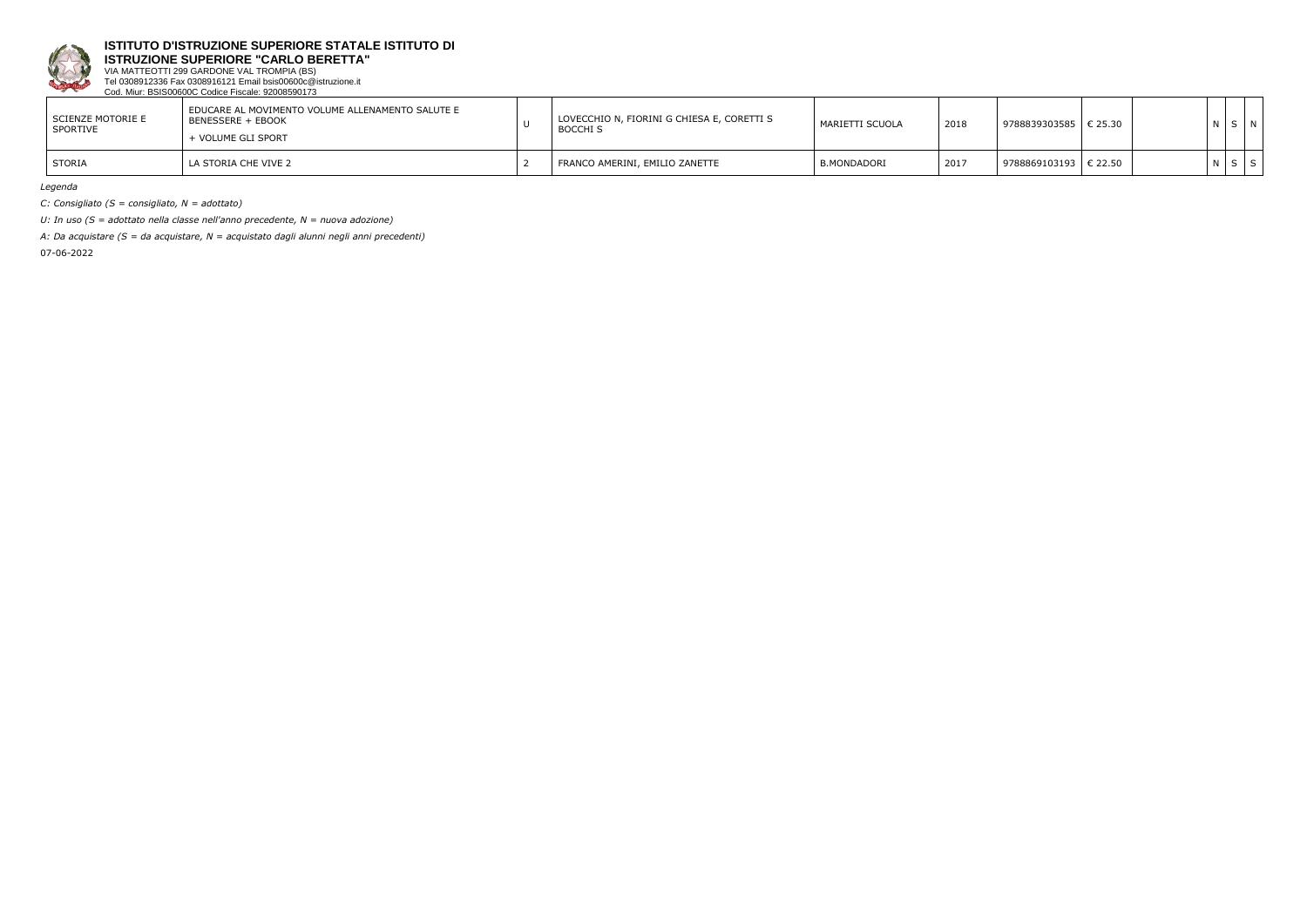

#### **Classe: 3A**

## Sperimi / Special: MECCANICA E MECCATRONICA

| <b>MATERIA</b>                             | <b>TITOLO</b><br>Sottotitolo                                                                                                                 | VOL. | <b>AUTORE</b>                                                         | <b>EDITORE</b>         | <b>ANNO</b><br>EDZ. | <b>CODICE</b>           | <b>PREZZO</b> | 1° ANNO<br>ADOZ. | $\mathbf{C}$ | UA                |
|--------------------------------------------|----------------------------------------------------------------------------------------------------------------------------------------------|------|-----------------------------------------------------------------------|------------------------|---------------------|-------------------------|---------------|------------------|--------------|-------------------|
| DISEGNO DI COSTRUZIONI<br>MECCANICHE       | NUOVO DAL PROGETTO AL PRODOTTO (IL) 1                                                                                                        | -1   | CALIGARIS, FAVA, TOMASELLO                                            | PARAVIA                | 2010                | 9788839529930           | €41.40        |                  | $N$ $S$      | S                 |
| INGLESE BIENNIO CORSI                      | CULT VOL 2 - SB & WB 2 + EBOOK 2 (ANCHE SU DVD)<br>+ EBOOK NARRATIVA SHERLOCK HOLMES INVESTIGATES DI A<br><b>CONAN DOYLE</b>                 | -2   | THOMAS A - O'DELL F, GREENWOOD A - BARBERO M,<br>HEWARD V - MINARDI S | CIDEB - BLACK CAT      | 2015                | 9788853014993   € 32.30 |               |                  |              | N S N             |
| INGLESE GRAMMATICA                         | NEW GRAMMAR FILES + DVD (COD CD 50227)                                                                                                       | U    | JORDAN, FIOCCHI                                                       | TRINITY<br>WHITEBRIDGE | 2017                | 9788899673079           | € 26.00       |                  |              | $N$ $S$ $N$       |
| INGLESE TESTI PROFESSIONALI                | MECHPOWER - ENGLISH FOR MECHANICS, MECHATRONICS AND<br><b>ENERGY</b><br>NUOVA EDIZIONE DI NEW MECHWAYS                                       | U    | ROBBA MARGHERITA, RUA LAURA                                           | <b>EDISCO</b>          | 2019                | 9788844120825   € 24.80 |               |                  |              | $N \mid S \mid S$ |
| ITALIANO ANTOLOGIE E STORIA<br>LETTERATURA | ZEFIRO 1 - EDIZIONE NUOVO ESAME DI STATO CON ANTOLOGIA<br>DELLA DIVINA COMMEDIA<br>DALLE ORIGINI AL CINQUECENTO                              | -1   | ALESSANDRA TERRILE, PAOLA BIGLIA, CRISTINA<br>TERRILE                 | PARAVIA                | 2019                | 9788839536631   € 40.90 |               |                  |              | $N \mid S \mid S$ |
| MATEMATICA CORSI (2 BIENNIO + 5<br>ANNO)   | COLORI DELLA MATEMATICA - EDIZIONE VERDE VOL. 3 + EBOOK<br>STATISTICA E CALCOLO DELLE PROBABILITA                                            |      | SASSO LEONARDO, ZOLI ENRICO                                           | PETRINI                | 2019                | 9788849422979   € 39.40 |               |                  | $N$ $S$      | S                 |
| MECCANICA, MACCHINE E ENERGIA              | CORSO DI MECCANICA, MACCHINE ED ENERGIA 2ED - VOLUME 1<br>(LD)<br>MECCANICA RAZ. FABBISOGNI E RIS. ETICHE. IDRAULICA.<br>MACCHINE IDRAULICHE | 1    | PIDATELLA CIPRIANO, FERRARI AGGRADI GIAMPIETRO                        | ZANICHELLI<br>EDITORE  | 2017                | 9788808920904           | € 37.70       |                  |              | $N \mid S \mid S$ |
| RELIGIONE                                  | ALL'OMBRA DEL SICOMORO NUOVA EDIZIONE - VOLUME + EBOOK                                                                                       | -U   | PISCI A, BENNARDO M                                                   | MARIETTI SCUOLA        | 2019                | 9788839303677           | € 18.60       |                  | $N \mid S$   | N                 |
| SCIENZE MOTORIE E SPORTIVE                 | EDUCARE AL MOVIMENTO VOLUME ALLENAMENTO SALUTE E<br><b>BENESSERE + EBOOK</b><br>+ VOLUME GLI SPORT                                           | U    | LOVECCHIO N, FIORINI G CHIESA E, CORETTI S BOCCHI<br>$\varsigma$      | MARIETTI SCUOLA        | 2018                | 9788839303585           | € 25.30       |                  |              | NSN               |
| SISTEMI E AUTOMAZIONE                      | SISTEMI E AUTOMAZIONE LIBRO MISTO CON LIBRO DIGITALE<br>VOLUME 1 PER L'INDIRIZZO MECCANICA, MECCATRONICA ED<br><b>ENERGIA</b>                | -1   | NATALI GRAZIANO, AGUZZI NADIA                                         | CALDERINI              | 2019                | 9788852809484   € 28.10 |               |                  |              | $N$ $S$ $S$       |
| STORIA CLASSI 3^, 4^, 5^                   | CHIAVI DEL TEMPO (LE) - VOL. 1 CON GUIDA ALL'EDUCAZIONE<br><b>CIVICA</b><br>1000-1650 - CON ATLANTE STORICO                                  |      | MONTANARI MASSIMO                                                     | LATERZA<br>SCOLASTICA  | 2021                | 9788842118985   € 27.90 |               | 2022             |              | N N S             |
| TECNOLOGIA MECCANICA                       | TECNOLOGIE MECCANICHE DI PROCESSO E DI PRODOTTO SET 1 -<br><b>EDIZIONE MISTA</b><br>VOLUME 1 + ESPANSIONE ONLINE                             | -1   | PANDOLFO ALBERTO, DEGLI ESPOSTI GIANCARLO                             | CALDERINI              | 2012                | 9788852805417   € 24.90 |               |                  |              | $N$ $S$ $S$       |

*Legenda*

*C: Consigliato (S = consigliato, N = adottato)*

*U: In uso (S = adottato nella classe nell'anno precedente, N = nuova adozione)*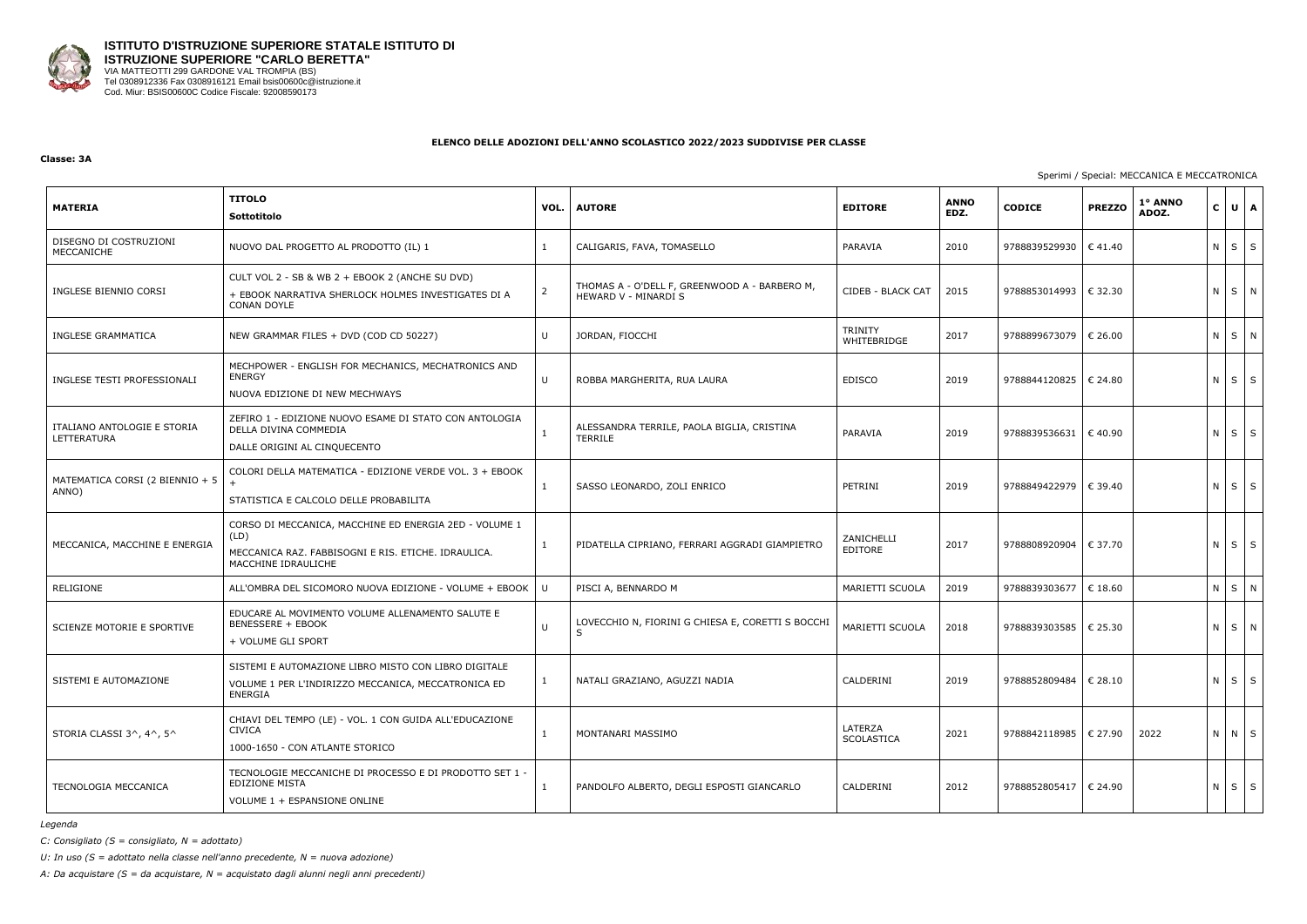

#### **Classe: 3A1**

## Sperimi / Special: MECCANICA E MECCATRONICA

| <b>MATERIA</b>                             | <b>TITOLO</b><br>Sottotitolo                                                                                                                 | VOL. | <b>AUTORE</b>                                                         | <b>EDITORE</b>         | <b>ANNO</b><br>EDZ. | <b>CODICE</b>           | <b>PREZZO</b> | 1° ANNO<br>ADOZ. | $\mathbf{C}$ | UA                |
|--------------------------------------------|----------------------------------------------------------------------------------------------------------------------------------------------|------|-----------------------------------------------------------------------|------------------------|---------------------|-------------------------|---------------|------------------|--------------|-------------------|
| DISEGNO DI COSTRUZIONI<br>MECCANICHE       | NUOVO DAL PROGETTO AL PRODOTTO (IL) 1                                                                                                        | -1   | CALIGARIS, FAVA, TOMASELLO                                            | PARAVIA                | 2010                | 9788839529930           | €41.40        |                  | $N$ $S$      | S                 |
| INGLESE BIENNIO CORSI                      | CULT VOL 2 - SB & WB 2 + EBOOK 2 (ANCHE SU DVD)<br>+ EBOOK NARRATIVA SHERLOCK HOLMES INVESTIGATES DI A<br><b>CONAN DOYLE</b>                 | -2   | THOMAS A - O'DELL F, GREENWOOD A - BARBERO M,<br>HEWARD V - MINARDI S | CIDEB - BLACK CAT      | 2015                | 9788853014993   € 32.30 |               |                  |              | N S N             |
| INGLESE GRAMMATICA                         | NEW GRAMMAR FILES + DVD (COD CD 50227)                                                                                                       | U    | JORDAN, FIOCCHI                                                       | TRINITY<br>WHITEBRIDGE | 2017                | 9788899673079           | € 26.00       |                  |              | $N$ $S$ $N$       |
| INGLESE TESTI PROFESSIONALI                | MECHPOWER - ENGLISH FOR MECHANICS, MECHATRONICS AND<br><b>ENERGY</b><br>NUOVA EDIZIONE DI NEW MECHWAYS                                       | U    | ROBBA MARGHERITA, RUA LAURA                                           | <b>EDISCO</b>          | 2019                | 9788844120825   € 24.80 |               |                  |              | $N \mid S \mid S$ |
| ITALIANO ANTOLOGIE E STORIA<br>LETTERATURA | ZEFIRO 1 - EDIZIONE NUOVO ESAME DI STATO CON ANTOLOGIA<br>DELLA DIVINA COMMEDIA<br>DALLE ORIGINI AL CINQUECENTO                              | -1   | ALESSANDRA TERRILE, PAOLA BIGLIA, CRISTINA<br>TERRILE                 | PARAVIA                | 2019                | 9788839536631   € 40.90 |               |                  |              | $N \mid S \mid S$ |
| MATEMATICA CORSI (2 BIENNIO + 5<br>ANNO)   | COLORI DELLA MATEMATICA - EDIZIONE VERDE VOL. 3 + EBOOK<br>STATISTICA E CALCOLO DELLE PROBABILITA                                            |      | SASSO LEONARDO, ZOLI ENRICO                                           | PETRINI                | 2019                | 9788849422979   € 39.40 |               |                  | $N$ $S$      | S                 |
| MECCANICA, MACCHINE E ENERGIA              | CORSO DI MECCANICA, MACCHINE ED ENERGIA 2ED - VOLUME 1<br>(LD)<br>MECCANICA RAZ. FABBISOGNI E RIS. ETICHE. IDRAULICA.<br>MACCHINE IDRAULICHE | 1    | PIDATELLA CIPRIANO, FERRARI AGGRADI GIAMPIETRO                        | ZANICHELLI<br>EDITORE  | 2017                | 9788808920904           | € 37.70       |                  |              | $N \mid S \mid S$ |
| RELIGIONE                                  | ALL'OMBRA DEL SICOMORO NUOVA EDIZIONE - VOLUME + EBOOK                                                                                       | -U   | PISCI A, BENNARDO M                                                   | MARIETTI SCUOLA        | 2019                | 9788839303677           | € 18.60       |                  | $N \mid S$   | N                 |
| SCIENZE MOTORIE E SPORTIVE                 | EDUCARE AL MOVIMENTO VOLUME ALLENAMENTO SALUTE E<br><b>BENESSERE + EBOOK</b><br>+ VOLUME GLI SPORT                                           | U    | LOVECCHIO N, FIORINI G CHIESA E, CORETTI S BOCCHI<br>$\varsigma$      | MARIETTI SCUOLA        | 2018                | 9788839303585           | € 25.30       |                  |              | N S N             |
| SISTEMI E AUTOMAZIONE                      | SISTEMI E AUTOMAZIONE LIBRO MISTO CON LIBRO DIGITALE<br>VOLUME 1 PER L'INDIRIZZO MECCANICA, MECCATRONICA ED<br><b>ENERGIA</b>                | -1   | NATALI GRAZIANO, AGUZZI NADIA                                         | CALDERINI              | 2019                | 9788852809484   € 28.10 |               |                  |              | $N$ $S$ $S$       |
| STORIA CLASSI 3^, 4^, 5^                   | CHIAVI DEL TEMPO (LE) - VOL. 1 CON GUIDA ALL'EDUCAZIONE<br><b>CIVICA</b><br>1000-1650 - CON ATLANTE STORICO                                  | 1    | MONTANARI MASSIMO                                                     | LATERZA<br>SCOLASTICA  | 2021                | 9788842118985   € 27.90 |               | 2022             |              | N N S             |
| TECNOLOGIA MECCANICA                       | TECNOLOGIE MECCANICHE DI PROCESSO E DI PRODOTTO SET 1 -<br><b>EDIZIONE MISTA</b><br>VOLUME 1 + ESPANSIONE ONLINE                             |      | PANDOLFO ALBERTO, DEGLI ESPOSTI GIANCARLO                             | CALDERINI              | 2012                | 9788852805417   € 24.90 |               |                  |              | $N$ $S$ $S$       |

*Legenda*

*C: Consigliato (S = consigliato, N = adottato)*

*U: In uso (S = adottato nella classe nell'anno precedente, N = nuova adozione)*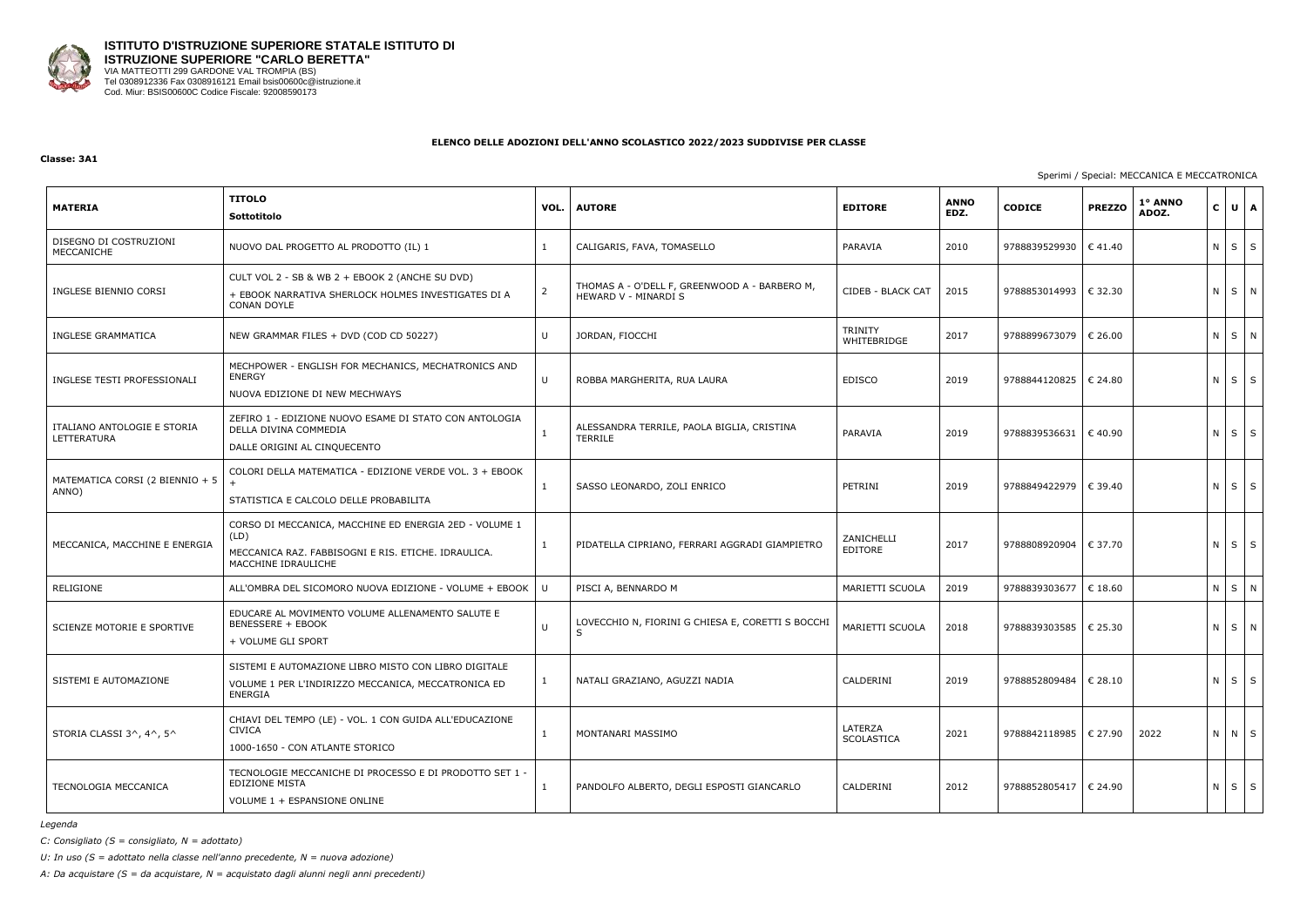

#### **Classe: 3B**

## Sperimi / Special: ELETTRONICA

| <b>MATERIA</b>                             | <b>TITOLO</b><br>Sottotitolo                                                                                                 | VOL.         | <b>AUTORE</b>                                                         | <b>EDITORE</b>               | <b>ANNO</b><br>EDZ. | <b>CODICE</b>           | <b>PREZZO</b>    | 1° ANNO<br>ADOZ. | $\mathsf{C}$ | UA          |   |
|--------------------------------------------|------------------------------------------------------------------------------------------------------------------------------|--------------|-----------------------------------------------------------------------|------------------------------|---------------------|-------------------------|------------------|------------------|--------------|-------------|---|
| ELETTROTECNICA ED ELETTRONICA              | E&E A COLORI - ELETTROTECNICA ELETTRONICA - VOLUME 1+<br><b>EBOOK</b>                                                        |              | BOBBIO G CUNIBERTI E, DE LUCCHI L SAMMARCO S                          | PETRINI                      | 2018                | 9788849422115   € 27.70 |                  |                  |              | $N$ $S$ $S$ |   |
| INGLESE BIENNIO CORSI                      | CULT VOL 2 - SB & WB 2 + EBOOK 2 (ANCHE SU DVD)<br>+ EBOOK NARRATIVA SHERLOCK HOLMES INVESTIGATES DI A<br><b>CONAN DOYLE</b> |              | THOMAS A - O'DELL F, GREENWOOD A - BARBERO M,<br>HEWARD V - MINARDI S | CIDEB - BLACK CAT            | 2015                | 9788853014993           | $\epsilon$ 32.30 |                  |              | N S N       |   |
| INGLESE GRAMMATICA                         | NEW GRAMMAR FILES + DVD (COD CD 50227)                                                                                       | $\cup$       | JORDAN, FIOCCHI                                                       | TRINITY<br>WHITEBRIDGE       | 2017                | 9788899673079           | € 26.00          |                  |              | N S N       |   |
| INGLESE TESTI PROFESSIONALI                | WORKING WITH NEW TECHNOLOGY                                                                                                  | U            | O'MALLEY                                                              | PEARSON LONGMAN              | 2017                | 9788883394348           | € 25.50          |                  |              | $N$ $S$ $S$ |   |
| ITALIANO ANTOLOGIE E STORIA<br>LETTERATURA | ZEFIRO 1 - EDIZIONE NUOVO ESAME DI STATO CON ANTOLOGIA<br>DELLA DIVINA COMMEDIA<br>DALLE ORIGINI AL CINQUECENTO              | $\mathbf{1}$ | ALESSANDRA TERRILE, PAOLA BIGLIA, CRISTINA<br><b>TERRILE</b>          | PARAVIA                      | 2019                | 9788839536631 € 40.90   |                  |                  |              | $N$ $S$ $S$ |   |
| MATEMATICA CORSI (2 BIENNIO + 5<br>ANNO)   | COLORI DELLA MATEMATICA - EDIZIONE VERDE VOL. 3 + EBOOK<br>STATISTICA E CALCOLO DELLE PROBABILITA                            | $\mathbf{1}$ | SASSO LEONARDO, ZOLI ENRICO                                           | PETRINI                      | 2019                | 9788849422979 € 39.40   |                  |                  |              | $N$ $S$ $S$ |   |
| RELIGIONE                                  | ALL'OMBRA DEL SICOMORO NUOVA EDIZIONE - VOLUME + EBOOK                                                                       |              | PISCI A, BENNARDO M                                                   | MARIETTI SCUOLA              | 2019                | 9788839303677           | € 18.60          |                  |              | $N$ $S$     | N |
| SCIENZE MOTORIE E SPORTIVE                 | EDUCARE AL MOVIMENTO VOLUME ALLENAMENTO SALUTE E<br><b>BENESSERE + EBOOK</b><br>+ VOLUME GLI SPORT                           | $\mathbf{U}$ | LOVECCHIO N, FIORINI G CHIESA E, CORETTI S<br><b>BOCCHI S</b>         | MARIETTI SCUOLA              | 2018                | 9788839303585   € 25.30 |                  |                  |              | NSN         |   |
| SISTEMI AUTOMATICI                         | NUOVO CORSO DI SISTEMI AUTOMATICI<br>PER LE ARTICOLAZIONI ELETTROTECNICA, ELETTRONICA E<br>AUTOMAZIONE DEGLI ISTITUT         |              | CERRI FABRIZIO, ORTOLANI GIULIANO, VENTURI EZIO                       | HOEPLI                       | 2020                | 9788820394844           | € 28.90          |                  |              | $N$ $S$ $S$ |   |
| STORIA CLASSI 3^, 4^, 5^                   | CHIAVI DEL TEMPO (LE) - VOL. 1 CON GUIDA ALL'EDUCAZIONE<br><b>CIVICA</b><br>1000-1650 - CON ATLANTE STORICO                  |              | MONTANARI MASSIMO                                                     | LATERZA<br><b>SCOLASTICA</b> | 2021                | 9788842118985           | € 27.90          | 2022             |              | N N S       |   |

*Legenda*

*C: Consigliato (S = consigliato, N = adottato)*

*U: In uso (S = adottato nella classe nell'anno precedente, N = nuova adozione)*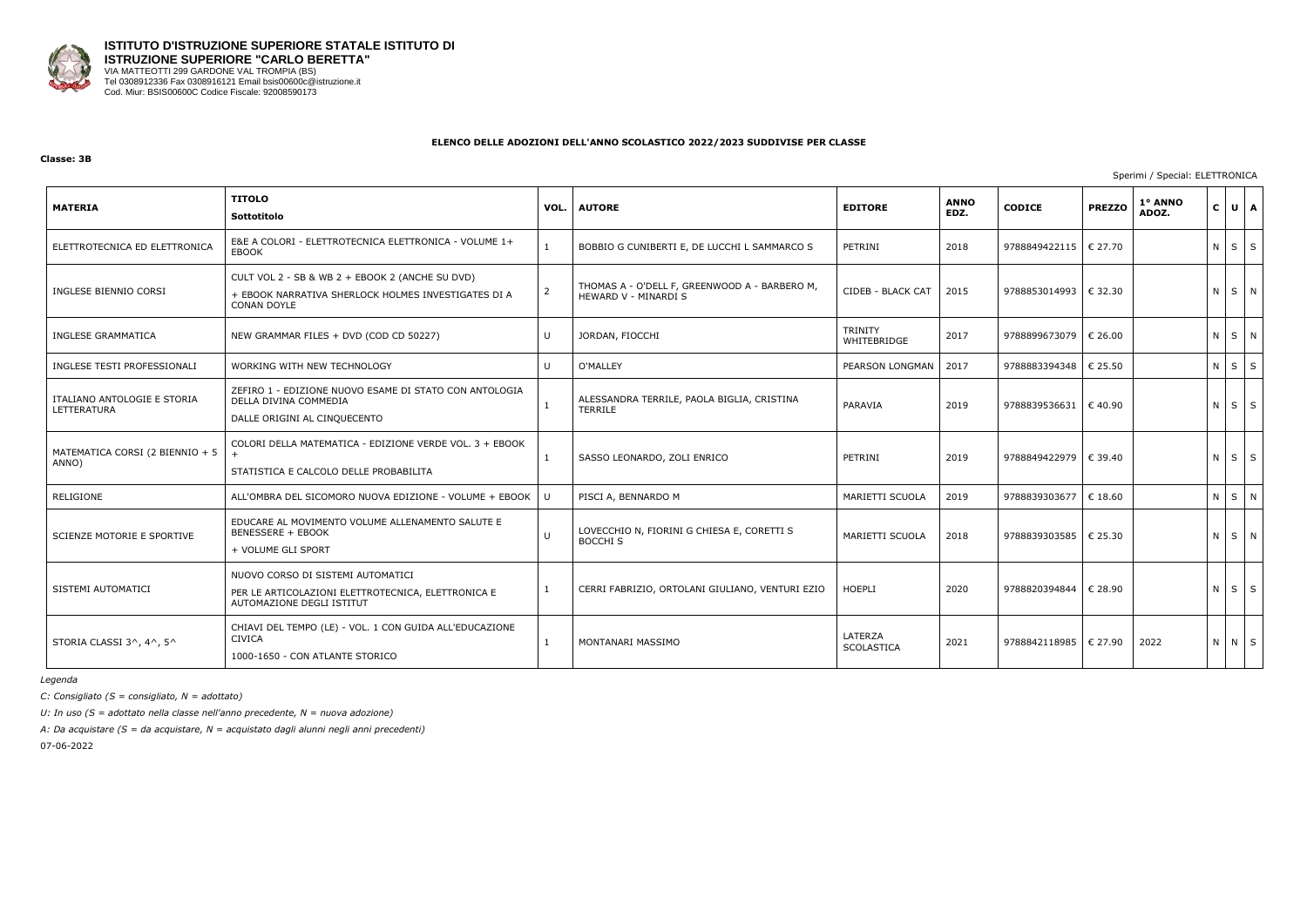

#### **Classe: 3C**

Sperimi / Special: INFORMATICA

| <b>MATERIA</b>                                | <b>TITOLO</b><br>Sottotitolo                                                                                                                                      | VOL.         | <b>AUTORE</b>                                                         | <b>EDITORE</b>                | <b>ANNO</b><br>EDZ. | <b>CODICE</b> | <b>PREZZO</b>    | 1° ANNO<br>ADOZ. | $\mathbf{C}$ | $U$ $A$           |  |
|-----------------------------------------------|-------------------------------------------------------------------------------------------------------------------------------------------------------------------|--------------|-----------------------------------------------------------------------|-------------------------------|---------------------|---------------|------------------|------------------|--------------|-------------------|--|
| <b>INFORMATICA CORSI</b>                      | PRO.TECH A                                                                                                                                                        | 1            | LORENZI AGOSTINO, MORIGGIA VITTORIO                                   | <b>ATLAS</b>                  | 2019                | 9788826821870 | € 25.20          |                  |              | $N$ $S$ $S$       |  |
| INGLESE BIENNIO CORSI                         | CULT VOL 2 - SB & WB 2 + EBOOK 2 (ANCHE SU DVD)<br>+ EBOOK NARRATIVA SHERLOCK HOLMES INVESTIGATES DI A<br><b>CONAN DOYLE</b>                                      | 2            | THOMAS A - O'DELL F, GREENWOOD A - BARBERO M,<br>HEWARD V - MINARDI S | CIDEB - BLACK CAT             | 2015                | 9788853014993 | € 32.30          |                  |              | NSN               |  |
| <b>INGLESE GRAMMATICA</b>                     | NEW GRAMMAR FILES + DVD (COD CD 50227)                                                                                                                            | $\mathbf{U}$ | JORDAN, FIOCCHI                                                       | <b>TRINITY</b><br>WHITEBRIDGE | 2017                | 9788899673079 | $\epsilon$ 26.00 |                  |              | N S N             |  |
| INGLESE TESTI PROFESSIONALI                   | INFORMATION TECHNOLOGY<br>UNDERSTANDING PERSONAL COMPUTERS AND<br>TELECOMMUNICATIONS                                                                              | $\cup$       | BERNARDINI MAURETTA, HASKELL GEOFF                                    | <b>LOESCHER</b><br>EDITORE    | 2012                | 9788820118242 | € 22.50          |                  |              | $N$ $S$ $S$       |  |
| ITALIANO ANTOLOGIE E STORIA<br>LETTERATURA    | ZEFIRO 1 - EDIZIONE NUOVO ESAME DI STATO CON ANTOLOGIA<br>DELLA DIVINA COMMEDIA<br>DALLE ORIGINI AL CINQUECENTO                                                   | 1            | ALESSANDRA TERRILE, PAOLA BIGLIA, CRISTINA<br><b>TERRILE</b>          | PARAVIA                       | 2019                | 9788839536631 | $\epsilon$ 40.90 |                  |              | $N$ $S$ $S$       |  |
| MATEMATICA CORSI (2 BIENNIO + 5<br>ANNO)      | COLORI DELLA MATEMATICA - EDIZIONE VERDE VOL. 3 + EBOOK +<br>STATISTICA E CALCOLO DELLE PROBABILITA                                                               |              | SASSO LEONARDO, ZOLI ENRICO                                           | PETRINI                       | 2019                | 9788849422979 | € 39.40          |                  |              | $N \mid S \mid S$ |  |
| RELIGIONE                                     | ALL'OMBRA DEL SICOMORO NUOVA EDIZIONE - VOLUME + EBOOK                                                                                                            | $\mathbf{H}$ | PISCI A, BENNARDO M                                                   | MARIETTI SCUOLA               | 2019                | 9788839303677 | € 18.60          |                  |              | N S N             |  |
| SCIENZE MOTORIE E SPORTIVE                    | EDUCARE AL MOVIMENTO VOLUME ALLENAMENTO SALUTE E<br><b>BENESSERE + EBOOK</b><br>+ VOLUME GLI SPORT                                                                | $\cup$       | LOVECCHIO N, FIORINI G CHIESA E, CORETTI S<br><b>BOCCHI S</b>         | MARIETTI SCUOLA               | 2018                | 9788839303585 | € 25.30          |                  |              | $N$ $S$ $N$       |  |
| SISTEMI E RETI                                | <b>INTERNETWORKING</b><br><b>VOLUME 3 - ED 2021</b>                                                                                                               | $\mathbf{1}$ | BALDINO ELENA, RONDANO RENATO, SPANO<br>ANTONIO                       | <b>JUVENILIA</b>              | 2021                | 9788874857487 | € 23.00          |                  |              | $N$ $S$ $S$       |  |
| STORIA CLASSI 3^, 4^, 5^                      | CHIAVI DEL TEMPO (LE) - VOL. 1 CON GUIDA ALL'EDUCAZIONE<br><b>CIVICA</b><br>1000-1650 - CON ATLANTE STORICO                                                       | $\mathbf{1}$ | MONTANARI MASSIMO                                                     | LATERZA<br>SCOLASTICA         | 2021                | 9788842118985 | € 27.90          | 2022             |              | N N S             |  |
| TECNOLOGIE E PROGETTAZIONE DI<br>SISTEMI INFO | NUOVO TECNOLOGIE E PROGETTAZIONE DI SISTEMI INFORMATICI<br>E DI TELECOMUNICAZION<br>PER L'ARTICOLAZIONE INFORMATICA DEGLI ISTITUTI TECNICI<br>SETTORE TECNOLOGICO | 1            | CAMAGNI PAOLO, NIKOLASSY RICCARDO                                     | HOEPLI                        | 2019                | 9788820388584 | € 24.90          |                  |              | $N$ $S$ $S$       |  |

*C: Consigliato (S = consigliato, N = adottato)*

*U: In uso (S = adottato nella classe nell'anno precedente, N = nuova adozione)*

*A: Da acquistare (S = da acquistare, N = acquistato dagli alunni negli anni precedenti)*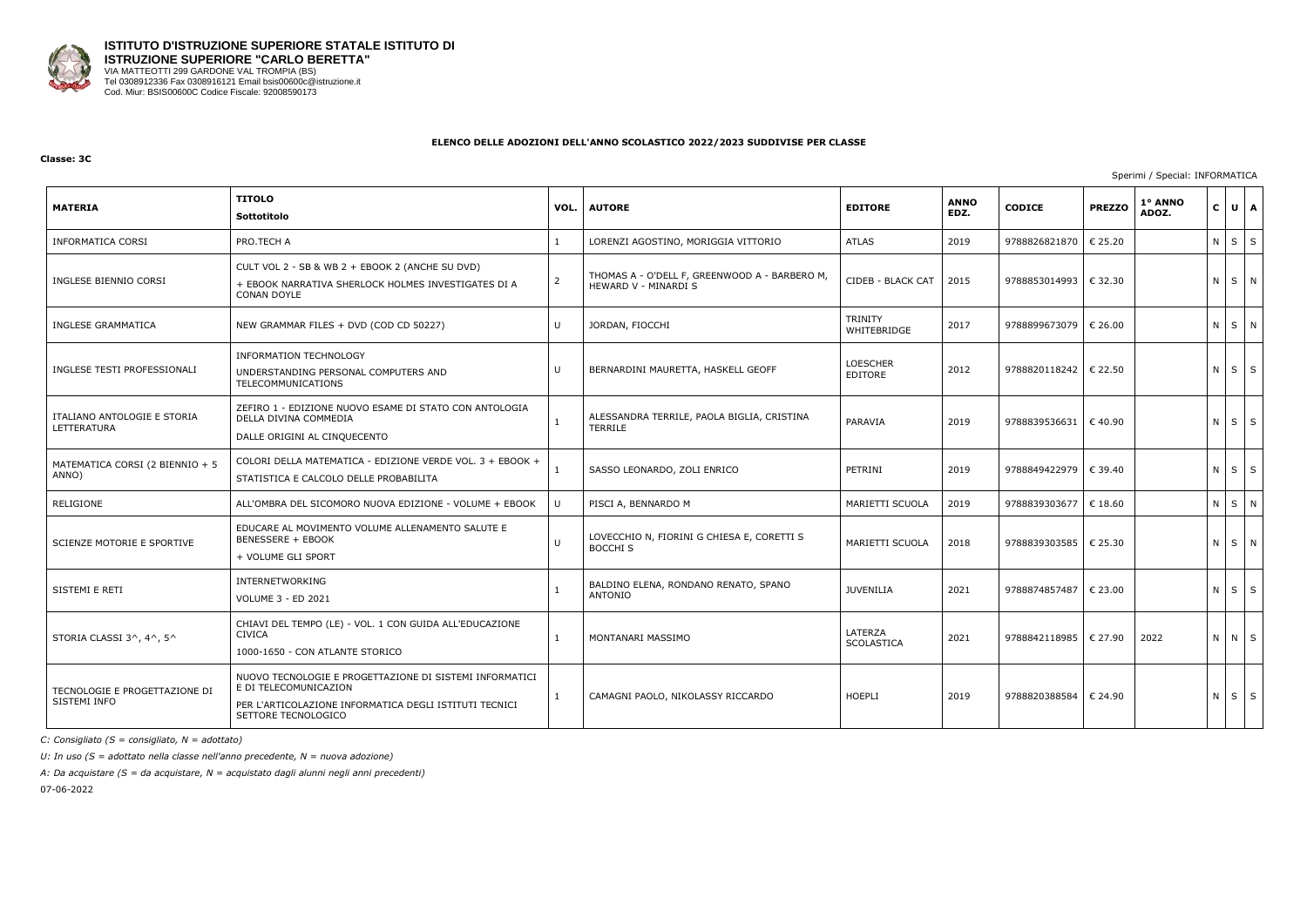

#### **Classe: 3C1**

Sperimi / Special: INFORMATICA

| <b>MATERIA</b>                                | TITOLO<br><b>Sottotitolo</b>                                                                                                                                      | VOL.           | <b>AUTORE</b>                                                         | <b>EDITORE</b>                | <b>ANNO</b><br>EDZ. | <b>CODICE</b> | <b>PREZZO</b>    | 1° ANNO<br>ADOZ. | $\mathbf{C}$ | $U$ $A$     |  |
|-----------------------------------------------|-------------------------------------------------------------------------------------------------------------------------------------------------------------------|----------------|-----------------------------------------------------------------------|-------------------------------|---------------------|---------------|------------------|------------------|--------------|-------------|--|
| <b>INFORMATICA CORSI</b>                      | PRO.TECH A                                                                                                                                                        | 1              | LORENZI AGOSTINO, MORIGGIA VITTORIO                                   | <b>ATLAS</b>                  | 2019                | 9788826821870 | € 25.20          |                  |              | $N$ $S$ $S$ |  |
| INGLESE BIENNIO CORSI                         | CULT VOL 2 - SB & WB 2 + EBOOK 2 (ANCHE SU DVD)<br>+ EBOOK NARRATIVA SHERLOCK HOLMES INVESTIGATES DI A<br><b>CONAN DOYLE</b>                                      | $\overline{2}$ | THOMAS A - O'DELL F, GREENWOOD A - BARBERO M,<br>HEWARD V - MINARDI S | CIDEB - BLACK CAT             | 2015                | 9788853014993 | € 32.30          |                  |              | N S N       |  |
| <b>INGLESE GRAMMATICA</b>                     | NEW GRAMMAR FILES + DVD (COD CD 50227)                                                                                                                            | $\cup$         | JORDAN, FIOCCHI                                                       | <b>TRINITY</b><br>WHITEBRIDGE | 2017                | 9788899673079 | € 26.00          |                  |              | NSN         |  |
| INGLESE TESTI PROFESSIONALI                   | <b>INFORMATION TECHNOLOGY</b><br>UNDERSTANDING PERSONAL COMPUTERS AND<br>TELECOMMUNICATIONS                                                                       | U              | BERNARDINI MAURETTA, HASKELL GEOFF                                    | <b>LOESCHER</b><br>EDITORE    | 2012                | 9788820118242 | € 22.50          |                  |              | $N$ $S$ $S$ |  |
| ITALIANO ANTOLOGIE E STORIA<br>LETTERATURA    | ZEFIRO 1 - EDIZIONE NUOVO ESAME DI STATO CON ANTOLOGIA<br>DELLA DIVINA COMMEDIA<br>DALLE ORIGINI AL CINQUECENTO                                                   | $\mathbf{1}$   | ALESSANDRA TERRILE, PAOLA BIGLIA, CRISTINA<br>TERRILE                 | PARAVIA                       | 2019                | 9788839536631 | $\epsilon$ 40.90 |                  |              | $N$ $S$ $S$ |  |
| MATEMATICA CORSI (2 BIENNIO + 5<br>ANNO)      | COLORI DELLA MATEMATICA - EDIZIONE VERDE VOL. 3 + EBOOK +<br>STATISTICA E CALCOLO DELLE PROBABILITA                                                               |                | SASSO LEONARDO, ZOLI ENRICO                                           | PETRINI                       | 2019                | 9788849422979 | € 39.40          |                  |              | $N$ $S$ $S$ |  |
| RELIGIONE                                     | ALL'OMBRA DEL SICOMORO NUOVA EDIZIONE - VOLUME + EBOOK                                                                                                            | $\mathbf{U}$   | PISCI A, BENNARDO M                                                   | MARIETTI SCUOLA               | 2019                | 9788839303677 | $\epsilon$ 18.60 |                  |              | NSN         |  |
| SCIENZE MOTORIE E SPORTIVE                    | EDUCARE AL MOVIMENTO VOLUME ALLENAMENTO SALUTE E<br><b>BENESSERE + EBOOK</b><br>+ VOLUME GLI SPORT                                                                | $\cup$         | LOVECCHIO N, FIORINI G CHIESA E, CORETTI S<br><b>BOCCHI S</b>         | MARIETTI SCUOLA               | 2018                | 9788839303585 | € 25.30          |                  |              | NSN         |  |
| SISTEMI E RETI                                | INTERNETWORKING<br>VOLUME 3 - ED 2021                                                                                                                             | $\mathbf{1}$   | BALDINO ELENA, RONDANO RENATO, SPANO<br>ANTONIO                       | <b>JUVENILIA</b>              | 2021                | 9788874857487 | € 23.00          |                  |              | $N$ $S$ $S$ |  |
| STORIA CLASSI 3^, 4^, 5^                      | CHIAVI DEL TEMPO (LE) - VOL. 1 CON GUIDA ALL'EDUCAZIONE<br><b>CIVICA</b><br>1000-1650 - CON ATLANTE STORICO                                                       | $\mathbf{1}$   | MONTANARI MASSIMO                                                     | LATERZA<br>SCOLASTICA         | 2021                | 9788842118985 | € 27.90          | 2022             |              | N N S       |  |
| TECNOLOGIE E PROGETTAZIONE DI<br>SISTEMI INFO | NUOVO TECNOLOGIE E PROGETTAZIONE DI SISTEMI INFORMATICI<br>E DI TELECOMUNICAZION<br>PER L'ARTICOLAZIONE INFORMATICA DEGLI ISTITUTI TECNICI<br>SETTORE TECNOLOGICO | $\mathbf{1}$   | CAMAGNI PAOLO, NIKOLASSY RICCARDO                                     | <b>HOEPLI</b>                 | 2019                | 9788820388584 | € 24.90          |                  |              | $N$ $S$ $S$ |  |

*C: Consigliato (S = consigliato, N = adottato)*

*U: In uso (S = adottato nella classe nell'anno precedente, N = nuova adozione)*

*A: Da acquistare (S = da acquistare, N = acquistato dagli alunni negli anni precedenti)*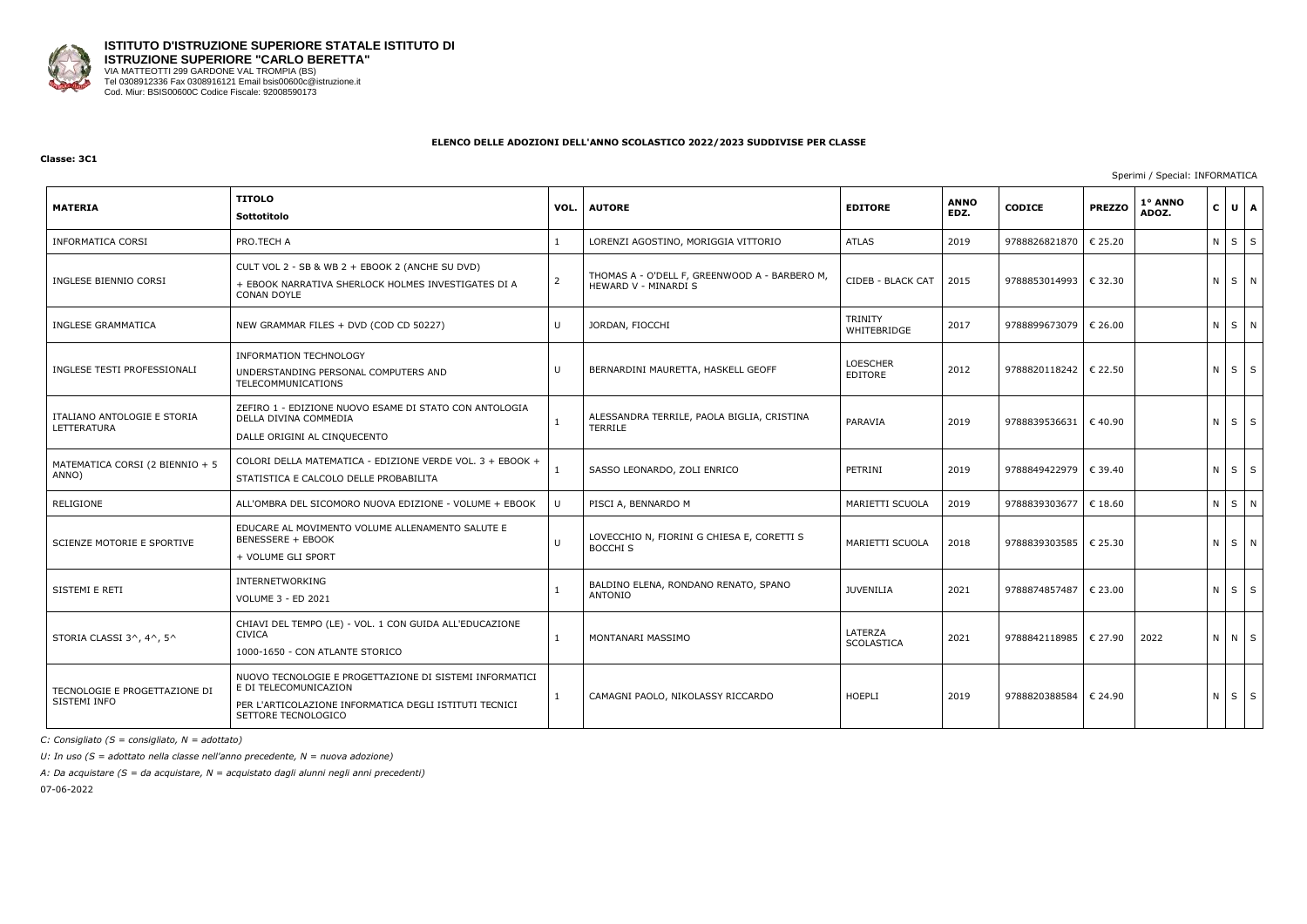

#### **Classe: 3D**

#### Sperimi / Special: BIOTECNOLOGIE SANITARIE

| <b>MATERIA</b>                             | <b>TITOLO</b><br>Sottotitolo                                                                                                 | VOL.         | <b>AUTORE</b>                                                         | <b>EDITORE</b>                | <b>ANNO</b><br>EDZ. | <b>CODICE</b> | <b>PREZZO</b> | 1° ANNO<br>ADOZ. | $\mathbf{C}$ | UA          |  |
|--------------------------------------------|------------------------------------------------------------------------------------------------------------------------------|--------------|-----------------------------------------------------------------------|-------------------------------|---------------------|---------------|---------------|------------------|--------------|-------------|--|
| BIOLOGIA, MICROBIOLOGIA E                  | BIOLOGIA, MICROBIOLOGIA E TECNOLOGIE DI CONTROLLO<br>SANITARIO - VOLUME U (LD)                                               | $\mathbf{H}$ | <b>FANTI FABIO</b>                                                    | ZANICHELLI<br>EDITORE         | 2019                | 9788808820938 | €48.00        |                  |              | $N$ $S$ $S$ |  |
| CHIMICA ANALITICA E<br><b>STRUMENTALE</b>  | PRINCIPI DI CHIMICA ANALITICA - VOLUME UNICO (LD)                                                                            | $\mathbf{H}$ | <b>CREA ADELAIDE</b>                                                  | ZANICHELLI<br>EDITORE         | 2019                | 9788808920645 | € 24.80       |                  |              | $N$ $S$ $S$ |  |
| CHIMICA ORGANICA                           | CHIMICA ORGANICA - DAL CARBONIO AI POLIMERI (LDM)<br>OTTAVA EDIZIONE                                                         |              | HART HAROLD, HADAD CHRISTOPHER M, CRAINE L -<br><b>HART DJ</b>        | ZANICHELLI<br>EDITORE         | 2019                | 9788808539069 | € 40.00       |                  |              | $N$ $S$ $S$ |  |
| IGIENE, ANATOMIA, FISIOLOGIA,<br>PATOLOGIA | CORPO UMANO 3ED. (IL) - VOLUME UNICO (LDM)                                                                                   | $\mathsf{U}$ | MARIEB ELAINE, KELLER SUZANNE                                         | ZANICHELLI<br>EDITORE         | 2018                | 9788808620910 | € 36.30       |                  |              | $N$ $S$ $S$ |  |
| INGLESE BIENNIO CORSI                      | CULT VOL 2 - SB & WB 2 + EBOOK 2 (ANCHE SU DVD)<br>+ EBOOK NARRATIVA SHERLOCK HOLMES INVESTIGATES DI A<br><b>CONAN DOYLE</b> | 2            | THOMAS A - O'DELL F, GREENWOOD A - BARBERO M,<br>HEWARD V - MINARDI S | CIDEB - BLACK CAT             | 2015                | 9788853014993 | € 32.30       |                  |              | NSN         |  |
| INGLESE GRAMMATICA                         | NEW GRAMMAR FILES + DVD (COD CD 50227)                                                                                       | $\mathbf{H}$ | JORDAN, FIOCCHI                                                       | <b>TRINITY</b><br>WHITEBRIDGE | 2017                | 9788899673079 | € 26.00       |                  |              | N S N       |  |
| INGLESE TESTI PROFESSIONALI                | INTO SCIENCE 2ED. - VOL. UNICO (LDM)<br>CREATIVE ENGLISH FOR SCIENTIFIC COURSES                                              | $\mathbf{H}$ | GRASSO ELISABETTA, MELCHIORI PAOLA                                    | <b>CLITT</b>                  | 2020                | 9788808520234 | € 28.60       |                  |              | $N$ $S$ $S$ |  |
| ITALIANO ANTOLOGIE E STORIA<br>LETTERATURA | ZEFIRO 1 - EDIZIONE NUOVO ESAME DI STATO CON ANTOLOGIA<br>DELLA DIVINA COMMEDIA<br>DALLE ORIGINI AL CINQUECENTO              | $\mathbf{1}$ | ALESSANDRA TERRILE, PAOLA BIGLIA, CRISTINA<br><b>TERRILE</b>          | PARAVIA                       | 2019                | 9788839536631 | € 40.90       |                  |              | $N$ $S$ $S$ |  |
| MATEMATICA CORSI (2? BIENNIO +<br>5? ANNO) | MATEMATICA.VERDE 3ED - CONFEZIONE 3A+3B (LDM)                                                                                |              | BERGAMINI MASSIMO, BAROZZI GRAZIELLA, TRIFONE<br>ANNA                 | ZANICHELLI<br><b>EDITORE</b>  | 2022                | 9788808419361 | € 36.40       |                  |              | $N$ $S$ $S$ |  |
| RELIGIONE                                  | ALL'OMBRA DEL SICOMORO NUOVA EDIZIONE - VOLUME + EBOOK                                                                       |              | PISCI A, BENNARDO M                                                   | MARIETTI SCUOLA               | 2019                | 9788839303677 | € 18.60       |                  |              | N S N       |  |
| SCIENZE MOTORIE E SPORTIVE                 | EDUCARE AL MOVIMENTO VOLUME ALLENAMENTO SALUTE E<br><b>BENESSERE + EBOOK</b><br>+ VOLUME GLI SPORT                           | U            | LOVECCHIO N, FIORINI G CHIESA E, CORETTI S<br><b>BOCCHI S</b>         | MARIETTI SCUOLA               | 2018                | 9788839303585 | € 25.30       |                  |              | N S N       |  |
| STORIA CLASSI 3^, 4^, 5^                   | CHIAVI DEL TEMPO (LE) - VOL. 1<br>1000-1650 - CON ATLANTE STORICO                                                            |              | MONTANARI MASSIMO                                                     | LATERZA<br><b>SCOLASTICA</b>  | 2021                | 9788842118398 | € 26.90       |                  |              | $N$ $S$ $S$ |  |

*Legenda*

*C: Consigliato (S = consigliato, N = adottato)*

*U: In uso (S = adottato nella classe nell'anno precedente, N = nuova adozione)*

*A: Da acquistare (S = da acquistare, N = acquistato dagli alunni negli anni precedenti)*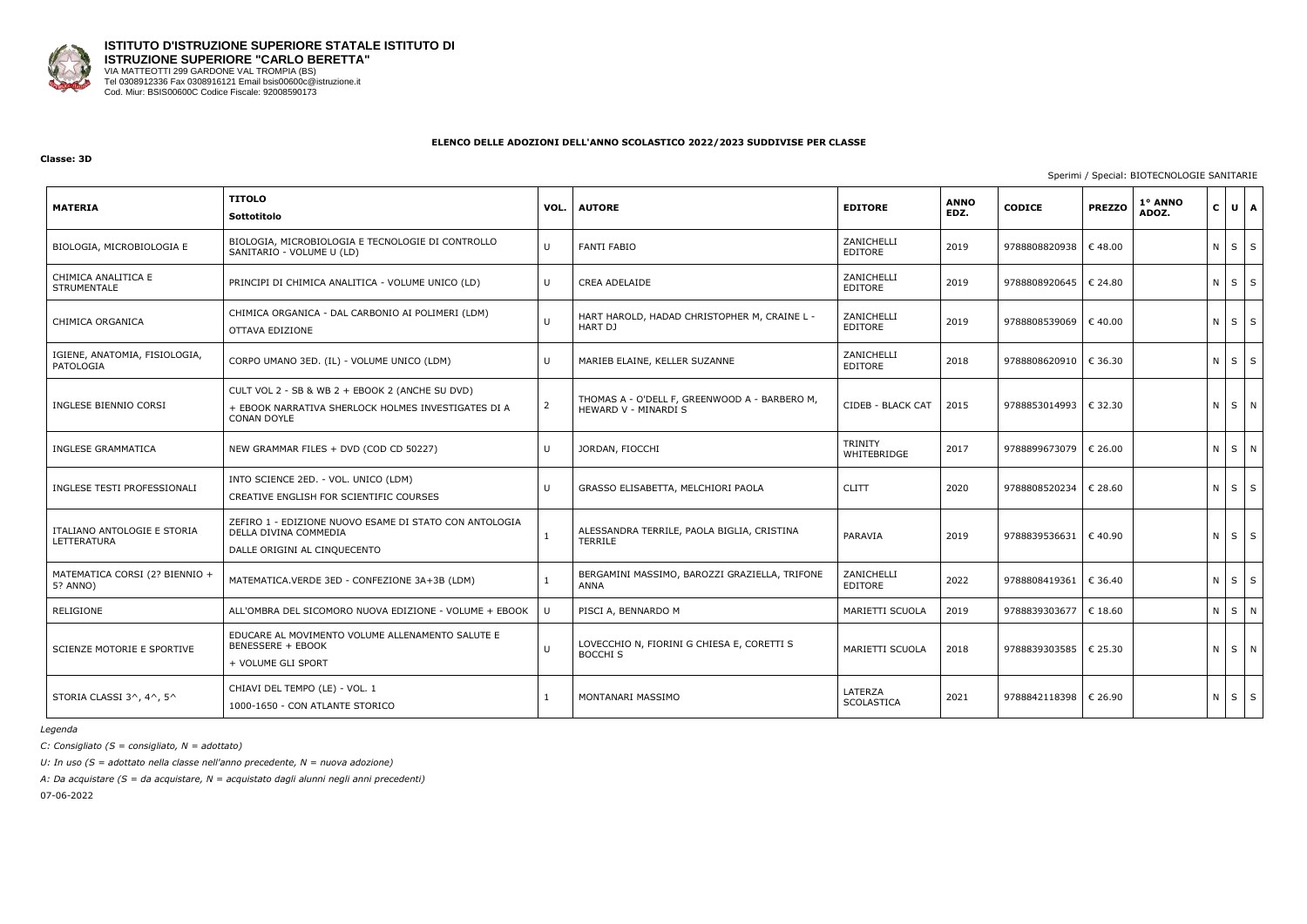

#### **Classe: 4A**

### Sperimi / Special: MECCANICA E MECCATRONICA

| <b>MATERIA</b>                             | <b>TITOLO</b><br>Sottotitolo                                                                                                                                       | VOL.           | <b>AUTORE</b>                                                         | <b>EDITORE</b>         | <b>ANNO</b><br>EDZ. | <b>CODICE</b>           | <b>PREZZO</b>    | 1º ANNO<br>ADOZ. | $C$ $U$ $A$       |   |
|--------------------------------------------|--------------------------------------------------------------------------------------------------------------------------------------------------------------------|----------------|-----------------------------------------------------------------------|------------------------|---------------------|-------------------------|------------------|------------------|-------------------|---|
| DISEGNO DI COSTRUZIONI<br>MECCANICHE       | NUOVO DAL PROGETTO AL PRODOTTO (IL) 2                                                                                                                              | $\overline{2}$ | CALIGARIS, FAVA, TOMASELLO                                            | PARAVIA                | 2010                | 9788839529947           | $\epsilon$ 41.40 |                  | $N$ $S$           | S |
| <b>INGLESE GRAMMATICA</b>                  | NEW GRAMMAR FILES + DVD (COD CD 50227)                                                                                                                             | U              | JORDAN, FIOCCHI                                                       | TRINITY<br>WHITEBRIDGE | 2017                | 9788899673079           | € 26.00          |                  | N S N             |   |
| INGLESE TESTI PROFESSIONALI                | MECHPOWER - ENGLISH FOR MECHANICS, MECHATRONICS AND<br><b>ENERGY</b><br>NUOVA EDIZIONE DI NEW MECHWAYS                                                             | U              | ROBBA MARGHERITA, RUA LAURA                                           | <b>EDISCO</b>          | 2019                | 9788844120825           | € 24.80          |                  | N S N             |   |
| INGLESE TRIENNIO CORSI                     | CULT B2 - SB & WB B2 + EBOOK (ANCHE SU DVD)                                                                                                                        | U              | BROADHEAD A - LIGHT G, CALZINI M K - SEITA A,<br>HEWARD V - MINARDI S | CIDEB - BLACK CAT      | 2015                | 9788853015044           | € 32.30          |                  | N S N             |   |
| ITALIANO ANTOLOGIE E STORIA<br>LETTERATURA | ZEFIRO 2 EDIZIONE NUOVO ESAME DI STATO<br>DAL SEICENTO ALLA PRIMA META' DELL'OTTOCENTO                                                                             | 2              | ALESSANDRA TERRILE, PAOLA BIGLIA, CRISTINA<br><b>TERRILE</b>          | PARAVIA                | 2019                | 9788839536648           | € 34.55          |                  | $N$ $S$ $S$       |   |
| ITALIANO ANTOLOGIE E STORIA<br>LETTERATURA | ZEFIRO 3 EDIZIONE NUOVO ESAME DI STATO<br><b>GIACOMO LEOPARDI</b>                                                                                                  |                | ALESSANDRA TERRILE, PAOLA BIGLIA, CRISTINA<br><b>TERRILE</b>          | PARAVIA                | 2019                | 9788839536655           | € 7.30           |                  | $N \mid S$        | S |
| MATEMATICA CORSI (2 BIENNIO + 5<br>ANNO)   | COLORI DELLA MATEMATICA - EDIZIONE VERDE VOL. 3 + EBOOK +<br>STATISTICA E CALCOLO DELLE PROBABILITA                                                                |                | SASSO LEONARDO, ZOLI ENRICO                                           | PETRINI                | 2019                | 9788849422979           | € 39.40          |                  | N S N             |   |
| MATEMATICA CORSI (2? BIENNIO +<br>5? ANNO) | COLORI DELLA MATEMATICA - EDIZIONE VERDE VOL. 4 + EBOOK +                                                                                                          | 2              | SASSO LEONARDO, ZOLI ENRICO                                           | PETRINI                | 2019                | 9788849422986           | € 28.80          |                  | $N \mid S \mid S$ |   |
| MECCANICA, MACCHINE E ENERGIA              | CORSO DI MECCANICA, MACCHINE ED ENERGIA 2ED. 2 (LD) PER<br>MECCANICA ED ENERGIA<br>RES. MATERIALI. TERMODINAMICA. GENERATORI VAPORE.<br>MACCHINE MOTR. ESOTERMICHE | $\overline{2}$ | PIDATELLA CIPRIANO, FERRARI AGGRADI<br>GIAMPIETRO, PIDATELLA DELIA    | ZANICHELLI<br>EDITORE  | 2018                | 9788808268976 € 39.20   |                  |                  | $N$ $S$           | S |
| RELIGIONE                                  | DOMANDA DELL'UOMO (LA) - TRIENNIO<br>CORSO DI RELIGIONE CATTOLICA PER IL TRIENNIO                                                                                  | U              | MARINONI GIANMARCO, CASSINOTTI C.                                     | MARIETTI SCUOLA        | 2007                | 9788839301666           | € 24.50          |                  | N S N             |   |
| SCIENZE MOTORIE E SPORTIVE                 | EDUCARE AL MOVIMENTO VOLUME ALLENAMENTO SALUTE E<br><b>BENESSERE + EBOOK</b><br>+ VOLUME GLI SPORT                                                                 | $\cup$         | LOVECCHIO N, FIORINI G CHIESA E, CORETTI S<br><b>BOCCHI S</b>         | MARIETTI SCUOLA        | 2018                | 9788839303585 € 25.30   |                  | 2019             | N S N             |   |
| SISTEMI E AUTOMAZIONE                      | SISTEMI E AUTOMAZIONE LIBRO MISTO CON LIBRO DIGITALE<br>VOLUME 2 PER L'INDIRIZZO MECCANICA, MECCATRONICA ED<br>ENERGIA                                             | 2              | NATALI GRAZIANO, AGUZZI NADIA                                         | CALDERINI              | 2020                | 9788852809491           | € 29.00          |                  | $N$ $S$ $S$       |   |
| SISTEMI E AUTOMAZIONE                      | TECNOLOGIE PNEUMATICHE<br>PERCORSI DIDATTICI E LABORATORIO                                                                                                         | U              | <b>CERRI FABRIZIO</b>                                                 | HOEPLI                 | 2019                | 9788820387990           | € 19.90          |                  | $N$ $S$ $S$       |   |
| STORIA CLASSI 3^, 4^, 5^                   | CHIAVI DEL TEMPO (LE) - VOL. 2<br>1650-1900                                                                                                                        | 2              | MONTANARI MASSIMO                                                     | LATERZA<br>SCOLASTICA  | 2021                | 9788842118404   € 27.90 |                  | 2022             | N N S             |   |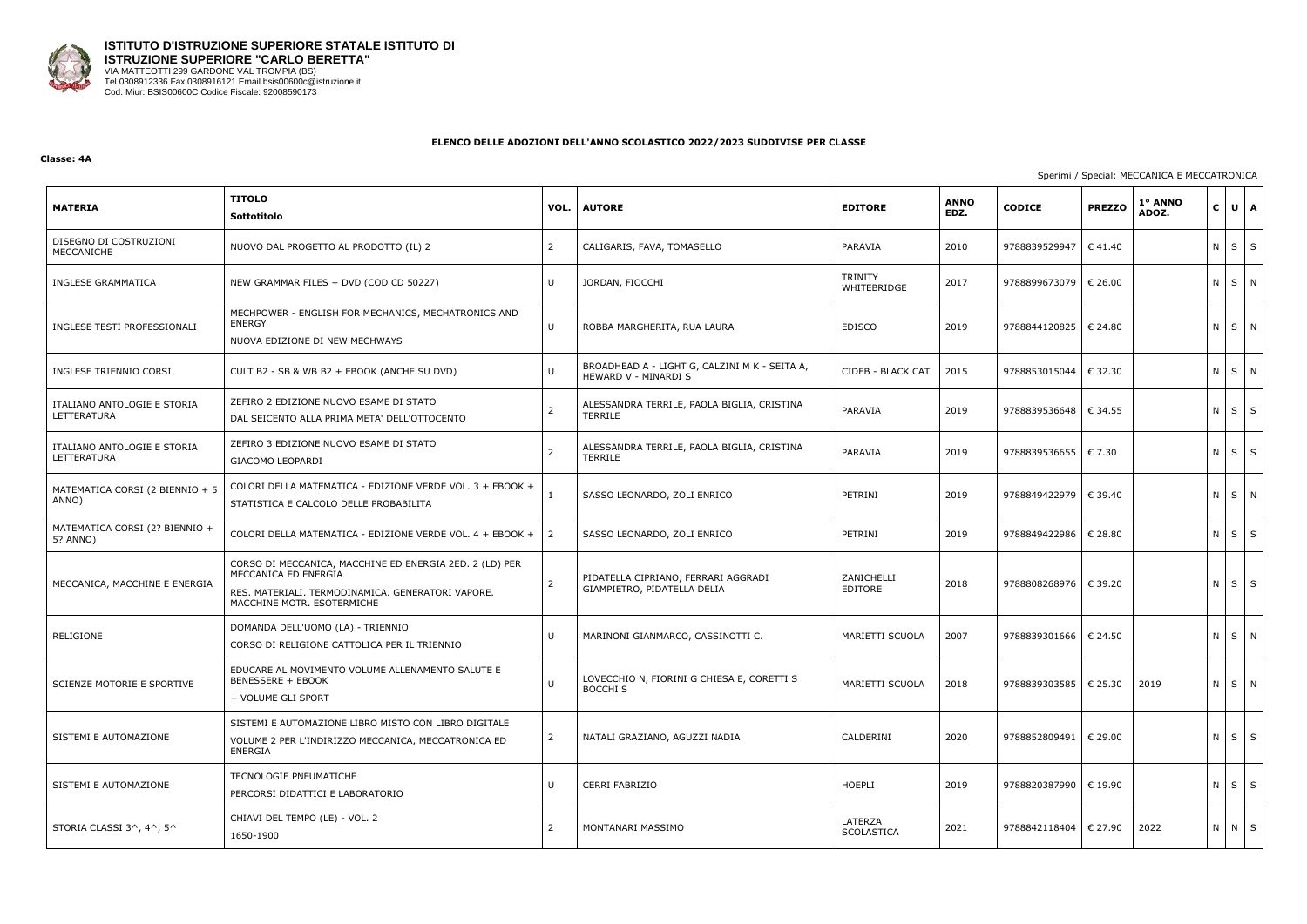

**ISTRUZIONE SUPERIORE "CARLO BERETTA"**

VIA MATTEOTTI 299 GARDONE VAL TROMPIA (BS) Tel 0308912336 Fax 0308916121 Email bsis00600c@istruzione.it Cod. Miur: BSIS00600C Codice Fiscale: 92008590173

| TECNOLOGIE MECCANICHE DI PROCESSO E DI PRODOTTO MECC.<br>" 2 - EDIZIONE MISTA<br>$\sim$ $\sim$ $\sim$<br>5E I<br>TECNOLOGIA MECCANICA<br>VOLUME 2 + ESPANSIONE ONLINE |  | PANDOLFO ALBERTO, DEGLI ESPOSTI GIANCARLO | CALDERINI | 2012 | 9788852805448 | $\epsilon$ 21.70 |  |  |
|-----------------------------------------------------------------------------------------------------------------------------------------------------------------------|--|-------------------------------------------|-----------|------|---------------|------------------|--|--|
|-----------------------------------------------------------------------------------------------------------------------------------------------------------------------|--|-------------------------------------------|-----------|------|---------------|------------------|--|--|

*Legenda*

*C: Consigliato (S = consigliato, N = adottato)*

*U: In uso (S = adottato nella classe nell'anno precedente, N = nuova adozione)*

*A: Da acquistare (S = da acquistare, N = acquistato dagli alunni negli anni precedenti)*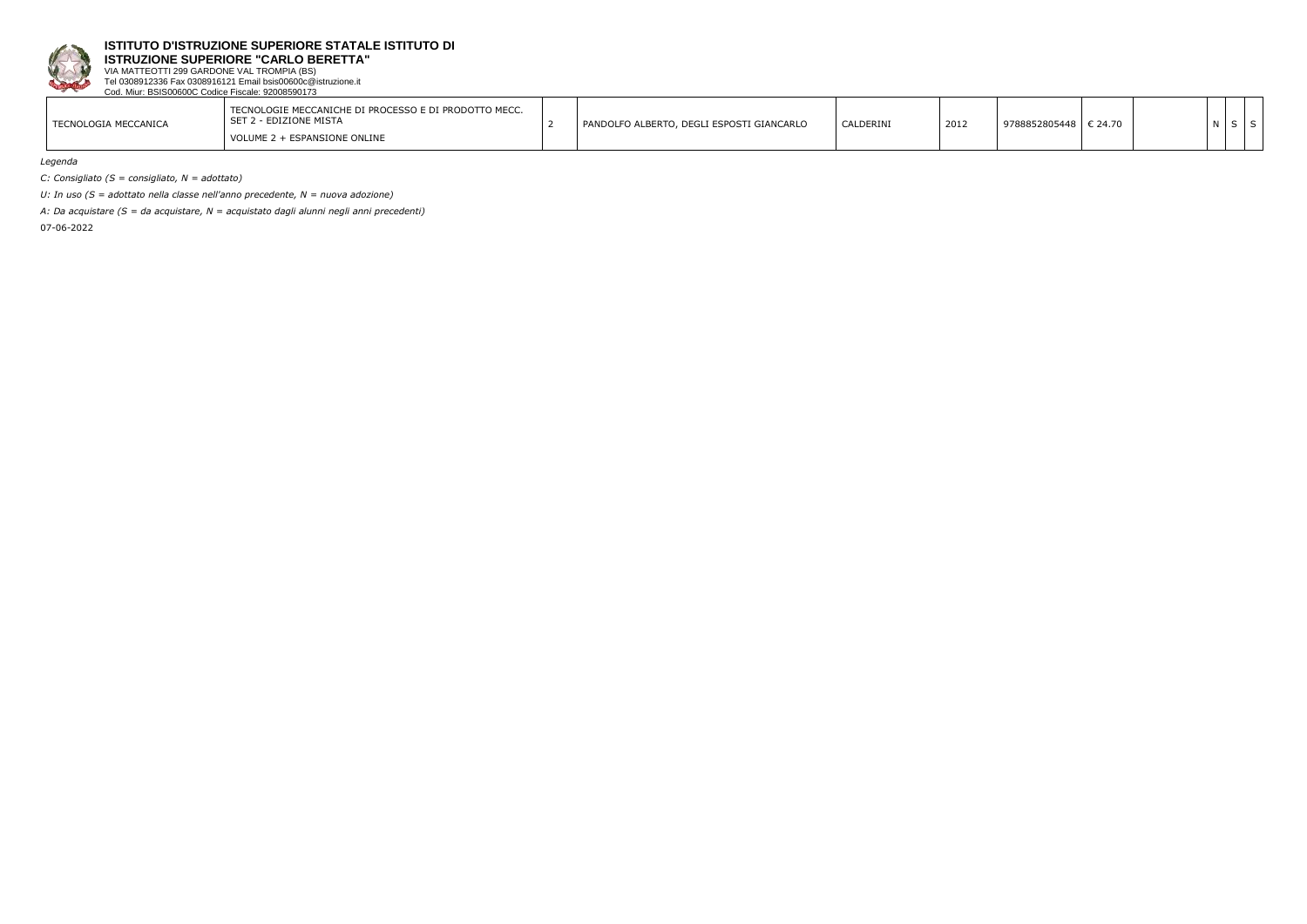

#### **Classe: 4A1**

## Sperimi / Special: MECCANICA E MECCATRONICA

| <b>MATERIA</b>                             | <b>TITOLO</b><br>Sottotitolo                                                                                                                                       | VOL. | <b>AUTORE</b>                                                         | <b>EDITORE</b>         | <b>ANNO</b><br>EDZ. | <b>CODICE</b>           | <b>PREZZO</b>    | 1° ANNO<br>ADOZ. | $C \bigcup U \bigcap A$ |              |
|--------------------------------------------|--------------------------------------------------------------------------------------------------------------------------------------------------------------------|------|-----------------------------------------------------------------------|------------------------|---------------------|-------------------------|------------------|------------------|-------------------------|--------------|
| DISEGNO DI COSTRUZIONI<br>MECCANICHE       | NUOVO DAL PROGETTO AL PRODOTTO (IL) 2                                                                                                                              | 2    | CALIGARIS, FAVA, TOMASELLO                                            | PARAVIA                | 2010                | 9788839529947           | $\epsilon$ 41.40 |                  | $N \mid S$              | $\mathsf{S}$ |
| INGLESE GRAMMATICA                         | NEW GRAMMAR FILES + DVD (COD CD 50227)                                                                                                                             | U    | JORDAN, FIOCCHI                                                       | TRINITY<br>WHITEBRIDGE | 2017                | 9788899673079           | € 26.00          |                  | N S N                   |              |
| INGLESE TESTI PROFESSIONALI                | MECHPOWER - ENGLISH FOR MECHANICS, MECHATRONICS AND<br><b>ENERGY</b><br>NUOVA EDIZIONE DI NEW MECHWAYS                                                             | U    | ROBBA MARGHERITA, RUA LAURA                                           | <b>EDISCO</b>          | 2019                | 9788844120825           | € 24.80          |                  | N S N                   |              |
| INGLESE TRIENNIO CORSI                     | CULT B2 - SB & WB B2 + EBOOK (ANCHE SU DVD)                                                                                                                        | U    | BROADHEAD A - LIGHT G, CALZINI M K - SEITA A,<br>HEWARD V - MINARDI S | CIDEB - BLACK CAT      | 2015                | 9788853015044           | € 32.30          |                  | N S N                   |              |
| ITALIANO ANTOLOGIE E STORIA<br>LETTERATURA | ZEFIRO 2 EDIZIONE NUOVO ESAME DI STATO<br>DAL SEICENTO ALLA PRIMA META' DELL'OTTOCENTO                                                                             |      | ALESSANDRA TERRILE, PAOLA BIGLIA, CRISTINA<br><b>TERRILE</b>          | PARAVIA                | 2019                | 9788839536648           | € 34.55          |                  | $N \mid S \mid S$       |              |
| ITALIANO ANTOLOGIE E STORIA<br>LETTERATURA | ZEFIRO 3 EDIZIONE NUOVO ESAME DI STATO<br><b>GIACOMO LEOPARDI</b>                                                                                                  |      | ALESSANDRA TERRILE, PAOLA BIGLIA, CRISTINA<br>TERRILE                 | PARAVIA                | 2019                | 9788839536655   € 7.30  |                  |                  | $N$ $S$                 | S            |
| MATEMATICA CORSI (2 BIENNIO + 5<br>ANNO)   | COLORI DELLA MATEMATICA - EDIZIONE VERDE VOL. 4 + EBOOK +                                                                                                          | 2    | SASSO LEONARDO, ZOLI ENRICO                                           | PETRINI                | 2019                | 9788849422986           | € 28.80          |                  | $N \mid S \mid S$       |              |
| MECCANICA, MACCHINE E ENERGIA              | CORSO DI MECCANICA, MACCHINE ED ENERGIA 2ED. 2 (LD) PER<br>MECCANICA ED ENERGIA<br>RES. MATERIALI. TERMODINAMICA. GENERATORI VAPORE.<br>MACCHINE MOTR. ESOTERMICHE | 2    | PIDATELLA CIPRIANO, FERRARI AGGRADI<br>GIAMPIETRO, PIDATELLA DELIA    | ZANICHELLI<br>EDITORE  | 2018                | 9788808268976   € 39.20 |                  |                  | $N$ $S$ $S$             |              |
| RELIGIONE                                  | ALL'OMBRA DEL SICOMORO NUOVA EDIZIONE - VOLUME + EBOOK                                                                                                             | U    | PISCI A, BENNARDO M                                                   | MARIETTI SCUOLA        | 2019                | 9788839303677           | € 18.60          |                  | N S                     | N            |
| <b>SCIENZE MOTORIE E SPORTIVE</b>          | NUOVO PRATICAMENTE SPORT<br>IN DUE TOMI INDISCINDIBILI                                                                                                             | U    | DEL NISTA PIER LUIGI, PARKER JUNE, TASSELLI<br><b>ANDREA</b>          | D'ANNA                 | 2003                | 9788881047659           | € 21.30          |                  | N S N                   |              |
| SISTEMI E AUTOMAZIONE                      | SISTEMI E AUTOMAZIONE LIBRO MISTO CON LIBRO DIGITALE<br>VOLUME 2 PER L'INDIRIZZO MECCANICA, MECCATRONICA ED<br>ENERGIA                                             | 2    | NATALI GRAZIANO, AGUZZI NADIA                                         | CALDERINI              | 2020                | 9788852809491   € 29.00 |                  |                  | $N \mid S \mid S$       |              |
| SISTEMI E AUTOMAZIONE                      | TECNOLOGIE PNEUMATICHE<br>PERCORSI DIDATTICI E LABORATORIO                                                                                                         | U    | <b>CERRI FABRIZIO</b>                                                 | HOEPLI                 | 2019                | 9788820387990           | € 19.90          |                  | $N$ $S$ $S$             |              |
| STORIA CLASSI 3^, 4^, 5^                   | CHIAVI DEL TEMPO (LE) - VOL. 2<br>1650-1900                                                                                                                        | 2    | MONTANARI MASSIMO                                                     | LATERZA<br>SCOLASTICA  | 2021                | 9788842118404           | € 27.90          | 2022             | N N S                   |              |
| TECNOLOGIA MECCANICA                       | TECNOLOGIE MECCANICHE DI PROCESSO E DI PRODOTTO MECC.<br>SET 2 - EDIZIONE MISTA<br>VOLUME 2 + ESPANSIONE ONLINE                                                    | 2    | PANDOLFO ALBERTO, DEGLI ESPOSTI GIANCARLO                             | CALDERINI              | 2012                | 9788852805448   € 24.70 |                  |                  | $N$ $S$ $S$             |              |

*C: Consigliato (S = consigliato, N = adottato)*

*U: In uso (S = adottato nella classe nell'anno precedente, N = nuova adozione)*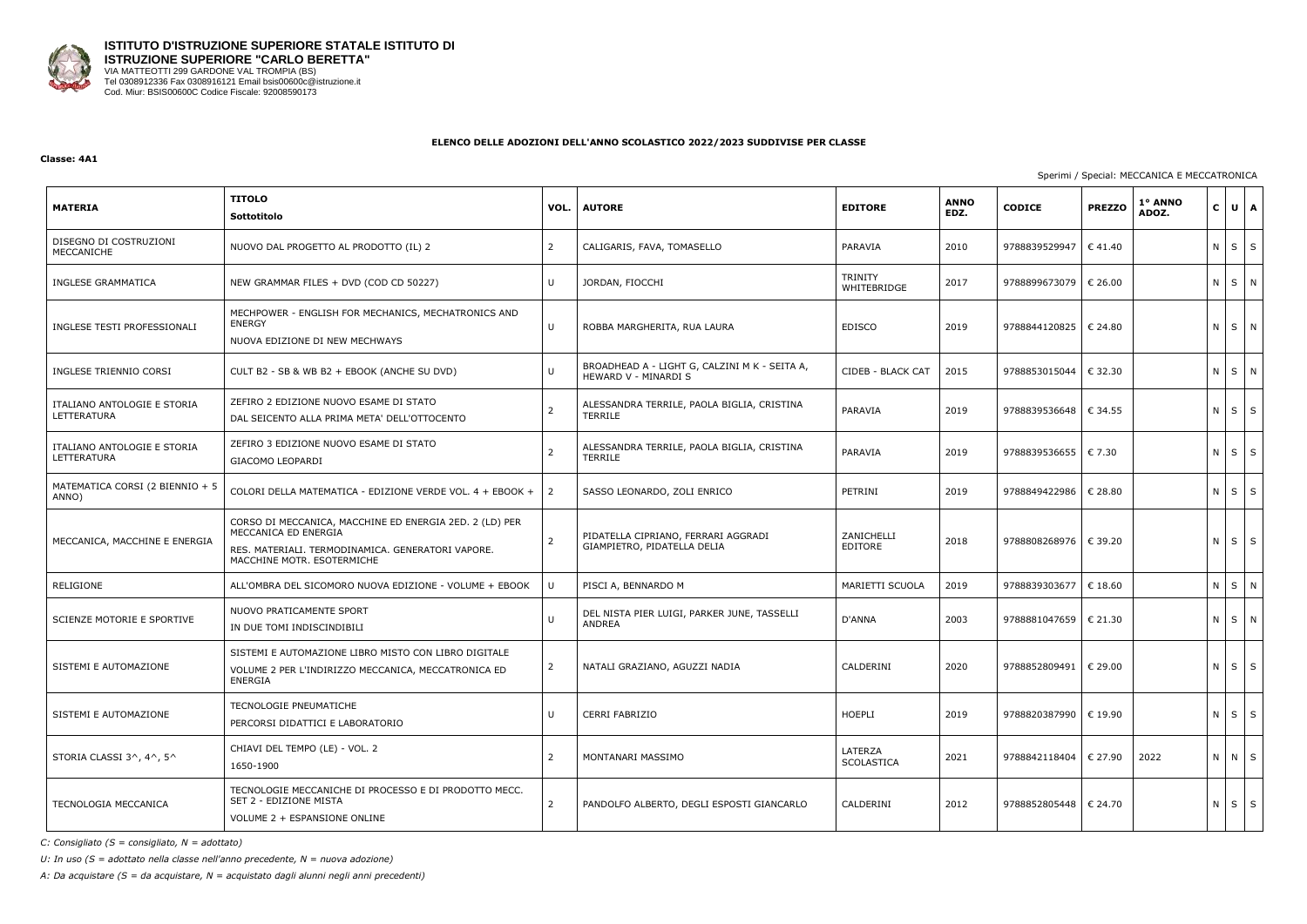

#### **Classe: 4B**

Sperimi / Special: ELETTRONICA

| <b>MATERIA</b>                             | <b>TITOLO</b><br>Sottotitolo                                                                                         | VOL.           | <b>AUTORE</b>                                                         | <b>EDITORE</b>                | <b>ANNO</b><br>EDZ. | <b>CODICE</b>           | <b>PREZZO</b> | 1° ANNO<br>ADOZ. | $\mathsf{c}$ |             | UA |
|--------------------------------------------|----------------------------------------------------------------------------------------------------------------------|----------------|-----------------------------------------------------------------------|-------------------------------|---------------------|-------------------------|---------------|------------------|--------------|-------------|----|
| ELETTROTECNICA ED ELETTRONICA              | E&E A COLORI - ELETTROTECNICA ELETTRONICA - VOLUME 2 +<br><b>EBOOK</b>                                               | $\overline{2}$ | BOBBIO G CUNIBERTI E, DE LUCCHI L SAMMARCO S                          | PETRINI                       | 2018                | 9788849422122           | € 29.30       |                  |              | $N$ $S$ $S$ |    |
| INGLESE GRAMMATICA                         | NEW GRAMMAR FILES + DVD (COD CD 50227)                                                                               | U              | JORDAN, FIOCCHI                                                       | <b>TRINITY</b><br>WHITEBRIDGE | 2017                | 9788899673079           | € 26.00       |                  |              | N S N       |    |
| INGLESE TESTI PROFESSIONALI                | WORKING WITH NEW TECHNOLOGY                                                                                          | U              | O'MALLEY                                                              | PEARSON LONGMAN               | 2017                | 9788883394348           | € 25.50       |                  |              | N S N       |    |
| INGLESE TRIENNIO CORSI                     | CULT B2 - SB & WB B2 + EBOOK (ANCHE SU DVD)                                                                          | U              | BROADHEAD A - LIGHT G, CALZINI M K - SEITA A,<br>HEWARD V - MINARDI S | CIDEB - BLACK CAT             | 2015                | 9788853015044           | € 32.30       |                  |              | $N$ $S$ $S$ |    |
| ITALIANO ANTOLOGIE E STORIA<br>LETTERATURA | ZEFIRO 2 EDIZIONE NUOVO ESAME DI STATO<br>DAL SEICENTO ALLA PRIMA META' DELL'OTTOCENTO                               | 2              | ALESSANDRA TERRILE, PAOLA BIGLIA, CRISTINA<br>TERRILE                 | PARAVIA                       | 2019                | 9788839536648   € 34.55 |               |                  |              | $N$ $S$ $S$ |    |
| ITALIANO ANTOLOGIE E STORIA<br>LETTERATURA | ZEFIRO 3 EDIZIONE NUOVO ESAME DI STATO<br>GIACOMO LEOPARDI                                                           |                | ALESSANDRA TERRILE, PAOLA BIGLIA, CRISTINA<br>TERRILE                 | PARAVIA                       | 2019                | 9788839536655   € 7.30  |               |                  |              | $N$ $S$ $S$ |    |
| MATEMATICA CORSI (2 BIENNIO + 5<br>ANNO)   | COLORI DELLA MATEMATICA - EDIZIONE VERDE VOL. 4 + EBOOK                                                              |                | SASSO LEONARDO, ZOLI ENRICO                                           | PETRINI                       | 2019                | 9788849422986           | € 28.80       |                  |              | $N$ $S$ $S$ |    |
| RELIGIONE                                  | DOMANDA DELL'UOMO (LA) - TRIENNIO<br>CORSO DI RELIGIONE CATTOLICA PER IL TRIENNIO                                    | U              | MARINONI GIANMARCO, CASSINOTTI C.                                     | MARIETTI SCUOLA               | 2007                | 9788839301666           | € 24.50       |                  |              | NSN         |    |
| SCIENZE MOTORIE E SPORTIVE                 | EDUCARE AL MOVIMENTO VOLUME ALLENAMENTO SALUTE E<br><b>BENESSERE + EBOOK</b><br>+ VOLUME GLI SPORT                   | U              | LOVECCHIO N, FIORINI G CHIESA E, CORETTI S<br><b>BOCCHI S</b>         | MARIETTI SCUOLA               | 2018                | 9788839303585   € 25.30 |               |                  |              | NSN         |    |
| SISTEMI AUTOMATICI                         | NUOVO CORSO DI SISTEMI AUTOMATICI<br>PER LE ARTICOLAZIONI ELETTROTECNICA, ELETTRONICA E<br>AUTOMAZIONE DEGLI ISTITUT | $\overline{2}$ | CERRI FABRIZIO, ORTOLANI GIULIANO, VENTURI EZIO   HOEPLI              |                               | 2020                | 9788820396749   € 21.68 |               |                  |              | $N$ $S$ $S$ |    |
| STORIA CLASSI 3^, 4^, 5^                   | CHIAVI DEL TEMPO (LE) - VOL. 2<br>1650-1900                                                                          | 2              | MONTANARI MASSIMO                                                     | LATERZA<br><b>SCOLASTICA</b>  | 2021                | 9788842118404           | € 27.90       | 2022             |              | N N S       |    |

*Legenda*

*C: Consigliato (S = consigliato, N = adottato)*

*U: In uso (S = adottato nella classe nell'anno precedente, N = nuova adozione)*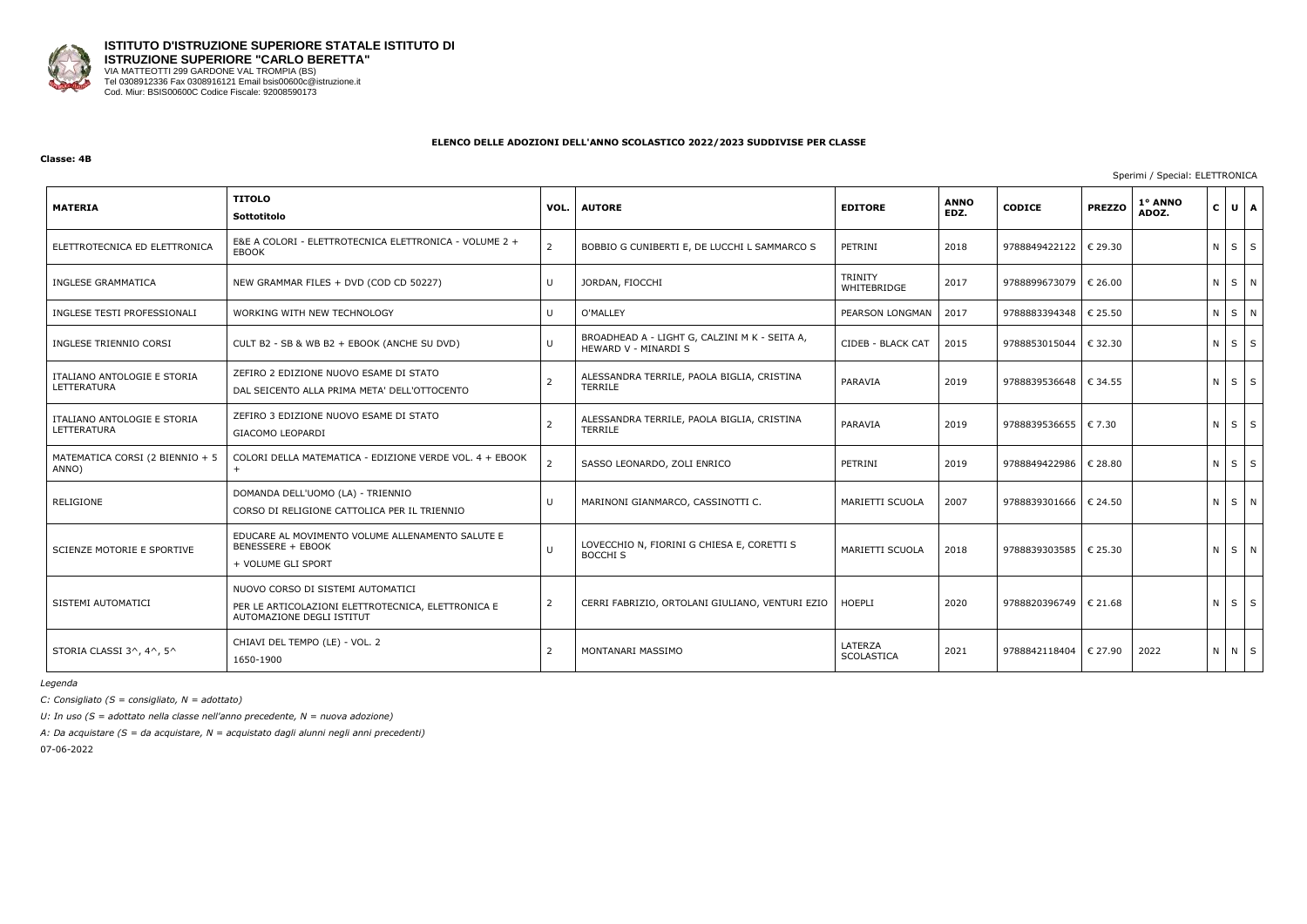

## **Classe: 4B/D CHIMICA ELETTRONICA (ARTICOLATA)**

## Sperimi / Special: BIOTECNOLOGIE SANITARIE

| <b>MATERIA</b>                             | <b>TITOLO</b><br>Sottotitolo                                                                              | VOL.           | <b>AUTORE</b>                                                         | <b>EDITORE</b>                | <b>ANNO</b><br>EDZ. | <b>CODICE</b>           | <b>PREZZO</b>    | 1º ANNO<br>ADOZ. | $C \bigcup U \bigcap A$ |   |
|--------------------------------------------|-----------------------------------------------------------------------------------------------------------|----------------|-----------------------------------------------------------------------|-------------------------------|---------------------|-------------------------|------------------|------------------|-------------------------|---|
| BIOLOGIA, MICROBIOLOGIA E                  | BIOLOGIA, MICROBIOLOGIA E TECNOLOGIE DI CONTROLLO<br>SANITARIO - VOLUME U (LD)                            | U              | <b>FANTI FABIO</b>                                                    | ZANICHELLI EDITORE            | 2019                | 9788808820938           | $\epsilon$ 48.00 |                  | N S N                   |   |
| BIOLOGIA, MICROBIOLOGIA E                  | LABORATORIO DI MICROBIOLOGIA, BIOCHIMICA, IGIENE E<br>PATOLOGIA - VOLUME UNICO<br>BIOTECNOLOGIE SANITARIE | U              | <b>FANTI FABIO</b>                                                    | ZANICHELLI EDITORE            | 2019                | 9788808691774           | € 24.80          |                  | $N$ $S$ $S$             |   |
| CHIMICA ANALITICA E<br><b>STRUMENTALE</b>  | PRINCIPI DI CHIMICA ANALITICA - VOLUME UNICO (LD)                                                         | U              | <b>CREA ADELAIDE</b>                                                  | ZANICHELLI EDITORE            | 2019                | 9788808920645           | € 24.80          |                  | NSN                     |   |
| CHIMICA ORGANICA                           | CHIMICA ORGANICA - DAL CARBONIO AI POLIMERI (LDM)<br>OTTAVA EDIZIONE                                      | U              | HART HAROLD, HADAD CHRISTOPHER M, CRAINE L -<br>HART DJ               | ZANICHELLI EDITORE            | 2019                | 9788808539069           | $\epsilon$ 40.00 |                  | N S N                   |   |
| IGIENE, ANATOMIA, FISIOLOGIA,<br>PATOLOGIA | CORPO UMANO 3ED. (IL) - VOLUME UNICO (LDM)                                                                | U              | MARIEB ELAINE, KELLER SUZANNE                                         | ZANICHELLI EDITORE            | 2018                | 9788808620910   € 36.30 |                  |                  | N S N                   |   |
| IGIENE, ANATOMIA, FISIOLOGIA,<br>PATOLOGIA | IGIENE E PATOLOGIA 2ED. - VOL. UNICO (LD)                                                                 | U              | AMENDOLA ANTONELLA, MESSINA ADA, PARIANI E E<br>ALTRI                 | ZANICHELLI EDITORE            | 2020                | 9788808720917           | € 29.20          |                  | $N$ $S$ $S$             |   |
| <b>INGLESE GRAMMATICA</b>                  | NEW GRAMMAR FILES + DVD (COD CD 50227)                                                                    | U              | JORDAN, FIOCCHI                                                       | TRINITY WHITEBRIDGE           | 2017                | 9788899673079           | € 26.00          |                  | N S                     | N |
| INGLESE TESTI PROFESSIONALI                | INTO SCIENCE 2ED. - VOL. UNICO (LDM)<br>CREATIVE ENGLISH FOR SCIENTIFIC COURSES                           | $\cup$         | GRASSO ELISABETTA, MELCHIORI PAOLA                                    | <b>CLITT</b>                  | 2020                | 9788808520234           | € 28.60          |                  | N S N                   |   |
| INGLESE TRIENNIO CORSI                     | CULT B2 - SB & WB B2 + EBOOK (ANCHE SU DVD)                                                               | $\cup$         | BROADHEAD A - LIGHT G, CALZINI M K - SEITA A,<br>HEWARD V - MINARDI S | CIDEB - BLACK CAT             | 2015                | 9788853015044           | € 32.30          |                  | $N$ $S$ $S$             |   |
| ITALIANO ANTOLOGIE E STORIA<br>LETTERATURA | ZEFIRO 2 EDIZIONE NUOVO ESAME DI STATO<br>DAL SEICENTO ALLA PRIMA META' DELL'OTTOCENTO                    | 2              | ALESSANDRA TERRILE, PAOLA BIGLIA, CRISTINA<br>TERRILE                 | PARAVIA                       | 2019                | 9788839536648   € 34.55 |                  |                  | NSS                     |   |
| ITALIANO ANTOLOGIE E STORIA<br>LETTERATURA | ZEFIRO 3 EDIZIONE NUOVO ESAME DI STATO<br>GIACOMO LEOPARDI                                                | $\overline{2}$ | ALESSANDRA TERRILE, PAOLA BIGLIA, CRISTINA<br>TERRILE                 | PARAVIA                       | 2019                | 9788839536655           | € 7.30           |                  | $N$ $S$ $S$             |   |
| ITALIANO DIVINA COMMEDIA                   | DIVINA COMMEDIA VOLUME UNICO<br>EDIZIONE INTEGRALE                                                        |                | ALIGHIERI DANTE                                                       | EDIZIONE LIBERA (A<br>SCELTA) | 1900                | AIE13                   | €                |                  | N S N                   |   |
| MATEMATICA CORSI (2 BIENNIO +<br>5 ANNO)   | MATEMATICA.VERDE 2ED. - CONFEZIONE 3 (LDM)<br>VOL. 3A + VOL. 3B                                           | $\mathbf{1}$   | BERGAMINI MASSIMO, BAROZZI GRAZIELLA                                  | ZANICHELLI EDITORE            | 2017                | 9788808837837           | € 36.40          |                  | N S N                   |   |
| MATEMATICA CORSI (2 BIENNIO +<br>5 ANNO)   | MATEMATICA.VERDE 2ED. - CONFEZIONE 4 (LDM)<br>VOLUME 4A + VOLUME 4B                                       | 2              | BERGAMINI MASSIMO, BAROZZI GRAZIELLA                                  | ZANICHELLI EDITORE            | 2017                | 9788808831538   € 37.30 |                  |                  | $N$ $S$ $S$             |   |
| RELIGIONE                                  | ALL'OMBRA DEL SICOMORO NUOVA EDIZIONE - VOLUME +<br>EBOOK                                                 | U              | PISCI A, BENNARDO M                                                   | MARIETTI SCUOLA               | 2019                | 9788839303677   € 18.60 |                  |                  | N S N                   |   |
| SCIENZE MOTORIE E SPORTIVE                 | EDUCARE AL MOVIMENTO VOLUME ALLENAMENTO SALUTE E<br><b>BENESSERE + EBOOK</b><br>+ VOLUME GLI SPORT        | U              | LOVECCHIO N, FIORINI G CHIESA E, CORETTI S<br><b>BOCCHI S</b>         | MARIETTI SCUOLA               | 2018                | 9788839303585   € 25.30 |                  |                  | N S N                   |   |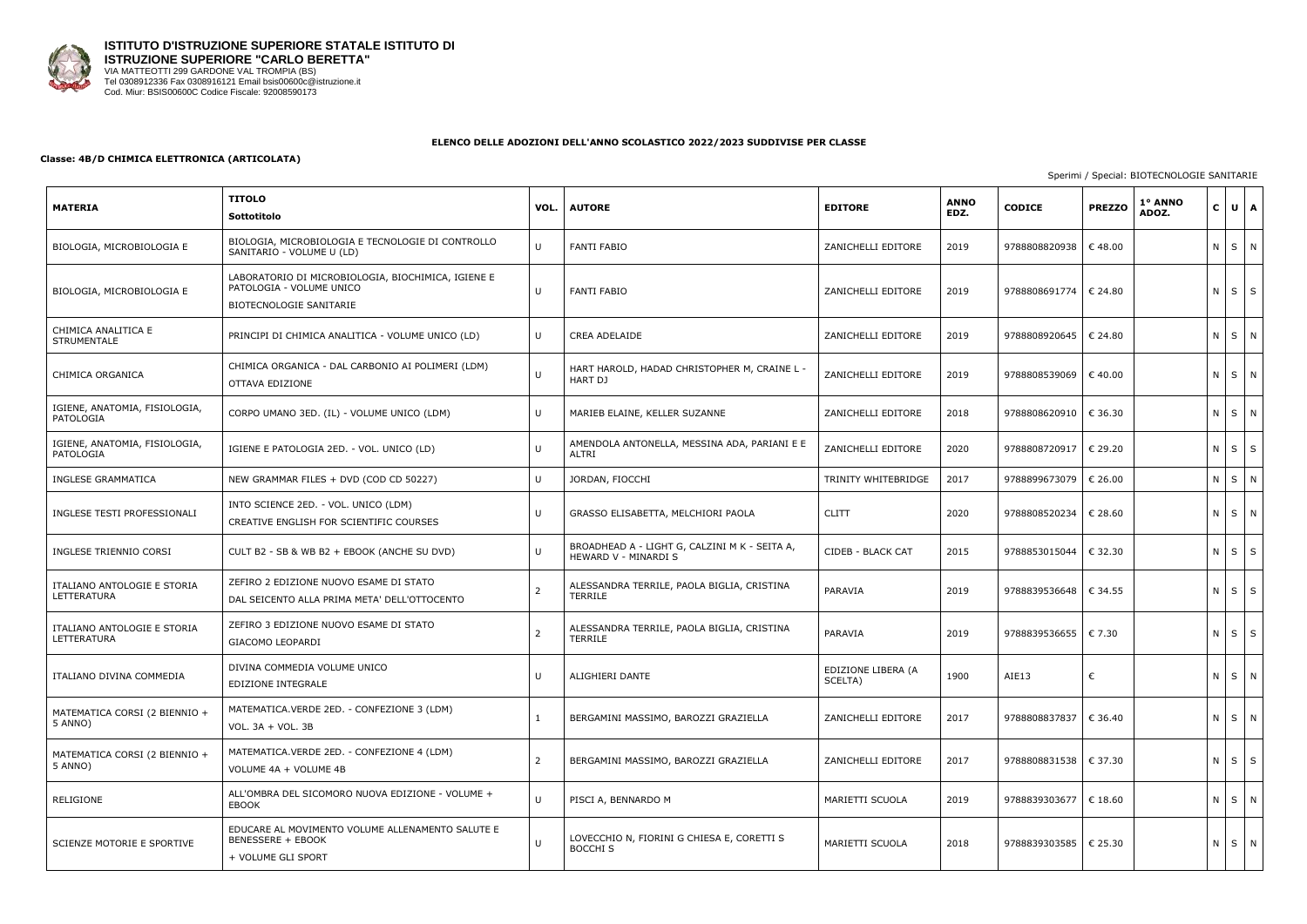

**ISTRUZIONE SUPERIORE "CARLO BERETTA"**

VIA MATTEOTTI 299 GARDONE VAL TROMPIA (BS) Tel 0308912336 Fax 0308916121 Email bsis00600c@istruzione.it Cod. Miur: BSIS00600C Codice Fiscale: 92008590173

| STORIA CLASSI 3^, 4^, 5^ | CHIAVI DEL TEMPO (LE) - VOL. 2<br>1650-1900 |  | MONTANARI MASSIMO | LATERZA SCOLASTICA | 2021 | 9788842118404 | € 27.90 | 2022 |  |  |  |
|--------------------------|---------------------------------------------|--|-------------------|--------------------|------|---------------|---------|------|--|--|--|
|--------------------------|---------------------------------------------|--|-------------------|--------------------|------|---------------|---------|------|--|--|--|

*C: Consigliato (S = consigliato, N = adottato)*

*U: In uso (S = adottato nella classe nell'anno precedente, N = nuova adozione)*

*A: Da acquistare (S = da acquistare, N = acquistato dagli alunni negli anni precedenti)*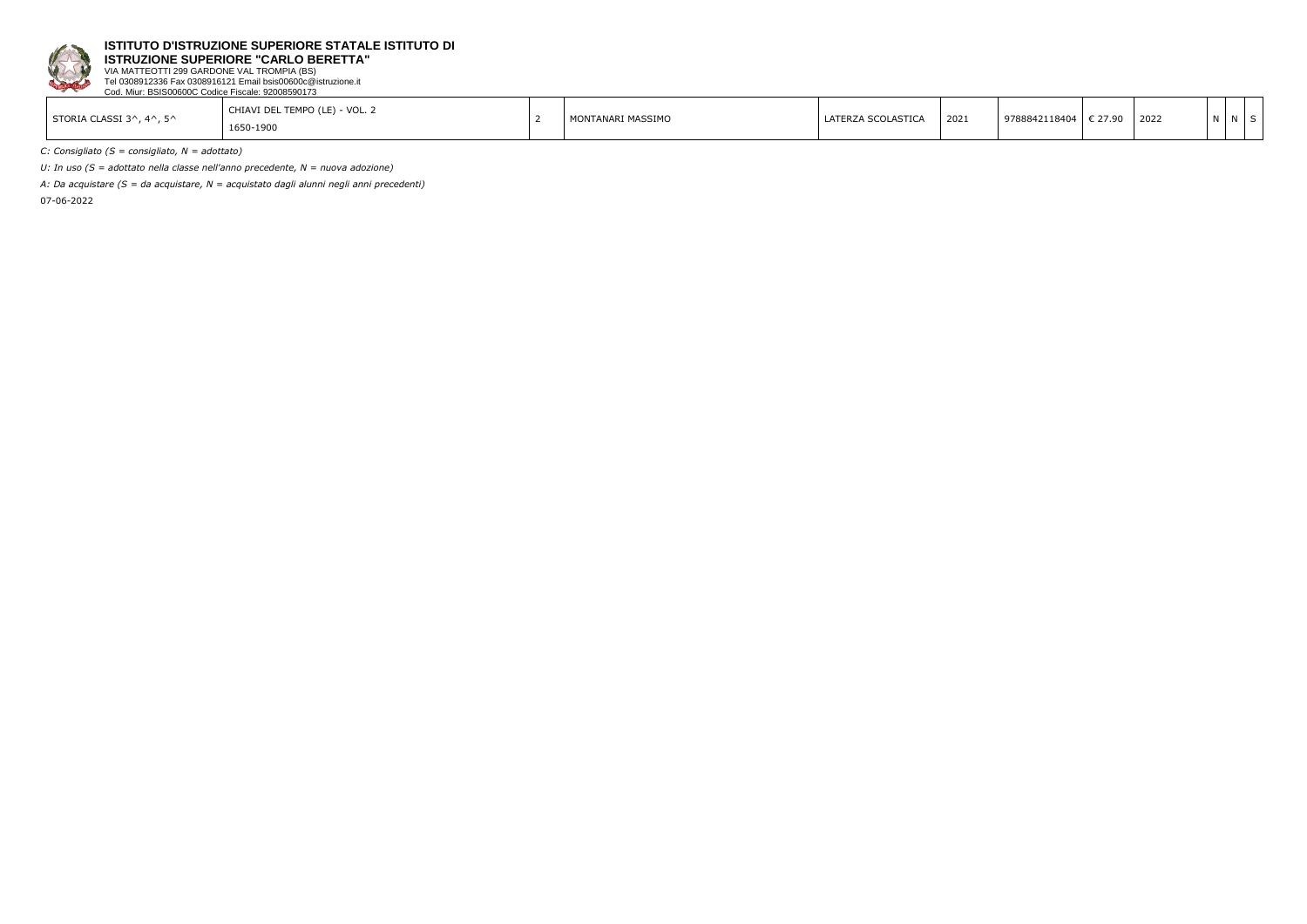

#### **Classe: 4C**

Sperimi / Special: INFORMATICA

| <b>MATERIA</b>                                | <b>TITOLO</b><br>Sottotitolo                                                                                                                                      | VOL.           | <b>AUTORE</b>                                                         | <b>EDITORE</b>                | <b>ANNO</b><br>EDZ. | <b>CODICE</b>                    | <b>PREZZO</b> | 1° ANNO<br>ADOZ. | $\mathsf{C}$ | UA          |
|-----------------------------------------------|-------------------------------------------------------------------------------------------------------------------------------------------------------------------|----------------|-----------------------------------------------------------------------|-------------------------------|---------------------|----------------------------------|---------------|------------------|--------------|-------------|
| <b>INFORMATICA CORSI</b>                      | PRO.TECH B                                                                                                                                                        | $\overline{2}$ | LORENZI AGOSTINO, RIZZI ANDREA                                        | <b>ATLAS</b>                  | 2019                | 9788826821887                    | € 25.20       |                  |              | $N$ $S$ $S$ |
| INGLESE GRAMMATICA                            | NEW GRAMMAR FILES + DVD (COD CD 50227)                                                                                                                            | U              | JORDAN, FIOCCHI                                                       | <b>TRINITY</b><br>WHITEBRIDGE | 2017                | 9788899673079                    | € 26.00       |                  |              | N S N       |
| INGLESE TESTI PROFESSIONALI                   | <b>INFORMATION TECHNOLOGY</b><br>UNDERSTANDING PERSONAL COMPUTERS AND<br>TELECOMMUNICATIONS                                                                       | U              | BERNARDINI MAURETTA, HASKELL GEOFF                                    | <b>LOESCHER</b><br>EDITORE    | 2012                | 9788820118242   € 22.50          |               |                  |              | NSN         |
| INGLESE TRIENNIO CORSI                        | CULT B2 - SB & WB B2 + EBOOK (ANCHE SU DVD)                                                                                                                       | $\cup$         | BROADHEAD A - LIGHT G, CALZINI M K - SEITA A,<br>HEWARD V - MINARDI S | CIDEB - BLACK CAT             | 2015                | 9788853015044   € 32.30          |               |                  |              | $N$ $S$ $S$ |
| ITALIANO ANTOLOGIE E STORIA<br>LETTERATURA    | ZEFIRO 2 EDIZIONE NUOVO ESAME DI STATO<br>DAL SEICENTO ALLA PRIMA META' DELL'OTTOCENTO                                                                            | 2              | ALESSANDRA TERRILE, PAOLA BIGLIA, CRISTINA<br>TERRILE                 | PARAVIA                       | 2019                | 9788839536648   € 34.55          |               |                  |              | $N$ $S$ $S$ |
| ITALIANO ANTOLOGIE E STORIA<br>LETTERATURA    | ZEFIRO 3 EDIZIONE NUOVO ESAME DI STATO<br>GIACOMO LEOPARDI                                                                                                        | $\overline{2}$ | ALESSANDRA TERRILE, PAOLA BIGLIA, CRISTINA<br>TERRILE                 | PARAVIA                       | 2019                | 9788839536655   € 7.30           |               |                  |              | $N$ $S$ $S$ |
| MATEMATICA CORSI (2 BIENNIO + 5<br>ANNO)      | COLORI DELLA MATEMATICA - EDIZIONE VERDE VOL. 4 + EBOOK +                                                                                                         | 2              | SASSO LEONARDO, ZOLI ENRICO                                           | PETRINI                       | 2019                | 9788849422986                    | € 28.80       |                  |              | $N$ $S$ $S$ |
| RELIGIONE                                     | ALL'OMBRA DEL SICOMORO NUOVA EDIZIONE - VOLUME + EBOOK                                                                                                            | U              | PISCI A, BENNARDO M                                                   | MARIETTI SCUOLA               | 2019                | 9788839303677   € 18.60          |               |                  |              | N S N       |
| SCIENZE MOTORIE E SPORTIVE                    | EDUCARE AL MOVIMENTO VOLUME ALLENAMENTO SALUTE E<br><b>BENESSERE + EBOOK</b><br>+ VOLUME GLI SPORT                                                                | U              | LOVECCHIO N, FIORINI G CHIESA E, CORETTI S<br><b>BOCCHI S</b>         | MARIETTI SCUOLA               | 2018                | 9788839303585                    | € 25.30       |                  |              | N S N       |
| SISTEMI E RETI                                | INTERNETWORKING<br><b>VOLUME 4 - ED 2021</b>                                                                                                                      |                | BALDINO ELENA, RONDANO RENATO, SPANO<br>ANTONIO                       | <b>JUVENILIA</b>              | 2021                | 9788874857524                    | € 24.40       |                  |              | $N$ $S$ $S$ |
| STORIA CLASSI 3^, 4^, 5^                      | CHIAVI DEL TEMPO (LE) - VOL. 2<br>1650-1900                                                                                                                       | 2              | MONTANARI MASSIMO                                                     | LATERZA<br>SCOLASTICA         | 2021                | 9788842118404                    | € 27.90       | 2022             |              | N N S       |
| TECNOLOGIE E PROGETTAZIONE DI<br>SISTEMI INFO | NUOVO TECNOLOGIE E PROGETTAZIONE DI SISTEMI INFORMATICI<br>E DI TELECOMUNICAZION<br>PER L'ARTICOLAZIONE INFORMATICA DEGLI ISTITUTI TECNICI<br>SETTORE TECNOLOGICO | 2              | CAMAGNI PAOLO, NIKOLASSY RICCARDO                                     | <b>HOEPLI</b>                 | 2020                | 9788820394806   € 26.90          |               |                  |              | $N$ $S$ $S$ |
| TELECOMUNICAZIONI                             | TELECOMUNICAZIONI VOLUME UNICO - EDIZIONE MISTA<br>VOLUME + ESPANSIONE ONLINE                                                                                     | U              | AMBROSINI ENRICO, PERLASCA IPPOLITO, MAINI<br>PIER PAOLO              | <b>TRAMONTANA</b>             | 2012                | 9788823334229 <del>€</del> 34.60 |               |                  |              | N S N       |

*Legenda*

*C: Consigliato (S = consigliato, N = adottato)*

*U: In uso (S = adottato nella classe nell'anno precedente, N = nuova adozione)*

*A: Da acquistare (S = da acquistare, N = acquistato dagli alunni negli anni precedenti)*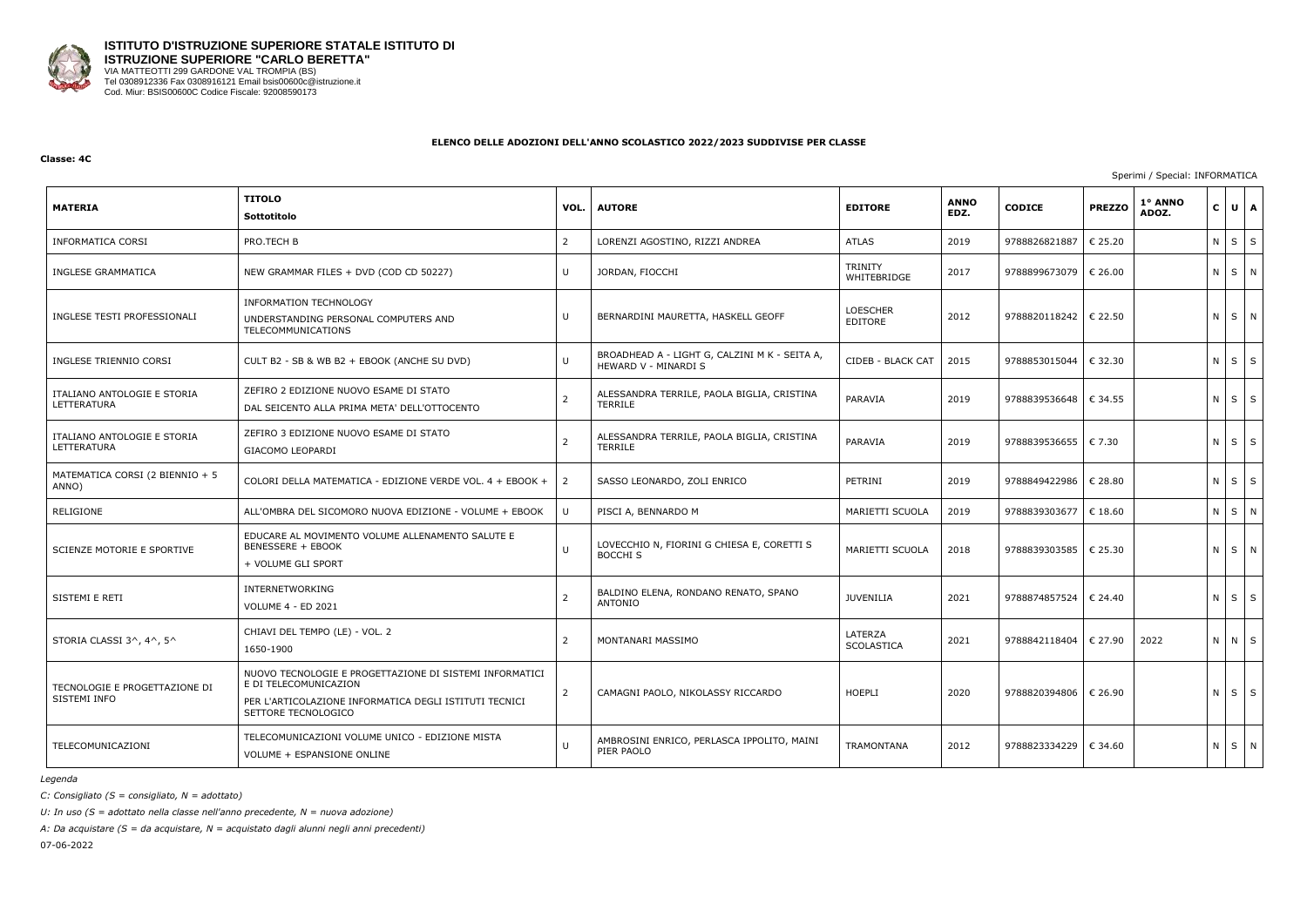

#### **Classe: 4C1**

Sperimi / Special: INFORMATICA

| <b>MATERIA</b>                                | <b>TITOLO</b><br>Sottotitolo                                                                                                                                      | VOL.           | <b>AUTORE</b>                                                         | <b>EDITORE</b>                | <b>ANNO</b><br>EDZ. | <b>CODICE</b>                    | <b>PREZZO</b> | 1° ANNO<br>ADOZ. | $\mathsf{C}$ | UA          |  |
|-----------------------------------------------|-------------------------------------------------------------------------------------------------------------------------------------------------------------------|----------------|-----------------------------------------------------------------------|-------------------------------|---------------------|----------------------------------|---------------|------------------|--------------|-------------|--|
| <b>INFORMATICA CORSI</b>                      | PRO.TECH B                                                                                                                                                        | $\overline{2}$ | LORENZI AGOSTINO, RIZZI ANDREA                                        | <b>ATLAS</b>                  | 2019                | 9788826821887                    | € 25.20       |                  |              | $N$ $S$ $S$ |  |
| INGLESE GRAMMATICA                            | NEW GRAMMAR FILES + DVD (COD CD 50227)                                                                                                                            | U              | JORDAN, FIOCCHI                                                       | <b>TRINITY</b><br>WHITEBRIDGE | 2017                | 9788899673079                    | € 26.00       |                  |              | N S N       |  |
| INGLESE TESTI PROFESSIONALI                   | INFORMATION TECHNOLOGY<br>UNDERSTANDING PERSONAL COMPUTERS AND<br>TELECOMMUNICATIONS                                                                              | U              | BERNARDINI MAURETTA, HASKELL GEOFF                                    | <b>LOESCHER</b><br>EDITORE    | 2012                | 9788820118242   € 22.50          |               |                  |              | NSN         |  |
| INGLESE TRIENNIO CORSI                        | CULT B2 - SB & WB B2 + EBOOK (ANCHE SU DVD)                                                                                                                       | U              | BROADHEAD A - LIGHT G, CALZINI M K - SEITA A,<br>HEWARD V - MINARDI S | CIDEB - BLACK CAT             | 2015                | 9788853015044   € 32.30          |               |                  |              | $N$ $S$ $S$ |  |
| ITALIANO ANTOLOGIE E STORIA<br>LETTERATURA    | ZEFIRO 2 EDIZIONE NUOVO ESAME DI STATO<br>DAL SEICENTO ALLA PRIMA META' DELL'OTTOCENTO                                                                            | $\overline{2}$ | ALESSANDRA TERRILE, PAOLA BIGLIA, CRISTINA<br>TERRILE                 | PARAVIA                       | 2019                | 9788839536648   € 34.55          |               |                  |              | $N$ $S$ $S$ |  |
| ITALIANO ANTOLOGIE E STORIA<br>LETTERATURA    | ZEFIRO 3 EDIZIONE NUOVO ESAME DI STATO<br><b>GIACOMO LEOPARDI</b>                                                                                                 | $\overline{2}$ | ALESSANDRA TERRILE, PAOLA BIGLIA, CRISTINA<br>TERRILE                 | PARAVIA                       | 2019                | 9788839536655   € 7.30           |               |                  |              | $N$ $S$ $S$ |  |
| MATEMATICA CORSI (2 BIENNIO + 5<br>ANNO)      | COLORI DELLA MATEMATICA - EDIZIONE VERDE VOL. 4 + EBOOK +                                                                                                         | $\overline{2}$ | SASSO LEONARDO, ZOLI ENRICO                                           | PETRINI                       | 2019                | 9788849422986                    | € 28.80       |                  |              | $N$ $S$ $S$ |  |
| RELIGIONE                                     | ALL'OMBRA DEL SICOMORO NUOVA EDIZIONE - VOLUME + EBOOK                                                                                                            | U              | PISCI A, BENNARDO M                                                   | MARIETTI SCUOLA               | 2019                | 9788839303677   € 18.60          |               |                  |              | N S N       |  |
| SCIENZE MOTORIE E SPORTIVE                    | EDUCARE AL MOVIMENTO VOLUME ALLENAMENTO SALUTE E<br><b>BENESSERE + EBOOK</b><br>+ VOLUME GLI SPORT                                                                | U              | LOVECCHIO N, FIORINI G CHIESA E, CORETTI S<br><b>BOCCHI S</b>         | MARIETTI SCUOLA               | 2018                | 9788839303585                    | € 25.30       |                  |              | N S N       |  |
| SISTEMI E RETI                                | INTERNETWORKING<br><b>VOLUME 4 - ED 2021</b>                                                                                                                      | 2              | BALDINO ELENA, RONDANO RENATO, SPANO<br>ANTONIO                       | <b>JUVENILIA</b>              | 2021                | 9788874857524                    | € 24.40       |                  |              | $N$ $S$ $S$ |  |
| STORIA CLASSI 3^, 4^, 5^                      | CHIAVI DEL TEMPO (LE) - VOL. 2<br>1650-1900                                                                                                                       | 2              | MONTANARI MASSIMO                                                     | LATERZA<br>SCOLASTICA         | 2021                | 9788842118404                    | € 27.90       | 2022             |              | N N S       |  |
| TECNOLOGIE E PROGETTAZIONE DI<br>SISTEMI INFO | NUOVO TECNOLOGIE E PROGETTAZIONE DI SISTEMI INFORMATICI<br>E DI TELECOMUNICAZION<br>PER L'ARTICOLAZIONE INFORMATICA DEGLI ISTITUTI TECNICI<br>SETTORE TECNOLOGICO | $\overline{2}$ | CAMAGNI PAOLO, NIKOLASSY RICCARDO                                     | HOEPLI                        | 2020                | 9788820394806   € 26.90          |               |                  |              | $N$ $S$ $S$ |  |
| TELECOMUNICAZIONI                             | TELECOMUNICAZIONI VOLUME UNICO - EDIZIONE MISTA<br>VOLUME + ESPANSIONE ONLINE                                                                                     | U              | AMBROSINI ENRICO, PERLASCA IPPOLITO, MAINI<br>PIER PAOLO              | TRAMONTANA                    | 2012                | 9788823334229 <del>€</del> 34.60 |               |                  |              | N S N       |  |

*C: Consigliato (S = consigliato, N = adottato)*

*U: In uso (S = adottato nella classe nell'anno precedente, N = nuova adozione)*

*A: Da acquistare (S = da acquistare, N = acquistato dagli alunni negli anni precedenti)*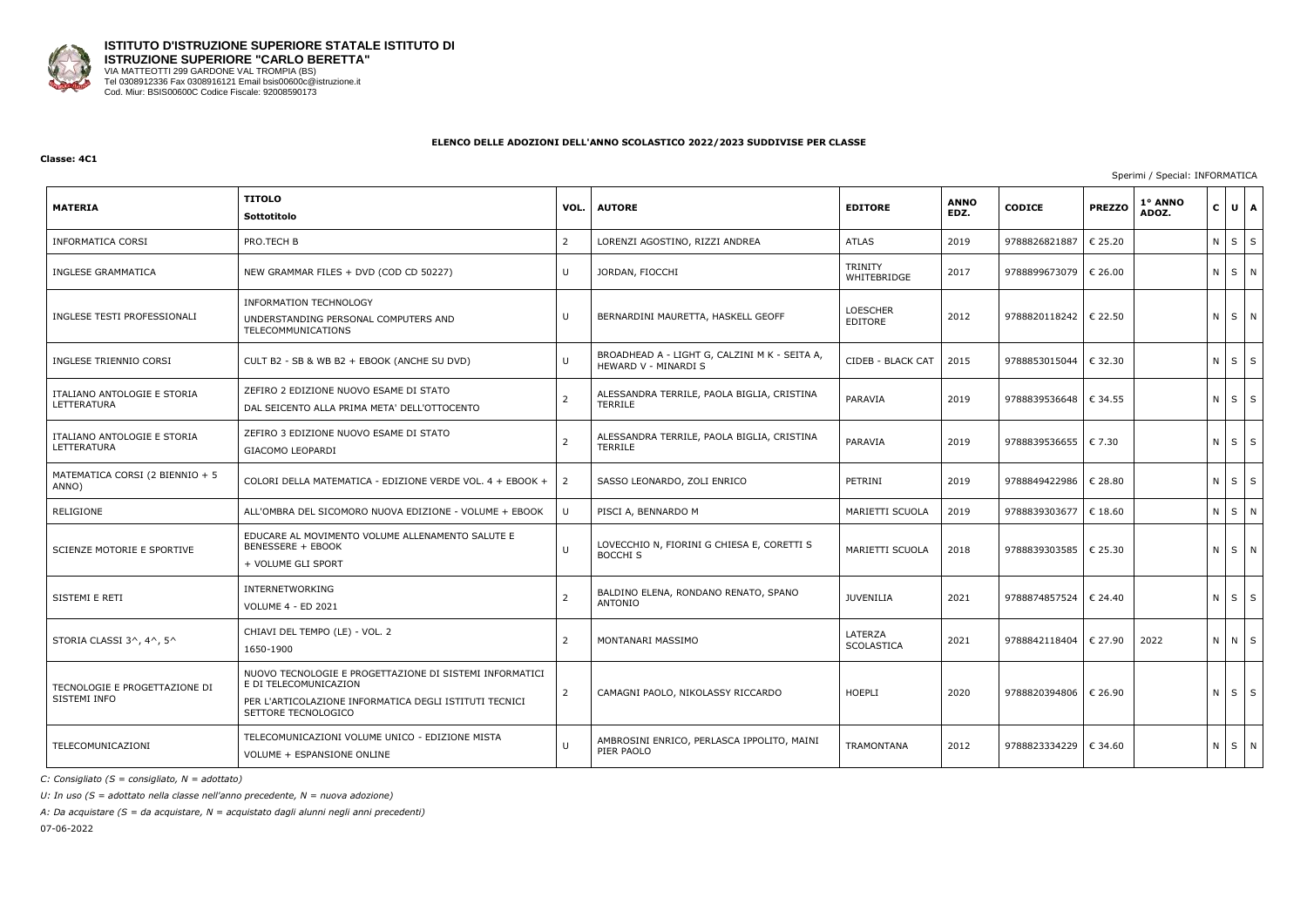

#### **Classe: 4D1**

#### Sperimi / Special: BIOTECNOLOGIE SANITARIE

| <b>MATERIA</b>                             | <b>TITOLO</b><br>Sottotitolo                                                                              | VOL.         | <b>AUTORE</b>                                                         | <b>EDITORE</b>         | <b>ANNO</b><br>EDZ. | <b>CODICE</b>           | <b>PREZZO</b>    | 1° ANNO<br>ADOZ. |         | $C \bigcup U \bigcap A$ |              |
|--------------------------------------------|-----------------------------------------------------------------------------------------------------------|--------------|-----------------------------------------------------------------------|------------------------|---------------------|-------------------------|------------------|------------------|---------|-------------------------|--------------|
| BIOLOGIA, MICROBIOLOGIA E                  | BIOLOGIA, MICROBIOLOGIA E TECNOLOGIE DI CONTROLLO<br>SANITARIO - VOLUME U (LD)                            | U            | <b>FANTI FABIO</b>                                                    | ZANICHELLI<br>EDITORE  | 2019                | 9788808820938           | $\epsilon$ 48.00 |                  |         | N S N                   |              |
| BIOLOGIA, MICROBIOLOGIA E                  | LABORATORIO DI MICROBIOLOGIA, BIOCHIMICA, IGIENE E<br>PATOLOGIA - VOLUME UNICO<br>BIOTECNOLOGIE SANITARIE | U            | <b>FANTI FABIO</b>                                                    | ZANICHELLI<br>EDITORE  | 2019                | 9788808691774           | $\epsilon$ 24.80 |                  |         | $N$ $S$                 | S            |
| CHIMICA ANALITICA E<br>STRUMENTALE         | PRINCIPI DI CHIMICA ANALITICA - VOLUME UNICO (LD)                                                         | U            | <b>CREA ADELAIDE</b>                                                  | ZANICHELLI<br>EDITORE  | 2019                | 9788808920645           | € 24.80          |                  |         | $N$ $S$                 | N            |
| CHIMICA ORGANICA                           | CHIMICA ORGANICA - DAL CARBONIO AI POLIMERI (LDM)<br>OTTAVA EDIZIONE                                      |              | HART HAROLD, HADAD CHRISTOPHER M, CRAINE L -<br>HART DJ               | ZANICHELLI<br>EDITORE  | 2019                | 9788808539069           | € 40.00          |                  |         | N S N                   |              |
| IGIENE, ANATOMIA, FISIOLOGIA,<br>PATOLOGIA | CORPO UMANO 3ED. (IL) - VOLUME UNICO (LDM)                                                                | U            | MARIEB ELAINE, KELLER SUZANNE                                         | ZANICHELLI<br>EDITORE  | 2018                | 9788808620910   € 36.30 |                  |                  |         | N S N                   |              |
| IGIENE, ANATOMIA, FISIOLOGIA,<br>PATOLOGIA | IGIENE E PATOLOGIA 2ED. - VOL. UNICO (LD)                                                                 |              | AMENDOLA ANTONELLA, MESSINA ADA, PARIANI E E<br>ALTRI                 | ZANICHELLI<br>EDITORE  | 2020                | 9788808720917           | € 29.20          |                  |         | $N$ $S$                 | S            |
| <b>INGLESE GRAMMATICA</b>                  | NEW GRAMMAR FILES + DVD (COD CD 50227)                                                                    | U            | JORDAN, FIOCCHI                                                       | TRINITY<br>WHITEBRIDGE | 2017                | 9788899673079           | $\epsilon$ 26.00 |                  |         | N S N                   |              |
| INGLESE TESTI PROFESSIONALI                | INTO SCIENCE 2ED. - VOL. UNICO (LDM)<br>CREATIVE ENGLISH FOR SCIENTIFIC COURSES                           | U            | GRASSO ELISABETTA, MELCHIORI PAOLA                                    | <b>CLITT</b>           | 2020                | 9788808520234           | € 28.60          |                  |         | NSN                     |              |
| INGLESE TRIENNIO CORSI                     | CULT B2 - SB & WB B2 + EBOOK (ANCHE SU DVD)                                                               | $\mathbf{U}$ | BROADHEAD A - LIGHT G, CALZINI M K - SEITA A,<br>HEWARD V - MINARDI S | CIDEB - BLACK CAT      | 2015                | 9788853015044           | € 32.30          |                  |         | $N$ $S$                 | S            |
| ITALIANO ANTOLOGIE E STORIA<br>LETTERATURA | ZEFIRO 2 EDIZIONE NUOVO ESAME DI STATO<br>DAL SEICENTO ALLA PRIMA META' DELL'OTTOCENTO                    | 2            | ALESSANDRA TERRILE, PAOLA BIGLIA, CRISTINA<br><b>TERRILE</b>          | PARAVIA                | 2019                | 9788839536648           | € 34.55          |                  |         | $N$ $S$                 | $\mathsf{S}$ |
| ITALIANO ANTOLOGIE E STORIA<br>LETTERATURA | ZEFIRO 3 EDIZIONE NUOVO ESAME DI STATO<br>GIACOMO LEOPARDI                                                | 2            | ALESSANDRA TERRILE, PAOLA BIGLIA, CRISTINA<br><b>TERRILE</b>          | PARAVIA                | 2019                | 9788839536655           | $\epsilon$ 7.30  |                  | $N$ $S$ |                         | $\mathsf{S}$ |
| MATEMATICA CORSI (2? BIENNIO +<br>5? ANNO) | MATEMATICA. VERDE 2ED. - CONFEZIONE 3 (LDM)<br>VOL. 3A + VOL. 3B                                          |              | BERGAMINI MASSIMO, BAROZZI GRAZIELLA                                  | ZANICHELLI<br>EDITORE  | 2017                | 9788808837837   € 36.40 |                  |                  |         | N S N                   |              |
| MATEMATICA CORSI (2? BIENNIO +<br>5? ANNO) | MATEMATICA.VERDE 2ED. - CONFEZIONE 4 (LDM)<br>VOLUME 4A + VOLUME 4B                                       |              | BERGAMINI MASSIMO, BAROZZI GRAZIELLA                                  | ZANICHELLI<br>EDITORE  | 2017                | 9788808831538   € 37.30 |                  |                  |         | $N$ $S$ $S$             |              |
| RELIGIONE                                  | ALL'OMBRA DEL SICOMORO NUOVA EDIZIONE - VOLUME + EBOOK                                                    | U            | PISCI A, BENNARDO M                                                   | MARIETTI SCUOLA        | 2019                | 9788839303677   € 18.60 |                  |                  |         | N S N                   |              |
| SCIENZE MOTORIE E SPORTIVE                 | EDUCARE AL MOVIMENTO VOLUME ALLENAMENTO SALUTE E<br><b>BENESSERE + EBOOK</b><br>+ VOLUME GLI SPORT        |              | LOVECCHIO N, FIORINI G CHIESA E, CORETTI S<br>BOCCHI S                | MARIETTI SCUOLA        | 2018                | 9788839303585   € 25.30 |                  |                  |         | N S N                   |              |
| STORIA CLASSI 3^, 4^, 5^                   | CHIAVI DEL TEMPO (LE) - VOL. 2<br>1650-1900                                                               | 2            | MONTANARI MASSIMO                                                     | LATERZA<br>SCOLASTICA  | 2021                | 9788842118404   € 27.90 |                  | 2022             |         | N N S                   |              |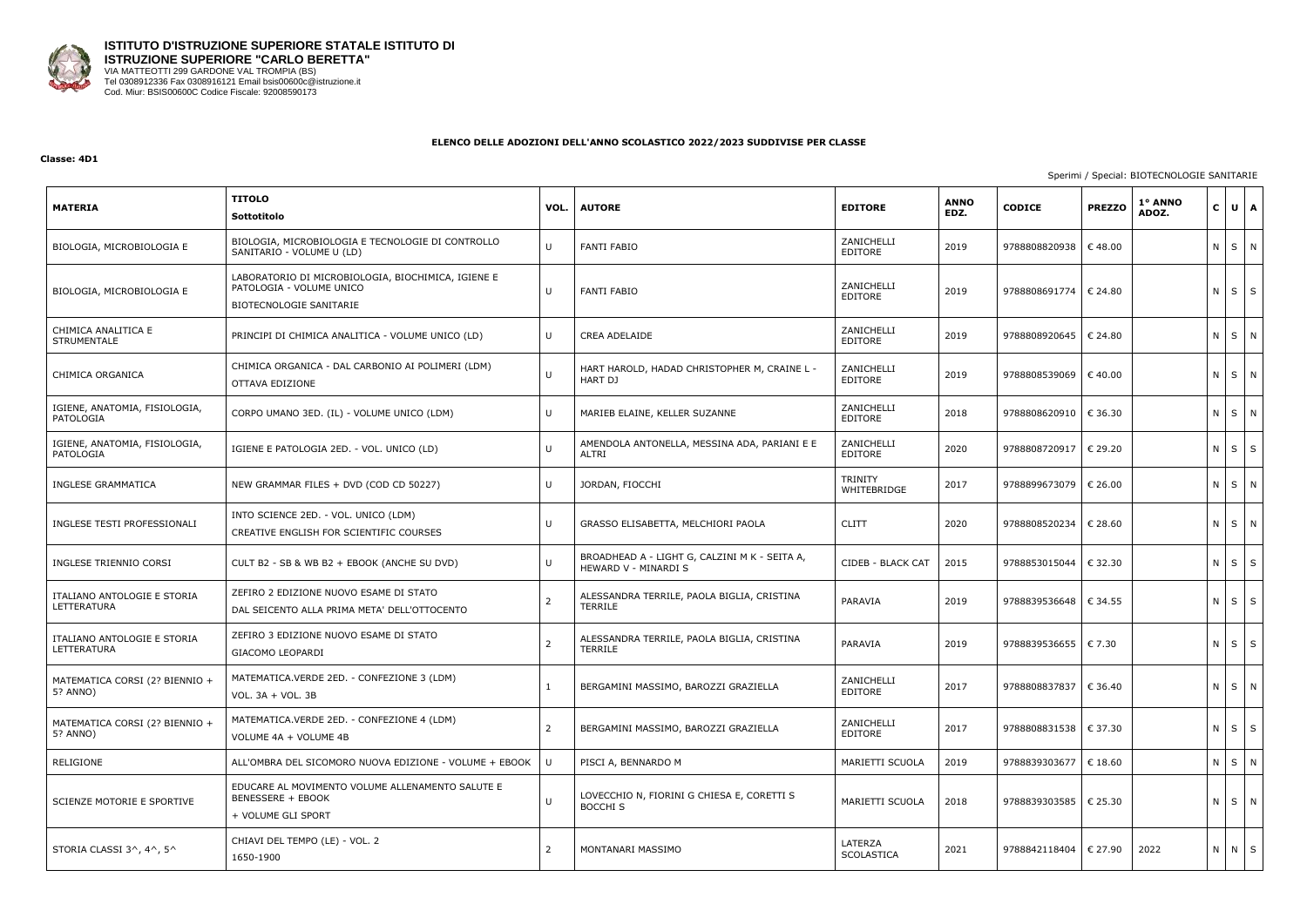

#### **Classe: 5A**

Sperimi / Special: MECCANICA E MECCATRONICA

| <b>MATERIA</b>                             | <b>TITOLO</b><br>Sottotitolo                                                                                                                                    | VOL. | <b>AUTORE</b>                                                         | <b>EDITORE</b>         | <b>ANNO</b><br>EDZ. | <b>CODICE</b>           | <b>PREZZO</b> | 1° ANNO<br>ADOZ. | $\mathbf{C}$ | $U$ $A$     |
|--------------------------------------------|-----------------------------------------------------------------------------------------------------------------------------------------------------------------|------|-----------------------------------------------------------------------|------------------------|---------------------|-------------------------|---------------|------------------|--------------|-------------|
| DISEGNO DI COSTRUZIONI<br>MECCANICHE       | NUOVO DAL PROGETTO AL PRODOTTO 3                                                                                                                                |      | CALLIGARIS STEFANO, FAVA LUIGI, TOMMASELLO<br>CARLO                   | PARAVIA                | 2011                | 9788839529954           | €45.45        |                  | $N$ $S$      | S           |
| INGLESE GRAMMATICA                         | NEW GRAMMAR FILES + DVD (COD CD 50227)                                                                                                                          | U    | JORDAN, FIOCCHI                                                       | TRINITY<br>WHITEBRIDGE | 2017                | 9788899673079           | € 26.00       |                  | $N$ $S$      | N           |
| INGLESE TESTI PROFESSIONALI                | MECHPOWER - ENGLISH FOR MECHANICS, MECHATRONICS AND<br><b>ENERGY</b><br>NUOVA EDIZIONE DI NEW MECHWAYS                                                          | U    | ROBBA MARGHERITA, RUA LAURA                                           | <b>EDISCO</b>          | 2019                | 9788844120825   € 24.80 |               |                  |              | N S N       |
| INGLESE TRIENNIO CORSI                     | CULT B2 - SB & WB B2 + EBOOK (ANCHE SU DVD)                                                                                                                     | U    | BROADHEAD A - LIGHT G, CALZINI M K - SEITA A,<br>HEWARD V - MINARDI S | CIDEB - BLACK CAT      | 2015                | 9788853015044           | € 32.30       |                  |              | NS N        |
| ITALIANO ANTOLOGIE E STORIA<br>LETTERATURA | ZEFIRO 4.1 EDIZIONE NUOVO ESAME DI STATO<br>LA SECONDA META DELL'OTTOCENTO                                                                                      |      | ALESSANDRA TERRILE, PAOLA BIGLIA, CRISTINA<br><b>TERRILE</b>          | PARAVIA                | 2019                | 9788839536662           | € 16.80       |                  | $N \mid S$   | S           |
| ITALIANO ANTOLOGIE E STORIA<br>LETTERATURA | ZEFIRO 4.2 EDIZIONE NUOVO ESAME DI STATO<br>IL NOVECENTO E GLI ANNI DUEMILA                                                                                     |      | ALESSANDRA TERRILE, PAOLA BIGLIA, CRISTINA<br><b>TERRILE</b>          | PARAVIA                | 2019                | 9788839536679   € 27.30 |               |                  | N S          | S           |
| MATEMATICA CORSI (2 BIENNIO + 5<br>ANNO)   | COLORI DELLA MATEMATICA - EDIZIONE VERDE VOL. 5 + EBOOK<br>$+$                                                                                                  |      | SASSO LEONARDO, ZOLI ENRICO                                           | PETRINI                | 2019                | 9788849422993           | € 26.60       |                  |              | $N$ $S$ $S$ |
| MECCANICA, MACCHINE E ENERGIA              | CORSO DI MECCANICA, MACCHINE ED ENERGIA 2ED. 3 (LD) PER<br>MECCANICA ED ENERGIA<br>MECCANICA APPLICATA. MACCHINE MOTRICI ENDOTERM.<br>MACCHINE OP. EN. NUCLEARE | -3   | PIDATELLA CIPRIANO, FERRARI AGGRADI<br>GIAMPIETRO, PIDATELLA DELIA    | ZANICHELLI<br>EDITORE  | 2018                | 9788808406019   € 39.40 |               |                  |              | $N$ $S$ $S$ |
| RELIGIONE                                  | DOMANDA DELL'UOMO (LA) - TRIENNIO<br>CORSO DI RELIGIONE CATTOLICA PER IL TRIENNIO                                                                               | U    | MARINONI GIANMARCO, CASSINOTTI C.                                     | MARIETTI SCUOLA        | 2007                | 9788839301666   € 24.50 |               |                  |              | N S N       |
| SCIENZE MOTORIE E SPORTIVE                 | EDUCARE AL MOVIMENTO VOLUME ALLENAMENTO SALUTE E<br><b>BENESSERE + EBOOK</b><br>+ VOLUME GLI SPORT                                                              | U    | LOVECCHIO N, FIORINI G CHIESA E, CORETTI S<br><b>BOCCHI S</b>         | MARIETTI SCUOLA        | 2018                | 9788839303585   € 25.30 |               |                  |              | NS N        |
| SISTEMI E AUTOMAZIONE                      | SISTEMI E AUTOMAZIONE LIBRO MISTO CON LIBRO DIGITALE<br>VOLUME 3 PER L'INDIRIZZO MECCANICA, MECCATRONICA ED<br>ENERGIA                                          | 3    | NATALI GRAZIANO, AGUZZI NADIA                                         | CALDERINI              | 2021                | 9788852809507           | € 28.70       |                  |              | $N$ $S$ $S$ |
| STORIA CLASSI 3^, 4^, 5^                   | CHIAVI DEL TEMPO (LE) - VOL. 3<br>1900-OGGI - CON CLIL PER V ANNO                                                                                               |      | MONTANARI MASSIMO                                                     | LATERZA<br>SCOLASTICA  | 2021                | 9788842118411   € 27.90 |               | 2022             |              | $N$ $N$ $S$ |
| TECNOLOGIA MECCANICA                       | TECNOLOGIE MECCANICHE DI PROCESSO E DI PRODOTTO SET 3 -<br><b>EDIZIONE MISTA</b><br>VOLUME 3 + ESPANSIONE ONLINE                                                | -3   | PANDOLFO ALBERTO, DEGLI ESPOSTI GIANCARLO                             | CALDERINI              | 2012                | 9788852805370   € 24.70 |               |                  |              | $N$ $S$ $S$ |

*Legenda*

*C: Consigliato (S = consigliato, N = adottato)*

*U: In uso (S = adottato nella classe nell'anno precedente, N = nuova adozione)*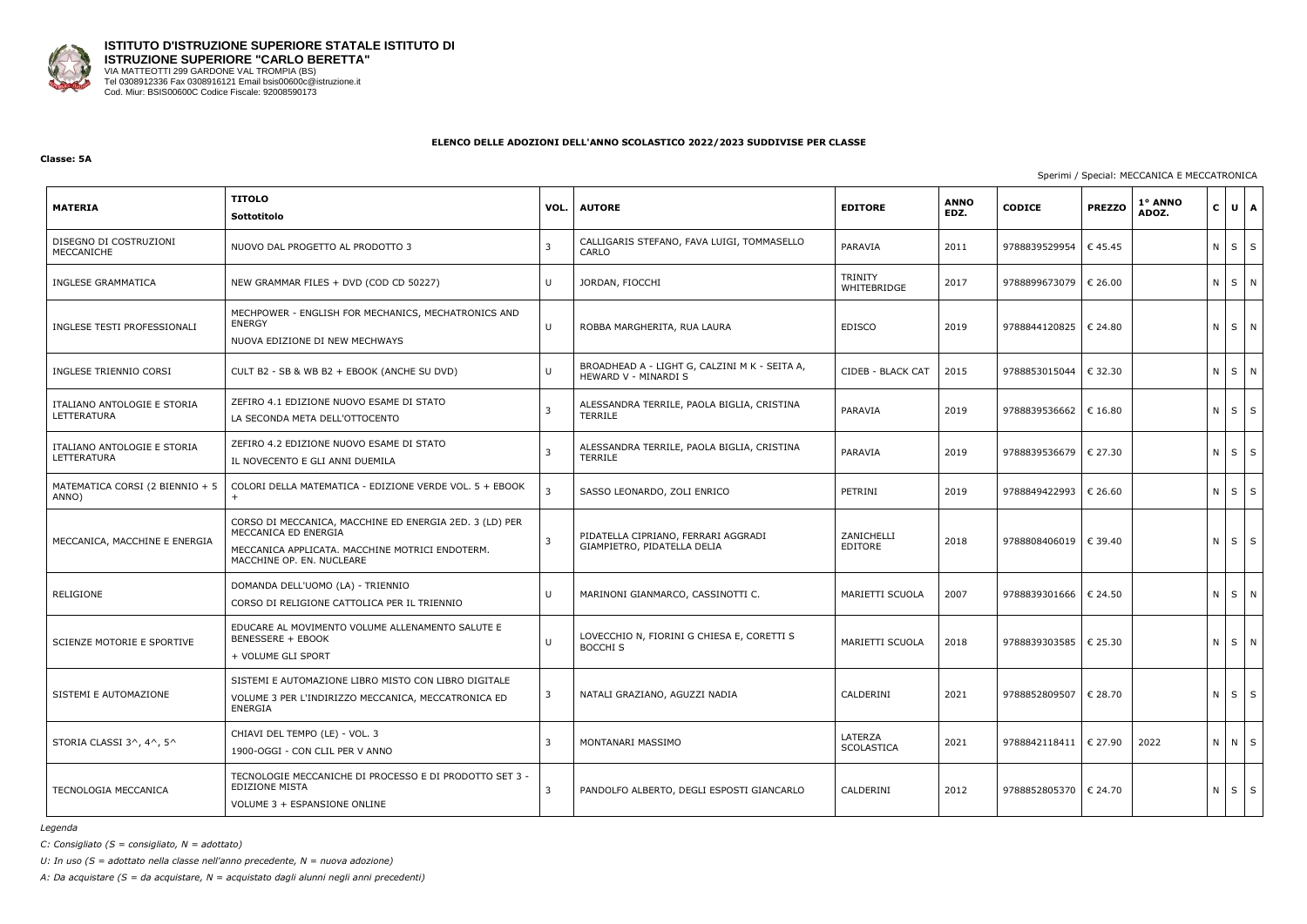

#### **Classe: 5A1**

## Sperimi / Special: MECCANICA E MECCATRONICA

| <b>MATERIA</b>                             | <b>TITOLO</b><br>Sottotitolo                                                                                                                                    | VOL.         | <b>AUTORE</b>                                                         | <b>EDITORE</b>                | <b>ANNO</b><br>EDZ. | <b>CODICE</b>           | <b>PREZZO</b>    | 1° ANNO<br>ADOZ. |            | $C \bigcup U \bigcap A$ |   |
|--------------------------------------------|-----------------------------------------------------------------------------------------------------------------------------------------------------------------|--------------|-----------------------------------------------------------------------|-------------------------------|---------------------|-------------------------|------------------|------------------|------------|-------------------------|---|
| DISEGNO DI COSTRUZIONI<br>MECCANICHE       | NUOVO DAL PROGETTO AL PRODOTTO 3                                                                                                                                | 3            | CALLIGARIS STEFANO, FAVA LUIGI, TOMMASELLO<br>CARLO                   | PARAVIA                       | 2011                | 9788839529954           | € 45.45          |                  | $N$ $S$    |                         | S |
| <b>INGLESE GRAMMATICA</b>                  | NEW GRAMMAR FILES + DVD (COD CD 50227)                                                                                                                          | U            | JORDAN, FIOCCHI                                                       | <b>TRINITY</b><br>WHITEBRIDGE | 2017                | 9788899673079           | $\epsilon$ 26.00 |                  |            | N S N                   |   |
| INGLESE TESTI PROFESSIONALI                | MECHPOWER - ENGLISH FOR MECHANICS, MECHATRONICS AND<br><b>ENERGY</b><br>NUOVA EDIZIONE DI NEW MECHWAYS                                                          | U            | ROBBA MARGHERITA, RUA LAURA                                           | <b>EDISCO</b>                 | 2019                | 9788844120825   € 24.80 |                  |                  |            | N S N                   |   |
| INGLESE TRIENNIO CORSI                     | CULT B2 - SB & WB B2 + EBOOK (ANCHE SU DVD)                                                                                                                     | U            | BROADHEAD A - LIGHT G, CALZINI M K - SEITA A,<br>HEWARD V - MINARDI S | CIDEB - BLACK CAT             | 2015                | 9788853015044           | € 32.30          |                  |            | N S N                   |   |
| ITALIANO ANTOLOGIE E STORIA<br>LETTERATURA | ZEFIRO 3 EDIZIONE NUOVO ESAME DI STATO<br>GIACOMO LEOPARDI                                                                                                      | 2            | ALESSANDRA TERRILE, PAOLA BIGLIA, CRISTINA<br><b>TERRILE</b>          | PARAVIA                       | 2019                | 9788839536655           | € 7.30           |                  |            | N S N                   |   |
| ITALIANO ANTOLOGIE E STORIA<br>LETTERATURA | ZEFIRO 4.1 EDIZIONE NUOVO ESAME DI STATO<br>LA SECONDA META DELL'OTTOCENTO                                                                                      |              | ALESSANDRA TERRILE, PAOLA BIGLIA, CRISTINA<br><b>TERRILE</b>          | PARAVIA                       | 2019                | 9788839536662   € 16.80 |                  |                  |            | $N$ $S$ $S$             |   |
| ITALIANO ANTOLOGIE E STORIA<br>LETTERATURA | ZEFIRO 4.2 EDIZIONE NUOVO ESAME DI STATO<br>IL NOVECENTO E GLI ANNI DUEMILA                                                                                     |              | ALESSANDRA TERRILE, PAOLA BIGLIA, CRISTINA<br><b>TERRILE</b>          | PARAVIA                       | 2019                | 9788839536679 € 27.30   |                  |                  |            | $N \mid S \mid S$       |   |
| MATEMATICA CORSI (2 BIENNIO + 5<br>ANNO)   | COLORI DELLA MATEMATICA - EDIZIONE VERDE VOL. 5 + EBOOK                                                                                                         | 3            | SASSO LEONARDO, ZOLI ENRICO                                           | PETRINI                       | 2019                | 9788849422993           | € 26.60          |                  | $N \mid S$ |                         | S |
| MECCANICA, MACCHINE E ENERGIA              | CORSO DI MECCANICA, MACCHINE ED ENERGIA 2ED. 3 (LD) PER<br>MECCANICA ED ENERGIA<br>MECCANICA APPLICATA. MACCHINE MOTRICI ENDOTERM.<br>MACCHINE OP. EN. NUCLEARE | $\mathbf{3}$ | PIDATELLA CIPRIANO, FERRARI AGGRADI<br>GIAMPIETRO, PIDATELLA DELIA    | ZANICHELLI<br>EDITORE         | 2018                | 9788808406019   € 39.40 |                  |                  |            | $N \mid S \mid S$       |   |
| RELIGIONE                                  | ALL'OMBRA DEL SICOMORO NUOVA EDIZIONE - VOLUME + EBOOK                                                                                                          | U            | PISCI A, BENNARDO M                                                   | MARIETTI SCUOLA               | 2019                | 9788839303677           | € 18.60          |                  |            | N S N                   |   |
| SCIENZE MOTORIE E SPORTIVE                 | EDUCARE AL MOVIMENTO VOLUME ALLENAMENTO SALUTE E<br><b>BENESSERE + EBOOK</b><br>+ VOLUME GLI SPORT                                                              | U            | LOVECCHIO N, FIORINI G CHIESA E, CORETTI S<br><b>BOCCHI S</b>         | MARIETTI SCUOLA               | 2018                | 9788839303585   € 25.30 |                  |                  |            | N S N                   |   |
| SISTEMI E AUTOMAZIONE                      | SISTEMI E AUTOMAZIONE LIBRO MISTO CON LIBRO DIGITALE<br>VOLUME 3 PER L'INDIRIZZO MECCANICA, MECCATRONICA ED<br>ENERGIA                                          | 3            | NATALI GRAZIANO, AGUZZI NADIA                                         | CALDERINI                     | 2021                | 9788852809507   € 28.70 |                  |                  |            | $N$ $S$ $S$             |   |
| STORIA CLASSI 3^, 4^, 5^                   | CHIAVI DEL TEMPO (LE) - VOL. 3<br>1900-OGGI - CON CLIL PER V ANNO                                                                                               | 3            | MONTANARI MASSIMO                                                     | LATERZA<br>SCOLASTICA         | 2021                | 9788842118411   € 27.90 |                  | 2022             |            | N N S                   |   |
| TECNOLOGIA MECCANICA                       | TECNOLOGIE MECCANICHE DI PROCESSO E DI PRODOTTO SET 3 -<br><b>EDIZIONE MISTA</b><br>VOLUME 3 + ESPANSIONE ONLINE                                                | 3            | PANDOLFO ALBERTO, DEGLI ESPOSTI GIANCARLO                             | CALDERINI                     | 2012                | 9788852805370   € 24.70 |                  |                  |            | N S S                   |   |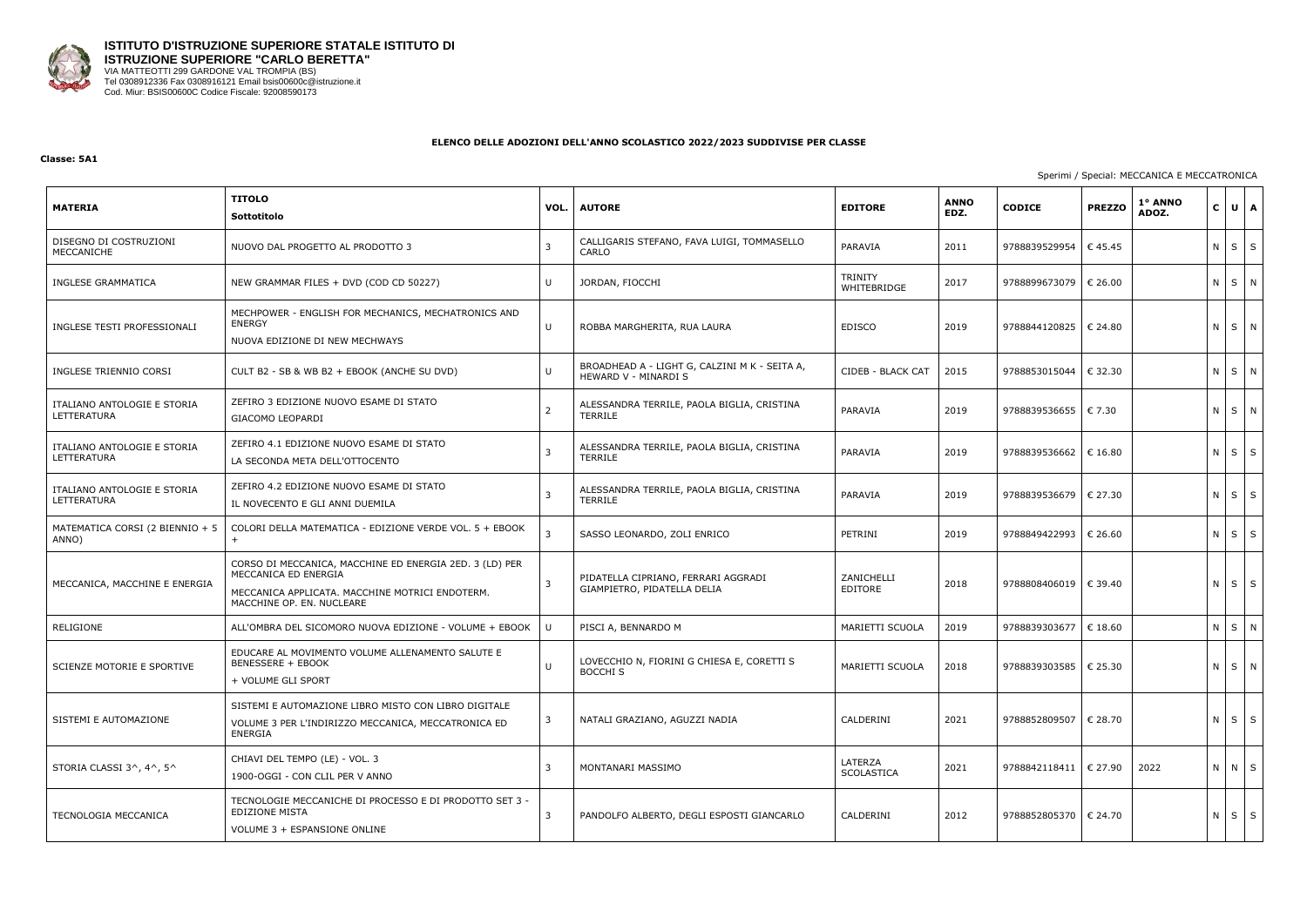

#### **Classe: 5B**

Sperimi / Special: ELETTRONICA

| <b>MATERIA</b>                             | <b>TITOLO</b><br>Sottotitolo                                                                                       | VOL.           | <b>AUTORE</b>                                                         | <b>EDITORE</b>                | <b>ANNO</b><br>EDZ. | <b>CODICE</b>           | <b>PREZZO</b> | 1° ANNO<br>ADOZ. | C U A       |  |
|--------------------------------------------|--------------------------------------------------------------------------------------------------------------------|----------------|-----------------------------------------------------------------------|-------------------------------|---------------------|-------------------------|---------------|------------------|-------------|--|
| ELETTROTECNICA ED ELETTRONICA              | E&E A COLORI - ELETTROTECNICA ELETTRONICA - VOLUME 3 +<br>EBOOK                                                    | 3              | BOBBIO G CUNIBERTI E, DE LUCCHI L SAMMARCO S                          | PETRINI                       | 2018                | 9788849422139   € 29.30 |               |                  | $N$ $S$ $S$ |  |
| INGLESE GRAMMATICA                         | NEW GRAMMAR FILES + DVD (COD CD 50227)                                                                             | U              | JORDAN, FIOCCHI                                                       | <b>TRINITY</b><br>WHITEBRIDGE | 2017                | 9788899673079   € 26.00 |               |                  | NSN         |  |
| INGLESE TESTI PROFESSIONALI                | WORKING WITH NEW TECHNOLOGY                                                                                        | U              | O'MALLEY                                                              | PEARSON LONGMAN               | 2017                | 9788883394348   € 25.50 |               |                  | NSN         |  |
| INGLESE TRIENNIO CORSI                     | CULT B2 - SB & WB B2 + EBOOK (ANCHE SU DVD)                                                                        | $\cup$         | BROADHEAD A - LIGHT G, CALZINI M K - SEITA A,<br>HEWARD V - MINARDI S | CIDEB - BLACK CAT             | 2015                | 9788853015044           | € 32.30       |                  | NSN         |  |
| ITALIANO ANTOLOGIE E STORIA<br>LETTERATURA | ZEFIRO 3 EDIZIONE NUOVO ESAME DI STATO<br>GIACOMO LEOPARDI                                                         | $\overline{2}$ | ALESSANDRA TERRILE, PAOLA BIGLIA, CRISTINA<br>TERRILE                 | PARAVIA                       | 2019                | 9788839536655   € 7.30  |               |                  | NSN         |  |
| ITALIANO ANTOLOGIE E STORIA<br>LETTERATURA | ZEFIRO 4.1 EDIZIONE NUOVO ESAME DI STATO<br>LA SECONDA META DELL'OTTOCENTO                                         | $\overline{3}$ | ALESSANDRA TERRILE, PAOLA BIGLIA, CRISTINA<br><b>TERRILE</b>          | PARAVIA                       | 2019                | 9788839536662           | € 16.80       |                  | $N$ $S$ $S$ |  |
| ITALIANO ANTOLOGIE E STORIA<br>LETTERATURA | ZEFIRO 4.2 EDIZIONE NUOVO ESAME DI STATO<br>IL NOVECENTO E GLI ANNI DUEMILA                                        | -3             | ALESSANDRA TERRILE, PAOLA BIGLIA, CRISTINA<br><b>TERRILE</b>          | PARAVIA                       | 2019                | 9788839536679   € 27.30 |               |                  | $N$ $S$ $S$ |  |
| MATEMATICA CORSI (2 BIENNIO + 5<br>ANNO)   | COLORI DELLA MATEMATICA - EDIZIONE VERDE VOL. 5 + EBOOK                                                            |                | SASSO LEONARDO, ZOLI ENRICO                                           | PETRINI                       | 2019                | 9788849422993           | € 26.60       |                  | $N$ $S$ $S$ |  |
| RELIGIONE                                  | DOMANDA DELL'UOMO (LA) - TRIENNIO<br>CORSO DI RELIGIONE CATTOLICA PER IL TRIENNIO                                  | $\cup$         | MARINONI GIANMARCO, CASSINOTTI C.                                     | MARIETTI SCUOLA               | 2007                | 9788839301666           | € 24.50       |                  | NSN         |  |
| SCIENZE MOTORIE E SPORTIVE                 | EDUCARE AL MOVIMENTO VOLUME ALLENAMENTO SALUTE E<br><b>BENESSERE + EBOOK</b><br>+ VOLUME GLI SPORT                 | $\cup$         | LOVECCHIO N, FIORINI G CHIESA E, CORETTI S<br><b>BOCCHI S</b>         | MARIETTI SCUOLA               | 2018                | 9788839303585   € 25.30 |               |                  | N S N       |  |
| SISTEMI AUTOMATICI                         | NUOVO CORSO DI SISTEMI AUTOMATICI<br>PER L'ARTICOLAZIONE ELETTRONICA DEGLI ISTITUTI TECNICI<br>SETTORE TECNOLOGICO | $\overline{3}$ | CERRI FABRIZIO, ORTOLANI GIULIANO, VENTURI EZIO                       | <b>HOEPLI</b>                 | 2021                | 9788836003785   € 29.90 |               |                  | $N$ $S$ $S$ |  |

*Legenda*

*C: Consigliato (S = consigliato, N = adottato)*

*U: In uso (S = adottato nella classe nell'anno precedente, N = nuova adozione)*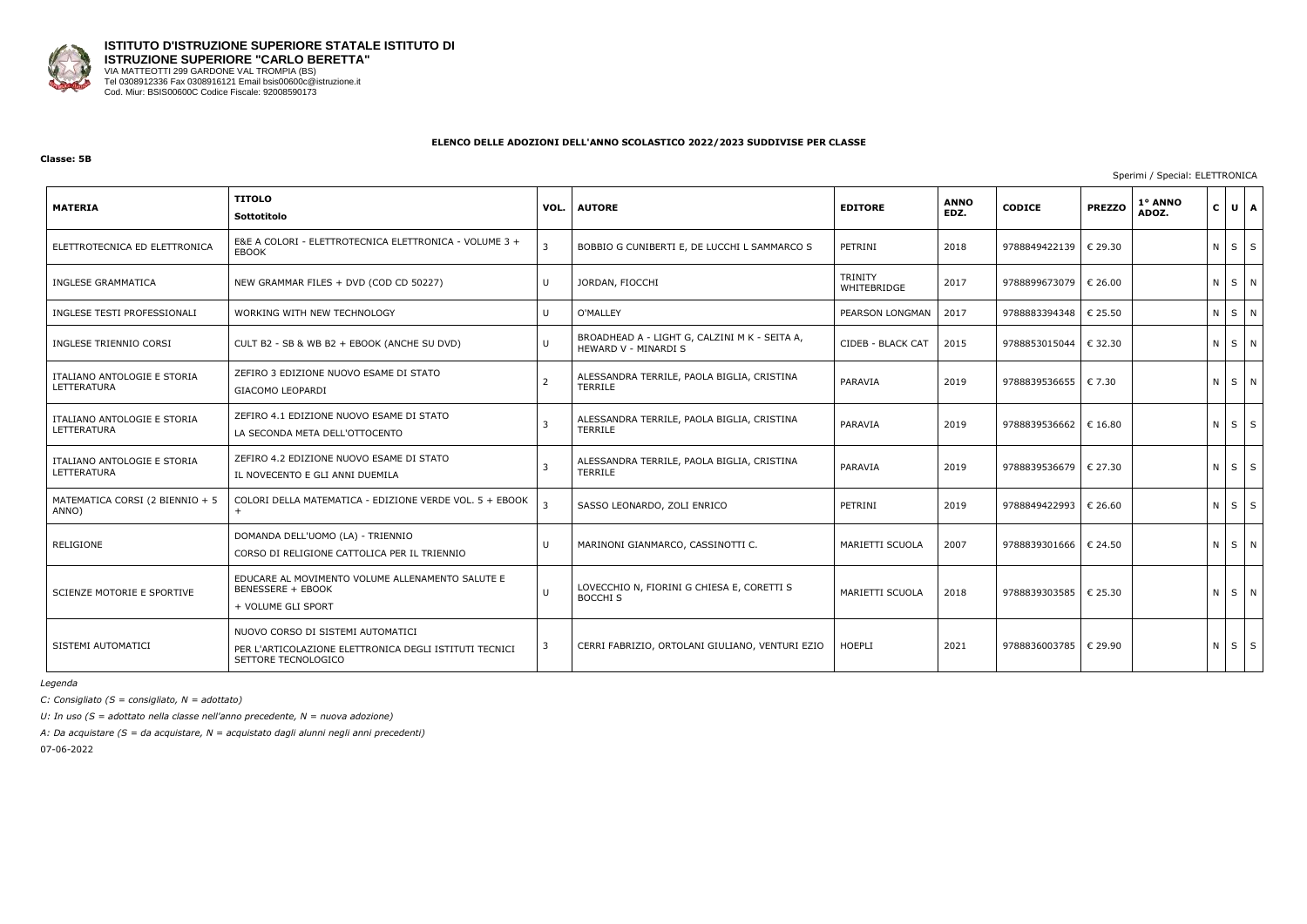

#### **Classe: 5C**

## Sperimi / Special: INFORMATICA

| <b>MATERIA</b>                                 | <b>TITOLO</b><br>Sottotitolo                                                                                                                                      | VOL. | <b>AUTORE</b>                                                         | <b>EDITORE</b>             | <b>ANNO</b><br>EDZ. | <b>CODICE</b>           | <b>PREZZO</b>    | 1° ANNO<br>ADOZ. | $C \bigcup U \bigcap A$ |             |
|------------------------------------------------|-------------------------------------------------------------------------------------------------------------------------------------------------------------------|------|-----------------------------------------------------------------------|----------------------------|---------------------|-------------------------|------------------|------------------|-------------------------|-------------|
| GESTIONE PROGETTO,<br>ORGANIZZAZIONE D'IMPRESA | NUOVO GESTIONE DEL PROGETTO E ORGANIZZAZIONE DI<br><b>IMPRESA</b><br>PER L'INDIRIZZO INFORMATICA E TELECOMUNICAZIONI DEGLI<br>ISTITUTI TECNICI SETTO              | U    | CONTE MARIA, CAMAGNI PAOLO, NIKOLASSY<br>RICCARDO                     | <b>HOEPLI</b>              | 2021                | 9788836003402           | € 23.90          |                  | $N \mid S \mid S$       |             |
| <b>INFORMATICA CORSI</b>                       | PRO.TECH C                                                                                                                                                        | 3    | LORENZI AGOSTINO, CAVALLI ENRICO                                      | <b>ATLAS</b>               | 2019                | 9788826821894           | € 25.20          |                  | N S                     | $\mathsf S$ |
| <b>INGLESE GRAMMATICA</b>                      | NEW GRAMMAR FILES + DVD (COD CD 50227)                                                                                                                            | U    | JORDAN, FIOCCHI                                                       | TRINITY<br>WHITEBRIDGE     | 2017                | 9788899673079           | € 26.00          |                  |                         | N S N       |
| INGLESE TESTI PROFESSIONALI                    | INFORMATION TECHNOLOGY<br>UNDERSTANDING PERSONAL COMPUTERS AND<br>TELECOMMUNICATIONS                                                                              | U    | BERNARDINI MAURETTA, HASKELL GEOFF                                    | <b>LOESCHER</b><br>EDITORE | 2012                | 9788820118242           | € 22.50          |                  |                         | N S N       |
| INGLESE TRIENNIO CORSI                         | CULT B2 - SB & WB B2 + EBOOK (ANCHE SU DVD)                                                                                                                       | U    | BROADHEAD A - LIGHT G, CALZINI M K - SEITA A,<br>HEWARD V - MINARDI S | CIDEB - BLACK CAT          | 2015                | 9788853015044           | € 32.30          |                  | N S N                   |             |
| ITALIANO ANTOLOGIE E STORIA<br>LETTERATURA     | ZEFIRO 3 EDIZIONE NUOVO ESAME DI STATO<br>GIACOMO LEOPARDI                                                                                                        | 2    | ALESSANDRA TERRILE, PAOLA BIGLIA, CRISTINA<br>TERRILE                 | PARAVIA                    | 2019                | 9788839536655           | € 7.30           |                  |                         | N S N       |
| ITALIANO ANTOLOGIE E STORIA<br>LETTERATURA     | ZEFIRO 4.1 EDIZIONE NUOVO ESAME DI STATO<br>LA SECONDA META DELL'OTTOCENTO                                                                                        | 3    | ALESSANDRA TERRILE, PAOLA BIGLIA, CRISTINA<br>TERRILE                 | PARAVIA                    | 2019                | 9788839536662           | $\epsilon$ 16.80 |                  | $N \mid S \mid S$       |             |
| ITALIANO ANTOLOGIE E STORIA<br>LETTERATURA     | ZEFIRO 4.2 EDIZIONE NUOVO ESAME DI STATO<br>IL NOVECENTO E GLI ANNI DUEMILA                                                                                       | 3    | ALESSANDRA TERRILE, PAOLA BIGLIA, CRISTINA<br>TERRILE                 | PARAVIA                    | 2019                | 9788839536679   € 27.30 |                  |                  |                         | $N$ $S$ $S$ |
| MATEMATICA CORSI (2 BIENNIO + 5<br>ANNO)       | COLORI DELLA MATEMATICA - EDIZIONE VERDE VOL. 5 + EBOOK +                                                                                                         | 3    | SASSO LEONARDO, ZOLI ENRICO                                           | PETRINI                    | 2019                | 9788849422993           | € 26.60          |                  | $N$ $S$                 | S           |
| RELIGIONE                                      | DOMANDA DELL'UOMO (LA) - TRIENNIO<br>CORSO DI RELIGIONE CATTOLICA PER IL TRIENNIO                                                                                 | U    | MARINONI GIANMARCO, CASSINOTTI C.                                     | MARIETTI SCUOLA            | 2007                | 9788839301666           | € 24.50          |                  |                         | N S N       |
| SCIENZE MOTORIE E SPORTIVE                     | EDUCARE AL MOVIMENTO VOLUME ALLENAMENTO SALUTE E<br><b>BENESSERE + EBOOK</b><br>+ VOLUME GLI SPORT                                                                | U    | LOVECCHIO N, FIORINI G CHIESA E, CORETTI S<br>BOCCHI S                | MARIETTI SCUOLA   2018     |                     | 9788839303585   € 25.30 |                  |                  |                         | NSN         |
| SISTEMI E RETI                                 | INTERNETWORKING<br>VOLUME 5 + FASC. ESAME - ED 2021                                                                                                               | 3    | BALDINO ELENA, RONDANO RENATO, SPANO<br>ANTONIO                       | <b>JUVENILIA</b>           | 2021                | 9788874857562   € 24.40 |                  |                  |                         | $N$ $S$ $S$ |
| STORIA CLASSI 3^, 4^, 5^                       | CHIAVI DEL TEMPO (LE) - VOL. 3<br>1900-OGGI - CON CLIL PER V ANNO                                                                                                 | 3    | MONTANARI MASSIMO                                                     | LATERZA<br>SCOLASTICA      | 2021                | 9788842118411           | € 27.90          | 2022             |                         | N N S       |
| TECNOLOGIE E PROGETTAZIONE DI<br>SISTEMI INFO  | NUOVO TECNOLOGIE E PROGETTAZIONE DI SISTEMI INFORMATICI<br>E DI TELECOMUNICAZION<br>PER L'ARTICOLAZIONE INFORMATICA DEGLI ISTITUTI TECNICI<br>SETTORE TECNOLOGICO | 3    | CAMAGNI PAOLO, NIKOLASSY RICCARDO                                     | HOEPLI                     | 2021                | 9788836003365 € 26.90   |                  |                  |                         | $N$ $S$ $S$ |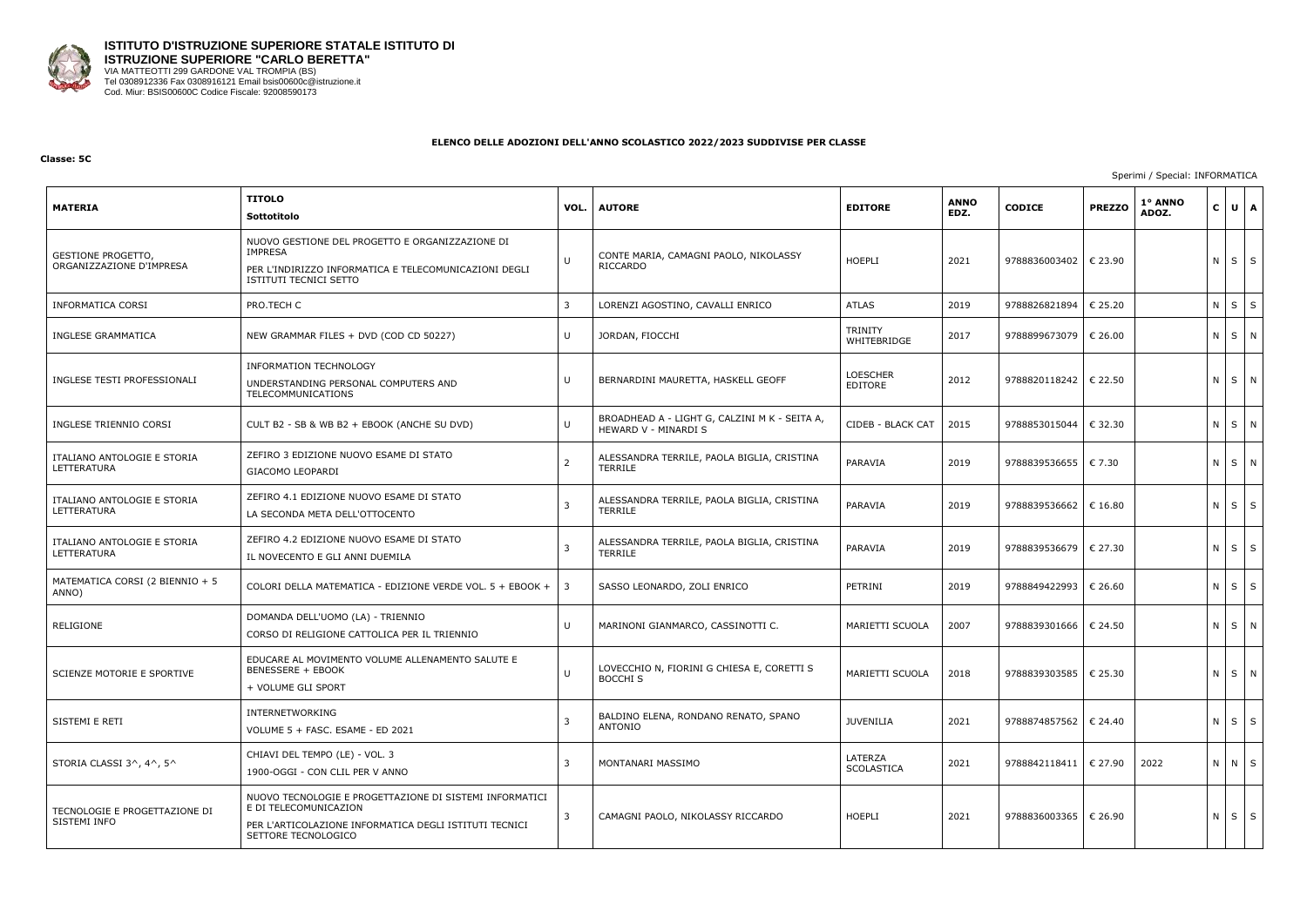

#### **Classe: 5C1**

## Sperimi / Special: INFORMATICA

| <b>MATERIA</b>                                 | <b>TITOLO</b><br>Sottotitolo                                                                                                                                      | VOL. | <b>AUTORE</b>                                                         | <b>EDITORE</b>             | <b>ANNO</b><br>EDZ. | <b>CODICE</b>           | <b>PREZZO</b> | 1° ANNO<br>ADOZ. | $\mathbf{C}$ | $U$ $A$           |
|------------------------------------------------|-------------------------------------------------------------------------------------------------------------------------------------------------------------------|------|-----------------------------------------------------------------------|----------------------------|---------------------|-------------------------|---------------|------------------|--------------|-------------------|
| GESTIONE PROGETTO,<br>ORGANIZZAZIONE D'IMPRESA | NUOVO GESTIONE DEL PROGETTO E ORGANIZZAZIONE DI<br><b>IMPRESA</b><br>PER L'INDIRIZZO INFORMATICA E TELECOMUNICAZIONI DEGLI<br>ISTITUTI TECNICI SETTO              | U    | CONTE MARIA, CAMAGNI PAOLO, NIKOLASSY<br><b>RICCARDO</b>              | <b>HOEPLI</b>              | 2021                | 9788836003402   € 23.90 |               |                  |              | $N \mid S \mid S$ |
| <b>INFORMATICA CORSI</b>                       | PRO.TECH C                                                                                                                                                        | 3    | LORENZI AGOSTINO, CAVALLI ENRICO                                      | <b>ATLAS</b>               | 2019                | 9788826821894           | € 25.20       |                  | $N$ $S$      | $\mathsf S$       |
| <b>INGLESE GRAMMATICA</b>                      | NEW GRAMMAR FILES + DVD (COD CD 50227)                                                                                                                            | U    | JORDAN, FIOCCHI                                                       | TRINITY<br>WHITEBRIDGE     | 2017                | 9788899673079 € 26.00   |               |                  |              | $N$ $S$ $N$       |
| INGLESE TESTI PROFESSIONALI                    | <b>INFORMATION TECHNOLOGY</b><br>UNDERSTANDING PERSONAL COMPUTERS AND<br>TELECOMMUNICATIONS                                                                       | U    | BERNARDINI MAURETTA, HASKELL GEOFF                                    | <b>LOESCHER</b><br>EDITORE | 2012                | 9788820118242   € 22.50 |               |                  |              | N S N             |
| INGLESE TRIENNIO CORSI                         | CULT B2 - SB & WB B2 + EBOOK (ANCHE SU DVD)                                                                                                                       | U    | BROADHEAD A - LIGHT G, CALZINI M K - SEITA A,<br>HEWARD V - MINARDI S | CIDEB - BLACK CAT          | 2015                | 9788853015044   € 32.30 |               |                  |              | $N$ $S$ $N$       |
| ITALIANO ANTOLOGIE E STORIA<br>LETTERATURA     | ZEFIRO 3 EDIZIONE NUOVO ESAME DI STATO<br>GIACOMO LEOPARDI                                                                                                        | 2    | ALESSANDRA TERRILE, PAOLA BIGLIA, CRISTINA<br><b>TERRILE</b>          | PARAVIA                    | 2019                | 9788839536655   € 7.30  |               |                  |              | NSN               |
| ITALIANO ANTOLOGIE E STORIA<br>LETTERATURA     | ZEFIRO 4.1 EDIZIONE NUOVO ESAME DI STATO<br>LA SECONDA META DELL'OTTOCENTO                                                                                        | 3    | ALESSANDRA TERRILE, PAOLA BIGLIA, CRISTINA<br><b>TERRILE</b>          | PARAVIA                    | 2019                | 9788839536662   € 16.80 |               |                  |              | $N$ $S$ $S$       |
| ITALIANO ANTOLOGIE E STORIA<br>LETTERATURA     | ZEFIRO 4.2 EDIZIONE NUOVO ESAME DI STATO<br>IL NOVECENTO E GLI ANNI DUEMILA                                                                                       | 3    | ALESSANDRA TERRILE, PAOLA BIGLIA, CRISTINA<br><b>TERRILE</b>          | PARAVIA                    | 2019                | 9788839536679   € 27.30 |               |                  |              | $N$ $S$ $S$       |
| MATEMATICA CORSI (2 BIENNIO + 5<br>ANNO)       | COLORI DELLA MATEMATICA - EDIZIONE VERDE VOL. 5 + EBOOK +                                                                                                         | 3    | SASSO LEONARDO, ZOLI ENRICO                                           | PETRINI                    | 2019                | 9788849422993           | € 26.60       |                  |              | NSS               |
| RELIGIONE                                      | ALL'OMBRA DEL SICOMORO NUOVA EDIZIONE - VOLUME + EBOOK                                                                                                            | U    | PISCI A, BENNARDO M                                                   | MARIETTI SCUOLA            | 2019                | 9788839303677   € 18.60 |               |                  | $N \mid S$   | N                 |
| SCIENZE MOTORIE E SPORTIVE                     | EDUCARE AL MOVIMENTO VOLUME ALLENAMENTO SALUTE E<br><b>BENESSERE + EBOOK</b><br>+ VOLUME GLI SPORT                                                                | U    | LOVECCHIO N, FIORINI G CHIESA E, CORETTI S<br><b>BOCCHI S</b>         | MARIETTI SCUOLA            | 2018                | 9788839303585   € 25.30 |               |                  |              | NSN               |
| SISTEMI E RETI                                 | INTERNETWORKING<br>VOLUME 5 + FASC. ESAME - ED 2021                                                                                                               | 3    | BALDINO ELENA, RONDANO RENATO, SPANO<br>ANTONIO                       | <b>JUVENILIA</b>           | 2021                | 9788874857562   € 24.40 |               |                  |              | $N \mid S \mid S$ |
| STORIA CLASSI 3^, 4^, 5^                       | CHIAVI DEL TEMPO (LE) - VOL. 3<br>1900-OGGI - CON CLIL PER V ANNO                                                                                                 | 3    | MONTANARI MASSIMO                                                     | LATERZA<br>SCOLASTICA      | 2021                | 9788842118411   € 27.90 |               | 2022             |              | N N S             |
| TECNOLOGIE E PROGETTAZIONE DI<br>SISTEMI INFO  | NUOVO TECNOLOGIE E PROGETTAZIONE DI SISTEMI INFORMATICI<br>E DI TELECOMUNICAZION<br>PER L'ARTICOLAZIONE INFORMATICA DEGLI ISTITUTI TECNICI<br>SETTORE TECNOLOGICO | 3    | CAMAGNI PAOLO, NIKOLASSY RICCARDO                                     | HOEPLI                     | 2021                | 9788836003365   € 26.90 |               |                  |              | $N \mid S \mid S$ |